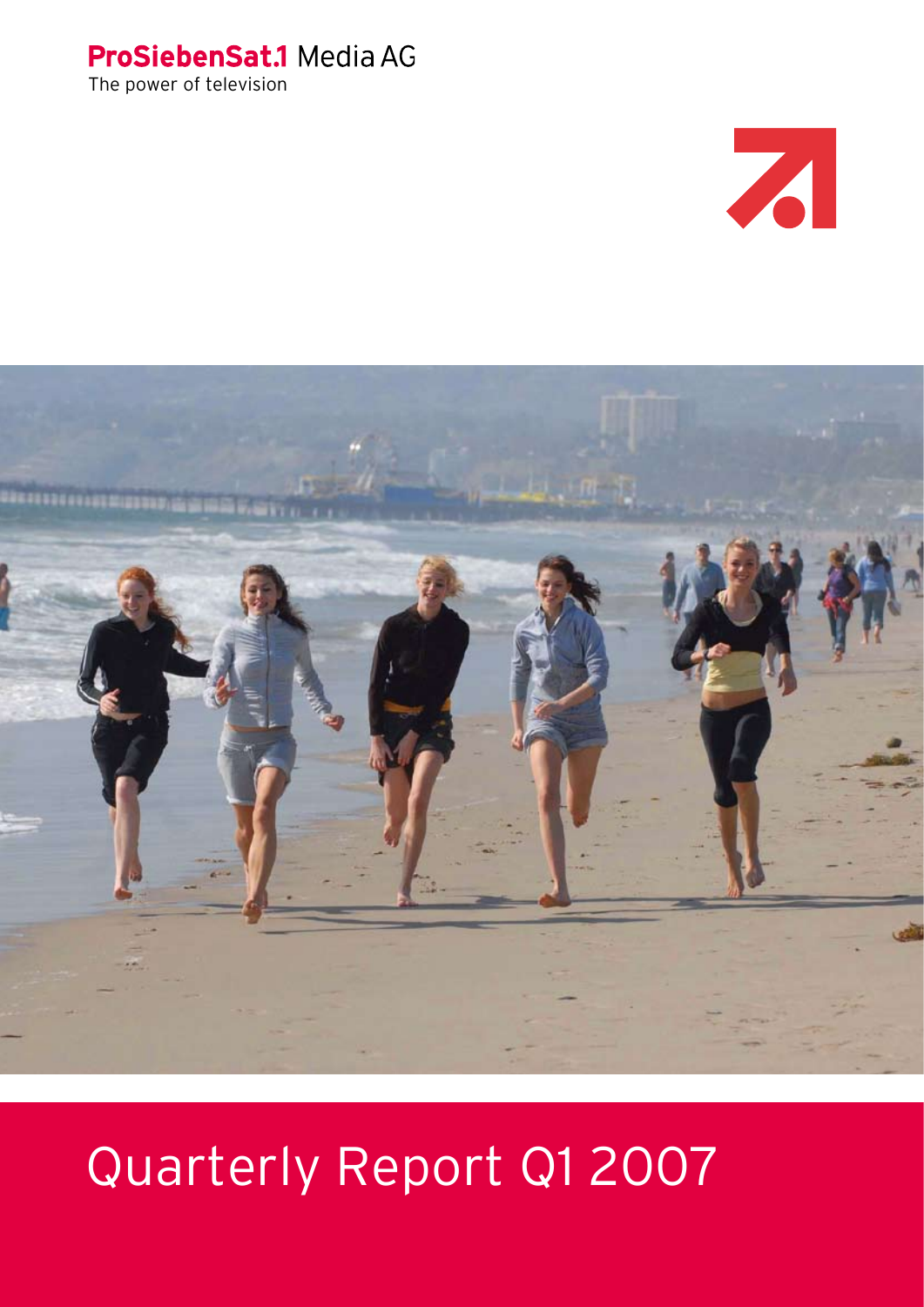## **Contents**

## THE GROUP

- [Key Figures](#page-4-0)
- [Highlights](#page-7-0)
- [Major Events Q1](#page-8-0)
- [The ProSiebenSat.1 Share](#page-9-0)

## INTERIM REPORT

- [Group & Business Conditions](#page-13-0)
- 21 Earnings Situation, Financial Position & Net Worth
- [Segment Report](#page-28-0)
- [Subsequent Events](#page-38-0)
- [Risk Report](#page-40-0)
- [Outlook Report](#page-41-0)

## INTERIM FINANCIAL STATEMENTS

[Quarterly Financial Statements](#page-51-0)

## ADDITIONAL INFORMATION

- [Five-Year-Summary](#page-60-0)
- [Production Credits](#page-64-0)
- Financial Calendar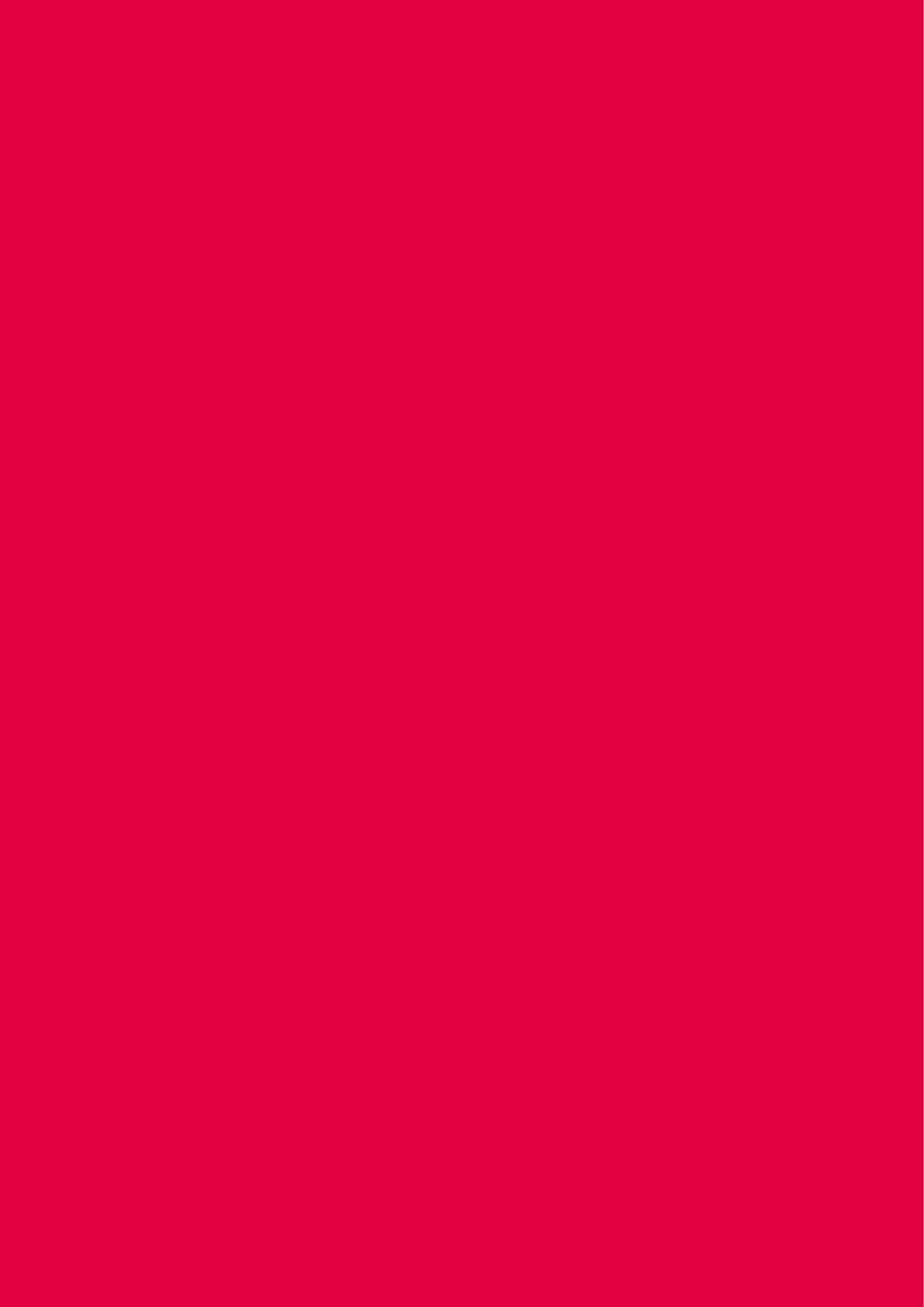- 6 Key Figures
- 9 Highlights
- 10 Major Events Q1
- 11 The ProSiebenSat.1 Share
- 11 Stock Performance
- 12 Dividend Proposal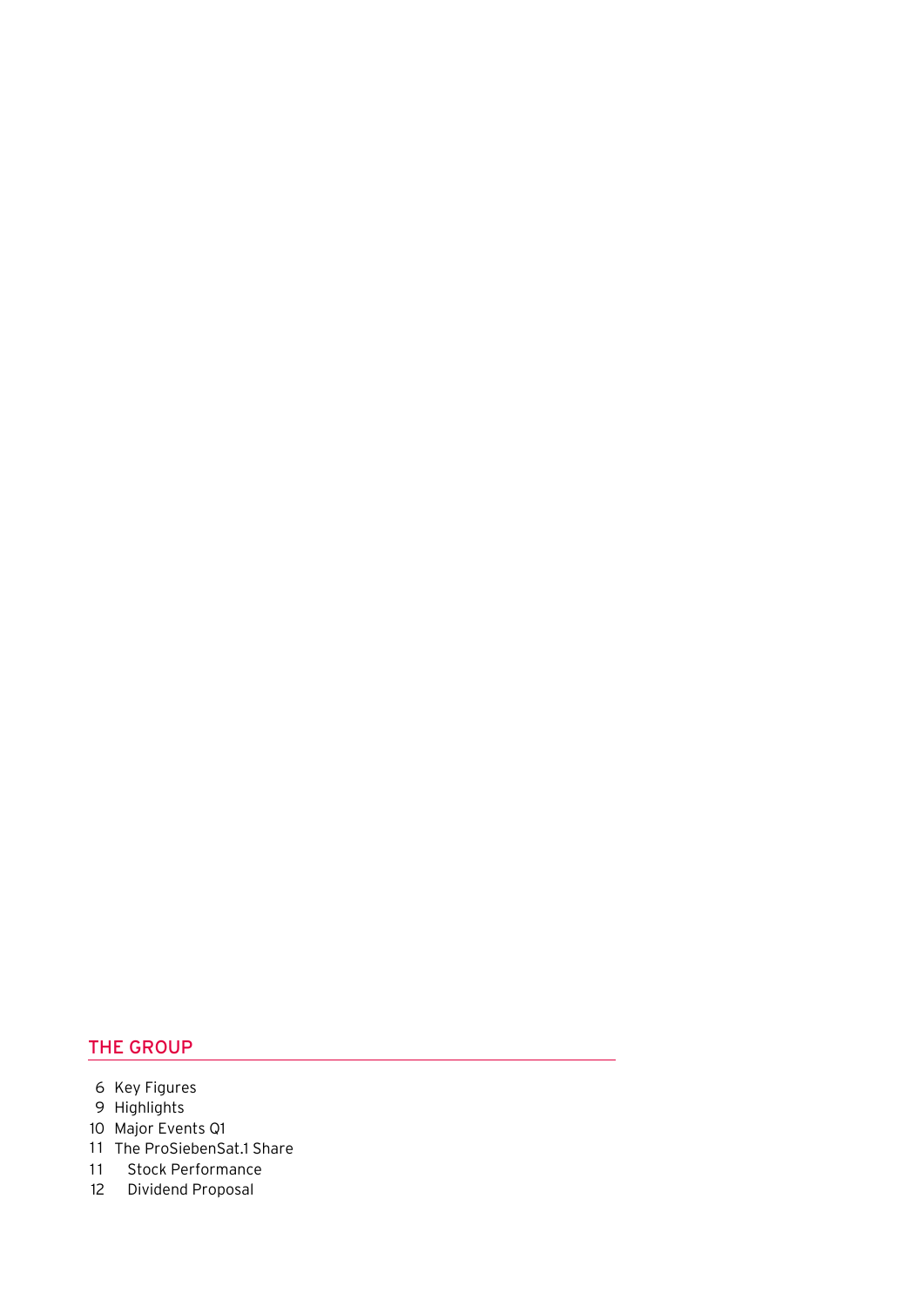Key Figures Highlights Major Events Q1 The ProSiebenSat.1 Share INTERIM REPORT of THE GROUP INTERIM FINANCIAL STATEMENTS ADDITIONAL INFORMATION

## <span id="page-4-0"></span>Key Figures

## **Key Figures for the ProSiebenSat.1 Group**

#### **Key balance sheet figures**

| EUR <sub>m</sub><br>EUR m<br>2,030.7<br>2,042.3<br>$-1%$<br>Total assets<br>1,293.6<br>6%<br>1.214.8<br>Shareholders' equity<br>760.4<br>$-19%$<br>613.2<br>64%<br>59%<br>8%<br>Equity ratio<br>5%<br>4%<br>25%<br>1.066.8<br>1.061.4<br>$1\%$<br>53%<br>52%<br>2%<br>90.0<br>254.6<br>$-65%$<br><b>Key cash flow figures</b><br>Q1 2007<br>Q1 2006<br>Change<br>325.8<br>294.6<br>11%<br>293.0<br>231.0<br>27%<br>$-260.4$<br>$-2%$<br>$-255.4$<br>233%<br>32.6<br>$-24.5$<br>$-3.4$<br>82%<br>$-0.6$<br><b>Key figures</b><br>Q1 2007<br><b>Q1 2006</b><br><b>Change</b><br>501.2<br>465.3<br>8%<br>165.9<br>16%<br>143.1<br>61.1<br>18%<br>71.9<br>$-4.4$<br>60%<br>$-11.0$<br>35%<br>50.1<br>67.5<br>30.7<br>32%<br>40.6<br>36%<br>0.19<br>0.14<br>16%<br>82.0<br>70.6<br>18%<br>71.9<br>61.1<br>16%<br>15%<br>7%<br>11%<br>13%<br>18%<br>269.9<br>249.1<br>8%<br>9.5<br>6%<br>10.1<br>65.9<br>56.1<br>17%<br>3,062<br>6%<br>2,885 |                                                                                         | 3/31/2007 | 3/31/2006 | Change |
|----------------------------------------------------------------------------------------------------------------------------------------------------------------------------------------------------------------------------------------------------------------------------------------------------------------------------------------------------------------------------------------------------------------------------------------------------------------------------------------------------------------------------------------------------------------------------------------------------------------------------------------------------------------------------------------------------------------------------------------------------------------------------------------------------------------------------------------------------------------------------------------------------------------------------------------|-----------------------------------------------------------------------------------------|-----------|-----------|--------|
|                                                                                                                                                                                                                                                                                                                                                                                                                                                                                                                                                                                                                                                                                                                                                                                                                                                                                                                                        |                                                                                         |           |           |        |
|                                                                                                                                                                                                                                                                                                                                                                                                                                                                                                                                                                                                                                                                                                                                                                                                                                                                                                                                        |                                                                                         |           |           |        |
|                                                                                                                                                                                                                                                                                                                                                                                                                                                                                                                                                                                                                                                                                                                                                                                                                                                                                                                                        |                                                                                         |           |           |        |
|                                                                                                                                                                                                                                                                                                                                                                                                                                                                                                                                                                                                                                                                                                                                                                                                                                                                                                                                        | Liabilities                                                                             |           |           |        |
|                                                                                                                                                                                                                                                                                                                                                                                                                                                                                                                                                                                                                                                                                                                                                                                                                                                                                                                                        |                                                                                         |           |           |        |
|                                                                                                                                                                                                                                                                                                                                                                                                                                                                                                                                                                                                                                                                                                                                                                                                                                                                                                                                        | Pre-tax return on equity                                                                |           |           |        |
|                                                                                                                                                                                                                                                                                                                                                                                                                                                                                                                                                                                                                                                                                                                                                                                                                                                                                                                                        | Programming assets                                                                      |           |           |        |
|                                                                                                                                                                                                                                                                                                                                                                                                                                                                                                                                                                                                                                                                                                                                                                                                                                                                                                                                        | Programming assets of total assets                                                      |           |           |        |
|                                                                                                                                                                                                                                                                                                                                                                                                                                                                                                                                                                                                                                                                                                                                                                                                                                                                                                                                        | Net financial debt                                                                      |           |           |        |
|                                                                                                                                                                                                                                                                                                                                                                                                                                                                                                                                                                                                                                                                                                                                                                                                                                                                                                                                        |                                                                                         |           |           |        |
|                                                                                                                                                                                                                                                                                                                                                                                                                                                                                                                                                                                                                                                                                                                                                                                                                                                                                                                                        |                                                                                         |           |           |        |
|                                                                                                                                                                                                                                                                                                                                                                                                                                                                                                                                                                                                                                                                                                                                                                                                                                                                                                                                        | Cash flow                                                                               |           |           |        |
|                                                                                                                                                                                                                                                                                                                                                                                                                                                                                                                                                                                                                                                                                                                                                                                                                                                                                                                                        | Cash flow from operating activities                                                     |           |           |        |
|                                                                                                                                                                                                                                                                                                                                                                                                                                                                                                                                                                                                                                                                                                                                                                                                                                                                                                                                        | Cash flow from investing activities                                                     |           |           |        |
|                                                                                                                                                                                                                                                                                                                                                                                                                                                                                                                                                                                                                                                                                                                                                                                                                                                                                                                                        | Free cash flow                                                                          |           |           |        |
|                                                                                                                                                                                                                                                                                                                                                                                                                                                                                                                                                                                                                                                                                                                                                                                                                                                                                                                                        | Cash flow from financing activities                                                     |           |           |        |
|                                                                                                                                                                                                                                                                                                                                                                                                                                                                                                                                                                                                                                                                                                                                                                                                                                                                                                                                        |                                                                                         |           |           |        |
|                                                                                                                                                                                                                                                                                                                                                                                                                                                                                                                                                                                                                                                                                                                                                                                                                                                                                                                                        |                                                                                         |           |           |        |
|                                                                                                                                                                                                                                                                                                                                                                                                                                                                                                                                                                                                                                                                                                                                                                                                                                                                                                                                        | Revenues                                                                                |           |           |        |
|                                                                                                                                                                                                                                                                                                                                                                                                                                                                                                                                                                                                                                                                                                                                                                                                                                                                                                                                        | Gross profit                                                                            |           |           |        |
|                                                                                                                                                                                                                                                                                                                                                                                                                                                                                                                                                                                                                                                                                                                                                                                                                                                                                                                                        | Operating profit                                                                        |           |           |        |
|                                                                                                                                                                                                                                                                                                                                                                                                                                                                                                                                                                                                                                                                                                                                                                                                                                                                                                                                        | <b>Financial loss</b>                                                                   |           |           |        |
|                                                                                                                                                                                                                                                                                                                                                                                                                                                                                                                                                                                                                                                                                                                                                                                                                                                                                                                                        | Pre-tax profit                                                                          |           |           |        |
|                                                                                                                                                                                                                                                                                                                                                                                                                                                                                                                                                                                                                                                                                                                                                                                                                                                                                                                                        | Consolidated profit                                                                     |           |           |        |
|                                                                                                                                                                                                                                                                                                                                                                                                                                                                                                                                                                                                                                                                                                                                                                                                                                                                                                                                        | Earnings per preference share according to IFRS (EUR)                                   |           |           |        |
|                                                                                                                                                                                                                                                                                                                                                                                                                                                                                                                                                                                                                                                                                                                                                                                                                                                                                                                                        | <b>EBITDA</b>                                                                           |           |           |        |
|                                                                                                                                                                                                                                                                                                                                                                                                                                                                                                                                                                                                                                                                                                                                                                                                                                                                                                                                        | <b>EBIT</b>                                                                             |           |           |        |
|                                                                                                                                                                                                                                                                                                                                                                                                                                                                                                                                                                                                                                                                                                                                                                                                                                                                                                                                        | EBITDA margin                                                                           |           |           |        |
|                                                                                                                                                                                                                                                                                                                                                                                                                                                                                                                                                                                                                                                                                                                                                                                                                                                                                                                                        | Pre-tax profit margin                                                                   |           |           |        |
|                                                                                                                                                                                                                                                                                                                                                                                                                                                                                                                                                                                                                                                                                                                                                                                                                                                                                                                                        | Programming investments                                                                 |           |           |        |
|                                                                                                                                                                                                                                                                                                                                                                                                                                                                                                                                                                                                                                                                                                                                                                                                                                                                                                                                        | Depreciation and amortization of intangible assets<br>and property, plant and equipment |           |           |        |
|                                                                                                                                                                                                                                                                                                                                                                                                                                                                                                                                                                                                                                                                                                                                                                                                                                                                                                                                        | Personnel expenses                                                                      |           |           |        |
|                                                                                                                                                                                                                                                                                                                                                                                                                                                                                                                                                                                                                                                                                                                                                                                                                                                                                                                                        | Employees*                                                                              |           |           |        |

\* Averaging full-time equivalent jobs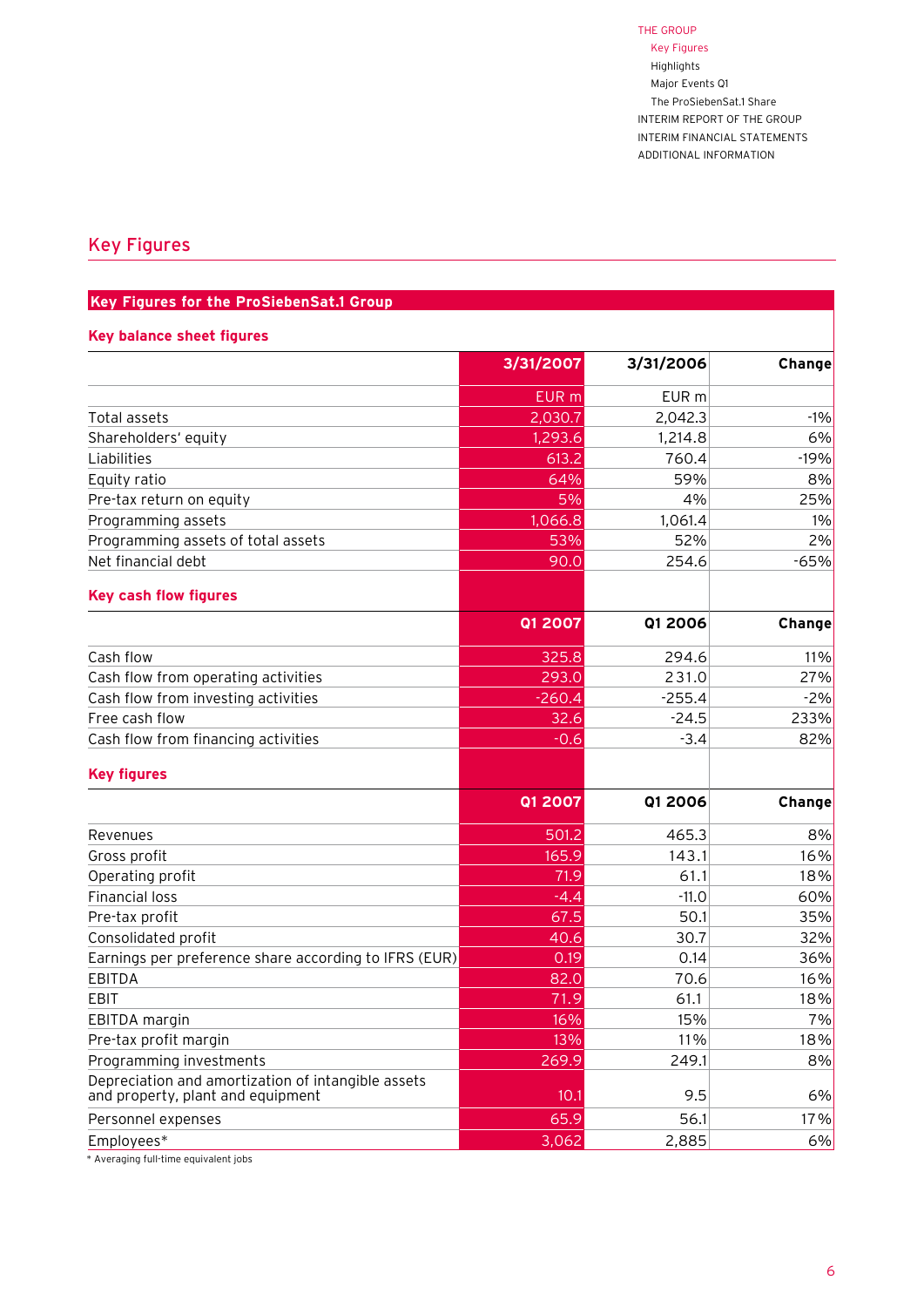Key Figures Highlights Major Events Q1 The ProSiebenSat.1 Share INTERIM REPORT of THE GROUP INTERIM FINANCIAL STATEMENTS ADDITIONAL INFORMATION

| Key Figures for the ProSiebenSat.1 Group |                |         |        |
|------------------------------------------|----------------|---------|--------|
|                                          | <b>Q1 2007</b> | Q1 2006 | Change |
|                                          | EUR m          | EUR m   |        |
| <b>Segment Free TV</b>                   |                |         |        |
| Total revenues                           | 456.4          | 425.1   | 7%     |
| External revenues                        | 438.6          | 414.0   | 6%     |
| Operating profit                         | 63.3           | 49.5    | 28%    |
| <b>EBITDA</b>                            | 70.6           | 56.1    | 26%    |
| Employees*                               | 2,680          | 2,529   | 6%     |
| <b>Stations</b>                          |                |         |        |
| Sat.1                                    |                |         |        |
| Total revenues                           | 204.2          | 194.1   | 5%     |
| Pre-tax profit                           | 44.1           | 32.8    | 34%    |
| <b>EBITDA</b>                            | 42.8           | 33.6    | 27%    |
| Employees*                               | 236            | 256     | $-8%$  |
| <b>ProSieben</b>                         |                |         |        |
| Total revenues                           | 170.6          | 156.1   | 9%     |
| Pre-tax profit                           | 6.5            | 7.4     | $-12%$ |
| <b>EBITDA</b>                            | 6.3            | 6.9     | $-9%$  |
| Employees*                               | 266            | 263     | 1%     |
| kabel eins                               |                |         |        |
| Total revenues                           | 64.1           | 55.8    | 15%    |
| Pre-tax profit                           | 19.9           | 11.5    | 73%    |
| <b>EBITDA</b>                            | 19.7           | 11.4    | 73%    |
| Employees*                               | 55             | 50      | 10%    |
| <b>N24</b>                               |                |         |        |
| Total revenues                           | 22.9           | 20.3    | 13%    |
| Pre-tax profit                           | 3.5            | 1.9     | 84%    |
| <b>EBITDA</b>                            | 3.4            | 2.0     | 70%    |
| Employees*                               | 173            | 161     | 7%     |

\* Averaging full-time equivalent jobs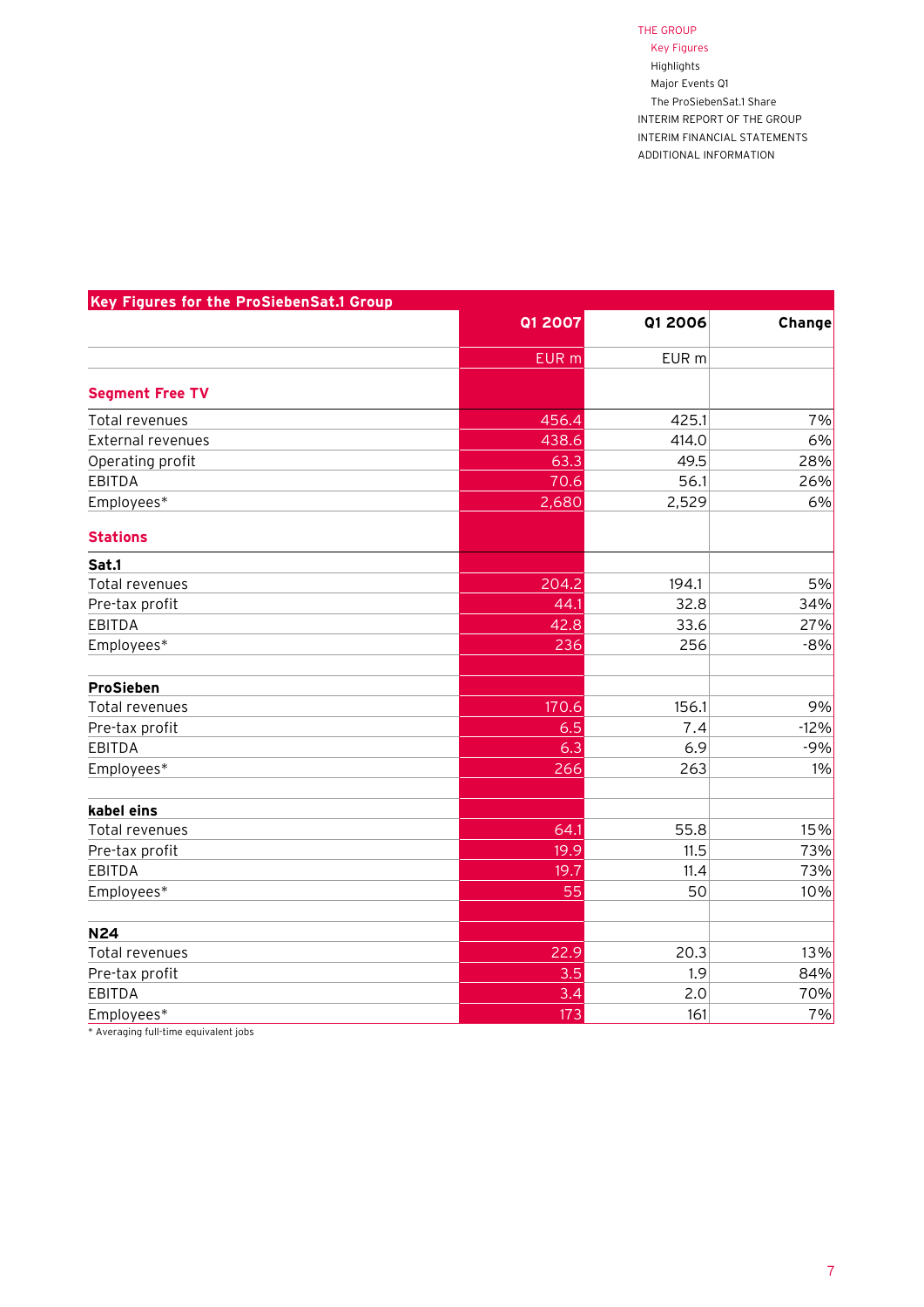Key Figures Highlights Major Events Q1 The ProSiebenSat.1 Share INTERIM REPORT of THE GROUP INTERIM FINANCIAL STATEMENTS ADDITIONAL INFORMATION

| Key Figures for the ProSiebenSat.1 Group |                |         |        |
|------------------------------------------|----------------|---------|--------|
|                                          | <b>Q1 2007</b> | Q1 2006 | Change |
|                                          | EUR m          | EUR m   |        |
| <b>Diversification</b>                   |                |         |        |
| <b>Segment Transaction TV</b>            |                |         |        |
| Total revenues                           | 27.7           | 26.2    | 6%     |
| External revenues                        | 27.1           | 25.8    | 5%     |
| Operating profit                         | 5.0            | 6.7     | $-25%$ |
| <b>EBITDA</b>                            | 6.9            | 8.8     | $-22%$ |
| Employees*                               | 115            | 98      | 17%    |
|                                          | <b>Q1 2007</b> | Q1 2006 | Change |
| <b>Segment Other Diversification</b>     |                |         |        |
| Total revenues                           | 37.1           | 30.5    | 22%    |
| External revenues                        | 35.6           | 25.5    | 40%    |
| Operating profit                         | 3.7            | 5.1     | $-27%$ |
| <b>EBITDA</b>                            | 4.6            | 5.9     | $-22%$ |
| Employees*                               | 267            | 258     | 3%     |
| .<br>$\sim$ $\sim$ $\sim$ $\sim$         |                |         |        |

\* Averaging full-time equivalent jobs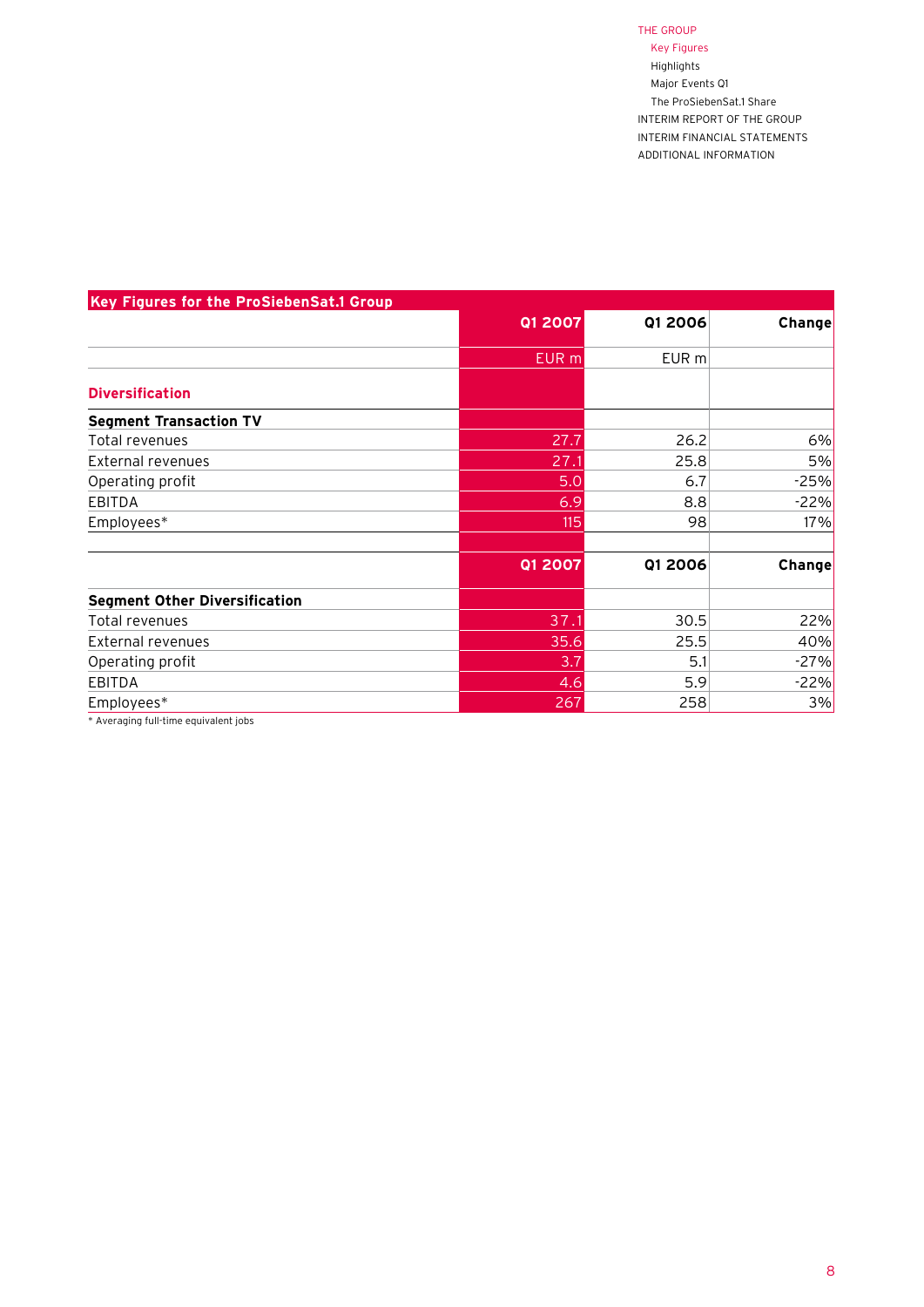Key Figures Highlights Major Events Q1 The ProSiebenSat.1 Share INTERIM REPORT of THE GROUP INTERIM FINANCIAL STATEMENTS ADDITIONAL INFORMATION

## <span id="page-7-0"></span>**Highlights**

## ProSiebenSat.1 Group reports growth in both lines of business

- Consolidated revenues up 7.7 percent to EUR 501.2 million
- EBITDA up 16.1 percent to EUR 82.0 million
- **Pre-tax profit up 34.7 percent to EUR 67.5 million**
- Consolidated profit for period up 32.2 percent to EUR 40.6 million
- Free cash flow up EUR 57.1 million to EUR 32.6 million
- Higher advertising revenues push up revenues in core business
- Online and digital services propel Diversification unit
- **Positive outlook for fiscal 2007 reconfirmed**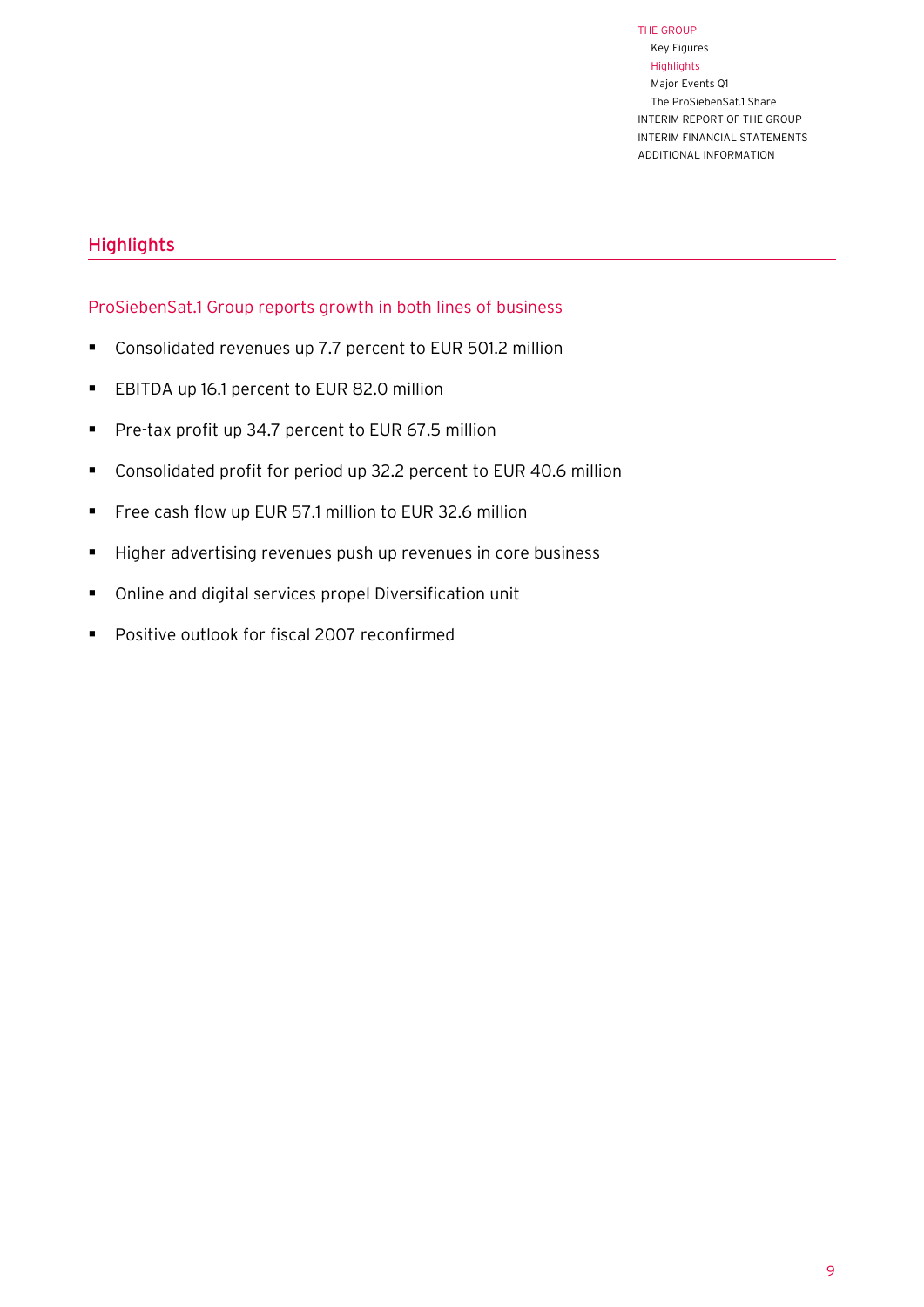## <span id="page-8-0"></span>Q1 2007

#### **January**

Ī

#### February March

#### ProSiebenSat.1 Group pools iTV activities

Since January, all the ProSieben-Sat.1 Group's activities having to do with contests and games, as well as all telephone-based interactive TV services (iTV) have been pooled at 9Live. The activities include not only the call TV programming windows on Sat.1, ProSieben, and kabel eins, but all the stations' Audiotex and premium added-value business. Thus 9Live has become the centralized provider of interactive services for the whole corporation.

#### Dresden Higher Regional Court upholds verdict against Netlantic and Shift TV

A decision by the Dresden Higher Regional Court has forbidden service providers from using programming signals from the ProSiebenSat.1 Group without the Group's prior consent. On January 16, 2007, the court upheld the Leipzig Regional Court decision of May 12, 2006, against Netlantic GmbH and its Shift TV service.

#### MyVideo.de clips on ProSieben-Sat.1 Mobile

The MyVideo community is now accessible via mobile phone. Since January 2007, clips from My-Video have been shown on Pro-SiebenSat.1 Mobile, Germany's first full-service mobile TV channel.

#### Stations expand HDTV broadcasting

Sat.1 HD and ProSieben HD, the ProSiebenSat.1 Group's two HDTV stations, have also been available via Deutsche Telekom's T-Home IPTV service since the end of January 2007. This represents a further expansion of the Group's high definition programming, which was already available via the ASTRA satellite system and the Kabel BW network.

ProSiebenSat.1 Group acquires stake in solute GmbH

The ProSiebenSat.1 Group is expanding even further on the Internet. The TV corporation acquired a majority interest in solute GmbH in February. solute operates billiger.de, one of Germany's leading price comparison portals on the Internet.

ProSiebenSat.1 Media AG ties down free TV rights from Warner Bros. International Television Distribution The ProSiebenSat.1 Group has signed a long-term contract with Warner Bros. International Television Distribution (WBITD) for the free TV rights to a large number of productions, including such film highlights as "Harry Potter and the Order of the Phoenix," "Harry Potter and the Half-Blood Prince," "Blood Diamond," and "Ocean's Thirteen."

#### Lavena Holding 4 GmbH the new principal shareholder

The purchase agreement between German Media Partners and Lavena Holding 4 GmbH went through on March 6. Lavena Holding 4 GmbH thus holds about 88 percent of the Company's voting common stock and about 13 percent of the nonvoting preferred stock, after adjusting for other equity interests. With a total of 50.5 percent of the share capital of ProSieben-Sat.1 Media AG, after adjustment for other equity interests, the acquisition makes Lavena Holding 4 GmbH the TV corporation's new majority shareholder.

It will acquire another roughly 0.3 percent of nonvoting preferred stock under a public tender offer to ProSiebenSat.1 Media AG shareholders.

#### New members appointed to Supervisory Board

The Supervisory Board of Pro-SiebenSat.1 Media AG has new members. It has elected Götz Mäuser, a partner in Permira Beteiligungsberatung GmbH, as its new Chairman. Lord Clive Hollick, a partner in Kohlberg Kravis Roberts & Co, is the Vice-Chairman of the Supervisory Board. The Board's membership changed as a consequence of the change in the company's ownership structure.

ProSieben wins Grimme Prize Two ProSieben shows won the Adolf Grimme Prize in March. The TV film "Meine verrückte türkische Hochzeit" won the Fiction category, and the game show "Extreme Activity" won the new Entertainment category.

#### ProSiebenSat.1 Media AG considers takeover of SBS Broadcasting Group

ProSiebenSat.1 Media AG is considering a takeover of SBS Broadcasting Group. The decision on the transaction will not be made until mid-year, after a comprehensive due diligence process has been completed and a financial fairness opinion has been received, as well as an additional independent appraisal of the company.

#### SevenOne International sells show concepts to other European countries

SevenOne International, the Pro-SiebenSat.1 Group's international programming sales company, expanded its business further in Q1 2007. The Sat.1 telenovela "Verliebt in Berlin" has been a big success on French television since January. In March, "Galileo" went on the air in Russia. Additionally, SevenOne International has sold the hit ProSieben concept "Schlag den Raab" to the UK, Sweden and Finland in March.

#### N24 becomes leading news station also in advertising market

News station N24 increased its gross advertising revenues 40 percent in the first three months of 2007, in comparison to the same period last year. With gross advertising revenues of some EUR 16 million and an advertising market share of 0.9 percent, the gain puts N24 well ahead of its main competitor n-tv for the first time in the quarterly figures for the TV advertising market.

#### THE GROUP

Key Figures Highlights Major Events Q1

The ProSiebenSat.1 Share INTERIM REPORT of THE GROUP INTERIM FINANCIAL STATEMENTS ADDITIONAL INFORMATION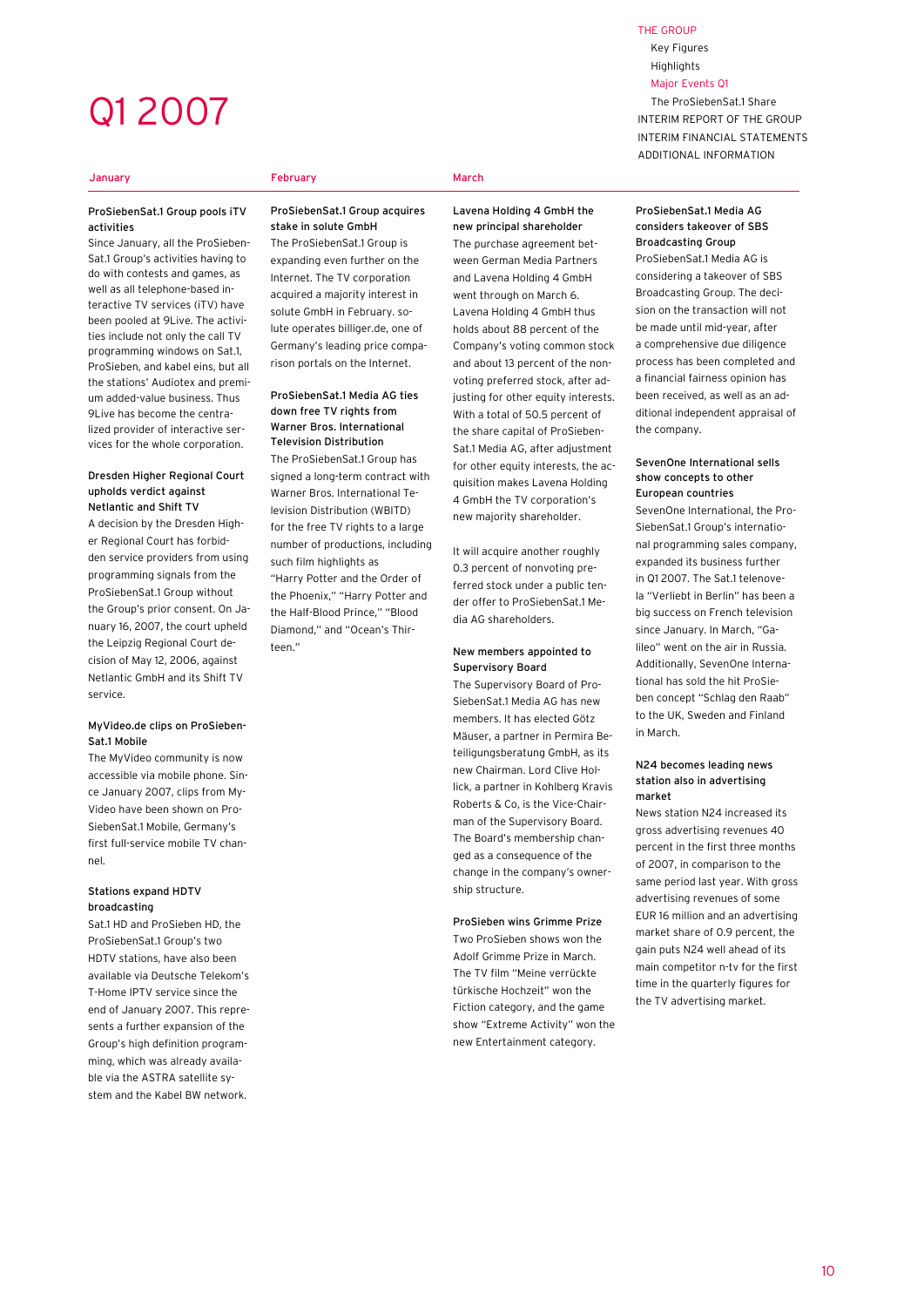Key Figures Highlights Major Events Q1 The ProSiebenSat.1 Share INTERIM REPORT of THE GROUP INTERIM FINANCIAL STATEMENTS ADDITIONAL INFORMATION

## <span id="page-9-0"></span>The ProSiebenSat.1 Share

#### ProSiebenSat.1 stock outperforms the indices

The German stock market began the first quarter of 2007 by continuing to rise. On February 26, the DAX index closed at a new multi-year high of 7,027.59 points. But then market sentiment soured. Early in March, concerns about the economy, a slump in the Chinese stock markets, and speculation on interest rates and exchange rates initially wiped out the stock indices' gains. The DAX fell to 6,447.70 points. Yet by mid-March U.S. Fed chief Ben Bernanke's pronouncements on interest rate policies were raising stock prices again. The DAX closed out the quarter at 6,917.03 points, up 3.5 percent. The mid-cap index (MDAX), where ProSiebenSat.1 stock is listed, perin the detection of the state of the first quarter up 7.1 percent. The Euro of the first detection of the first of the furo of the first detection of the furo of the furo of the furo of the furo of the furo of the furo of STOXX Media index, the relevant sector index for European media stocks, performed significantly less well than the German indices, closing out the first quarter with only a slight gain of 0.5 percent against the start of the year. 80

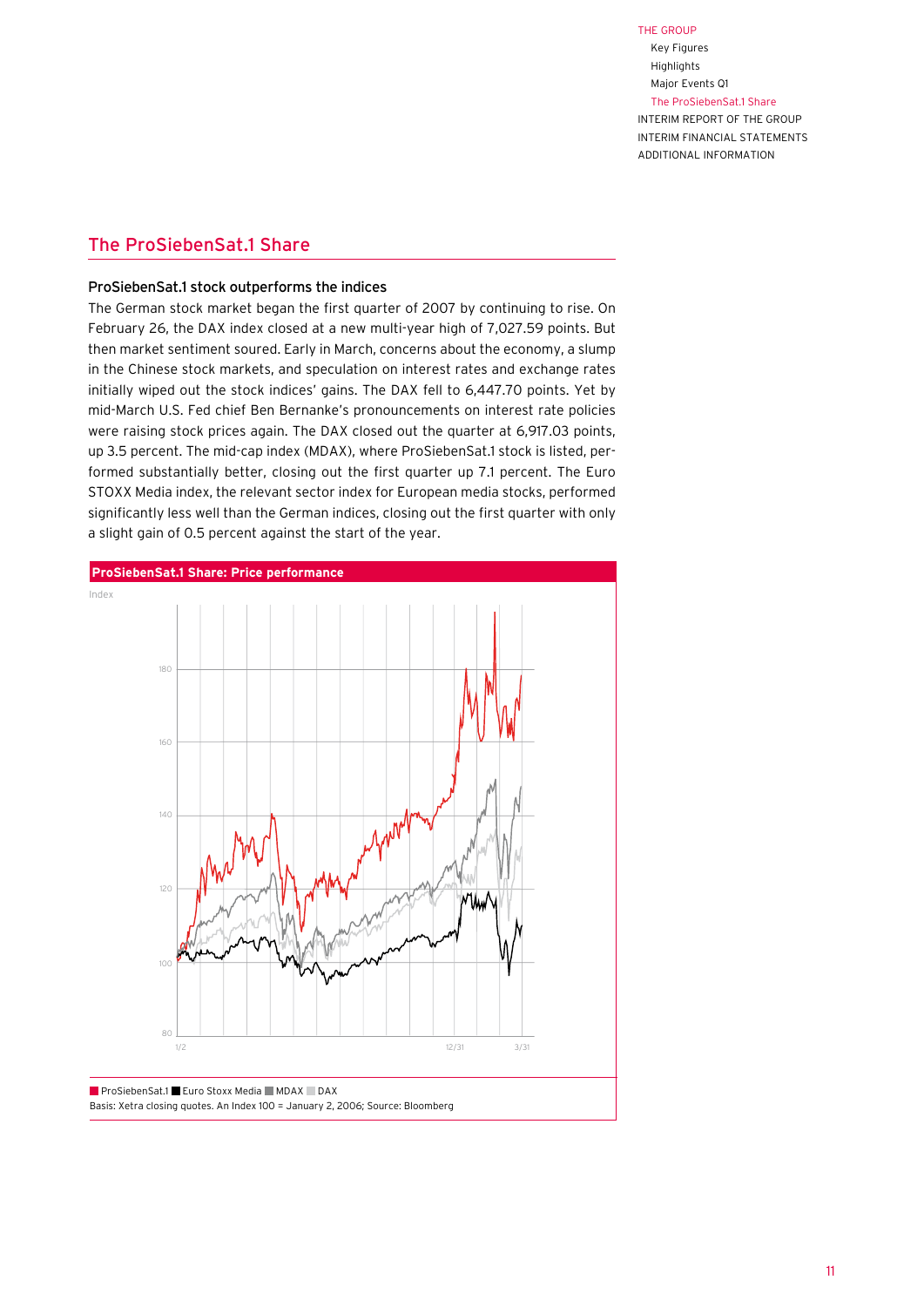Key Figures Highlights Major Events Q1 The ProSiebenSat.1 Share INTERIM REPORT of THE GROUP INTERIM FINANCIAL STATEMENTS ADDITIONAL INFORMATION

ProSiebenSat.1 stock linked up with its strong prior-year performance, outperforming all relevant comparable indices during the period. On February 26, the stock closed at EUR 27.86, its highest level in six years. It was at EUR 26.43 at the end of March, up 9.3 percent against the prior-year figure. Significant factors in this performance included the positive outlook for the economy as a whole, and the announcement that ProSiebenSat.1 Media AG was exploring options for taking over the SBS Broadcasting Group. During the period a total of 50,429,753 shares were traded over the Xetra trading system, equivalent to an average trading volume of about 787,965 shares per day.

#### Dividend proposal for fiscal 2006

The Executive Board and Supervisory Board of ProSiebenSat.1 Media AG will propose to the Annual Meeting a dividend of EUR 0.87 per share of common stock and EUR 0.89 per share of preferred stock for the 2006 fiscal year. This is equivalent to a total distribution of EUR 192.5 million, or a payout ratio of 80 percent of ProSiebenSat.1 Media AG's consolidated net profit for 2006.

Shareholders had received a dividend of EUR 0.84 per share of preferred stock for fiscal 2005, and EUR 0.82 per share of common stock. The total distribution came to EUR 181.6 million, or 82 percent of the consolidated net profit for fiscal 2005.

The upcoming Annual Meeting of ProSiebenSat.1 Media AG will be held on July 17, 2007. http://en.prosiebensat1.com/

[investor\\_relations/finanzkalender/](http://en.prosiebensat1.com/investor_relations/finanzkalender/)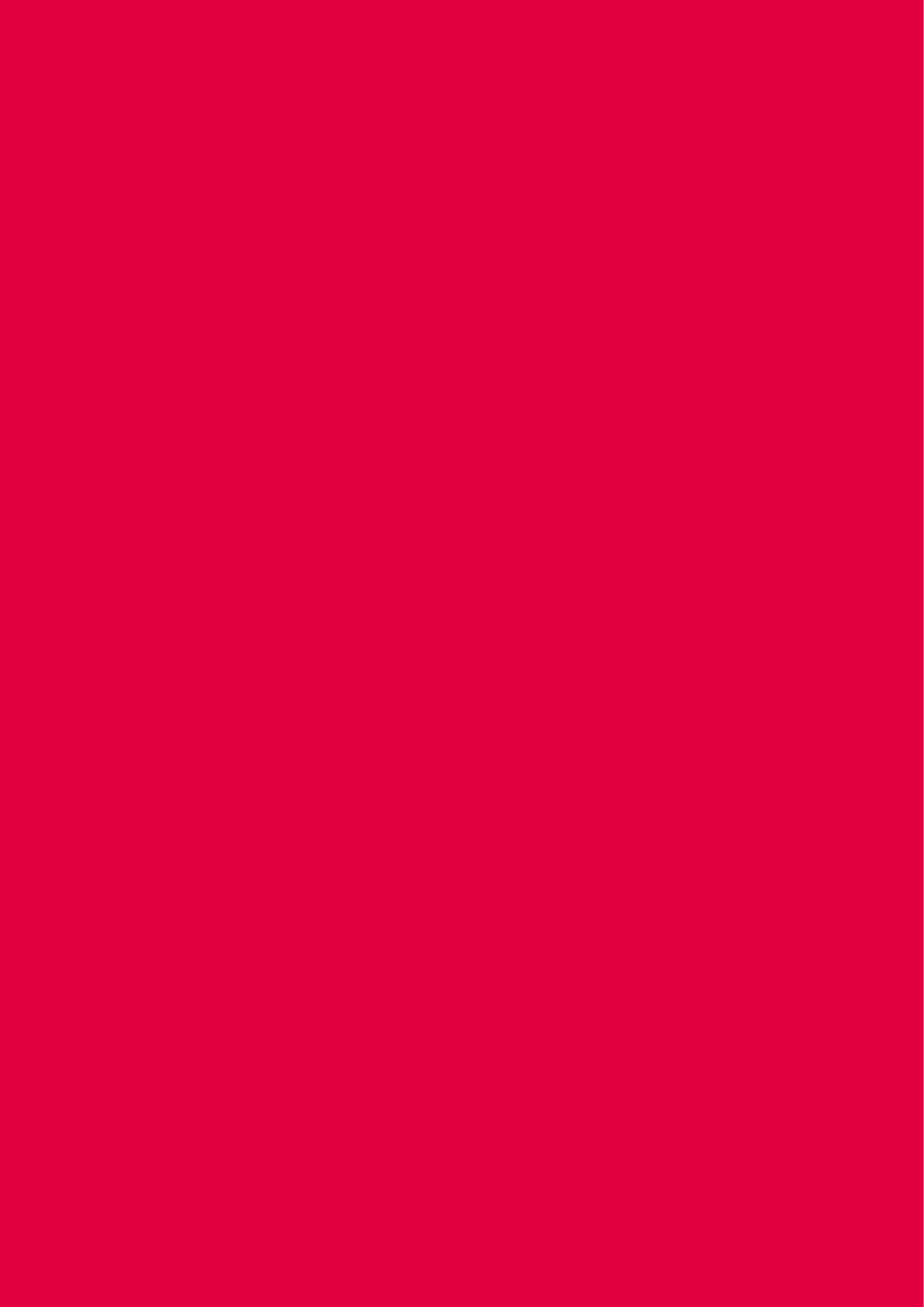## INTERIM REPORT OF THE GROUP

- 15 Group & Business Conditions
- The ProSiebenSat.1 Group 015
- Legal Environment 16
- Economic Environment & the Industry 017
- 21 Earnings, Financial Position & Net Worth
- Overall Assessment of the Business Situation 21
- Earnings Situation 22
- Financial Position & Net Worth 25
- Employees 28
- Research & Development 29

#### 30 Segment Report

- Free TV Segment 30
- Transaction TV Segment 36
- Other Diversification Segment 37
- 40 Subsequent Events
- 42 Risk Report
- 43 Outlook Report
- Opportunity Report 43
- Company Outlook 46
- Programming Outlook 48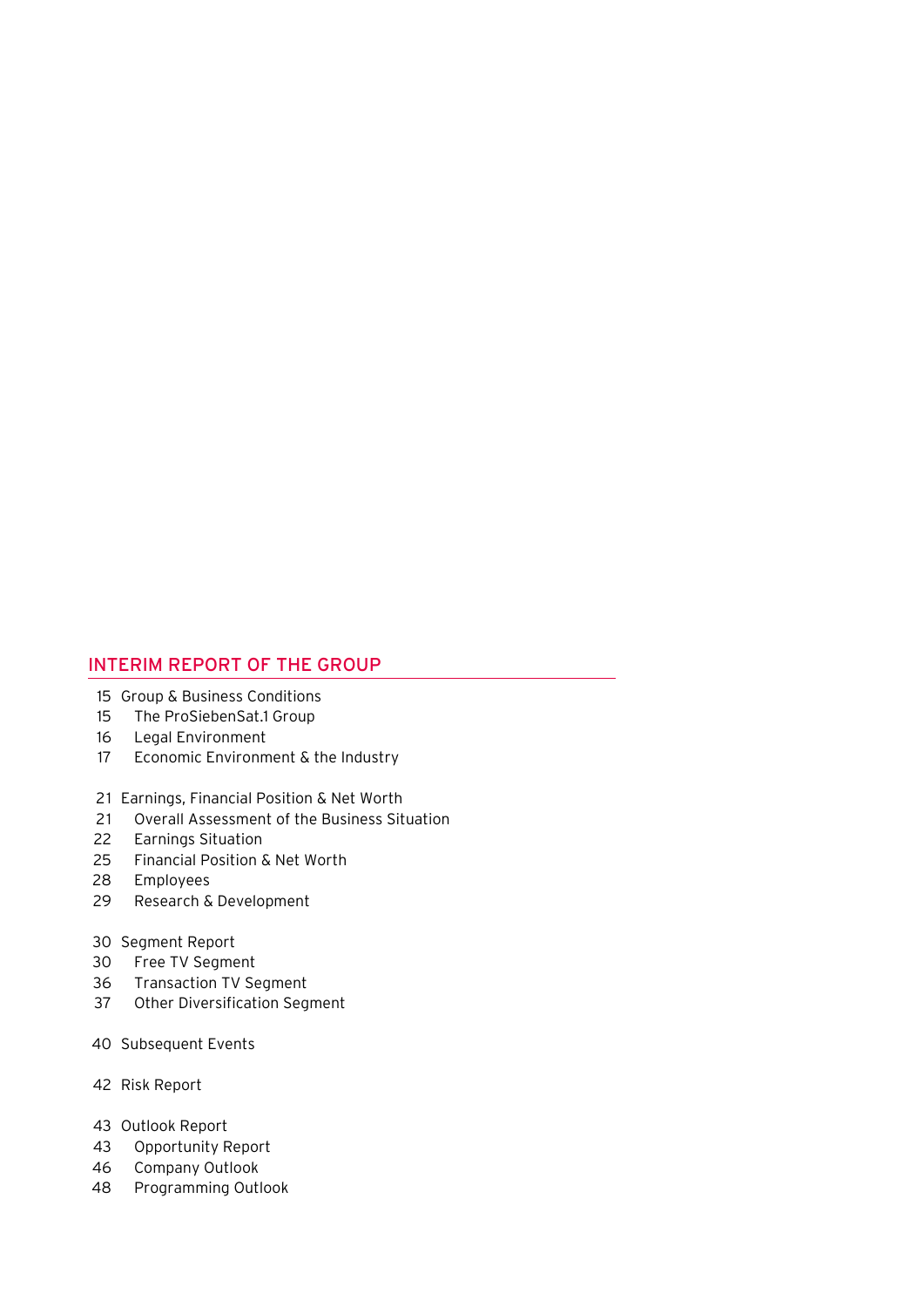THE GROUP INTERIM REPORT of THE GROUP Group & Business Conditions Earnings, Financial Position & Net Worth Segment Report Subsequent Events Risk Report

Outlook Report INTERIM FINANCIAL STATEMENTS ADDITIONAL INFORMATION

## <span id="page-13-0"></span>Group & Business Conditions

## The ProSiebenSat.1 Group

## Business activities and market position

The ProSiebenSat.1 Group is the leading commercial electronic media corporation in German-speaking Europe. It was formed in 2000 by the merger of SAT.1 Holding GmbH and ProSieben Media AG, and has roughly 3,000 employees at its Munich and Berlin locations.

Commercial television is the Group's core business. Its stations Sat.1, ProSieben, kabel eins and N24 make it the leader in the German TV advertising market. Together, these form Germany's only genuine family of television stations: four strong free TV brands whose complementary positioning enables them to serve different target audiences. Sat.1 acts as the strong brand for a broad audience; ProSieben is the leading brand for young entertainment; kabel eins is a brand for classic quality, and N24 is the leading brand for information.

The Group is also the market leader in call TV, thanks to 9Live, and the largest provider of mobile TV. Its pay TV stations – kabel eins classics, Sat.1 Comedy, Wetter Fernsehen and ProSiebenSat.1 Welt – the maxdome video-on-demand platform, and equity interests in innovative Internet services are among the activities with which the Group has increasingly been diversifying its sources of revenue.

## Organizational structure

The ProSiebenSat.1 Group operates in two lines of business: its core business Free TV, and its Diversification unit. As the Group's revenue sources continued to diversify, the Diversification unit was subdivided further, so that in 2005 it began releasing separate reports for three distinct segments. In simplified terms, the Group's organizational structure can be graphed as follows:

| Unit Free TV     |                 |                              |  |  |  |  |  |
|------------------|-----------------|------------------------------|--|--|--|--|--|
|                  | Free TV Segment |                              |  |  |  |  |  |
| Free TV Stations | Marketing       | Production                   |  |  |  |  |  |
| Sat.1            | SevenOne Media  | ProSiebenSat.1<br>Produktion |  |  |  |  |  |
| ProSieben        |                 | Producers at                 |  |  |  |  |  |
| kabel eins       |                 | Work                         |  |  |  |  |  |
| N24              |                 |                              |  |  |  |  |  |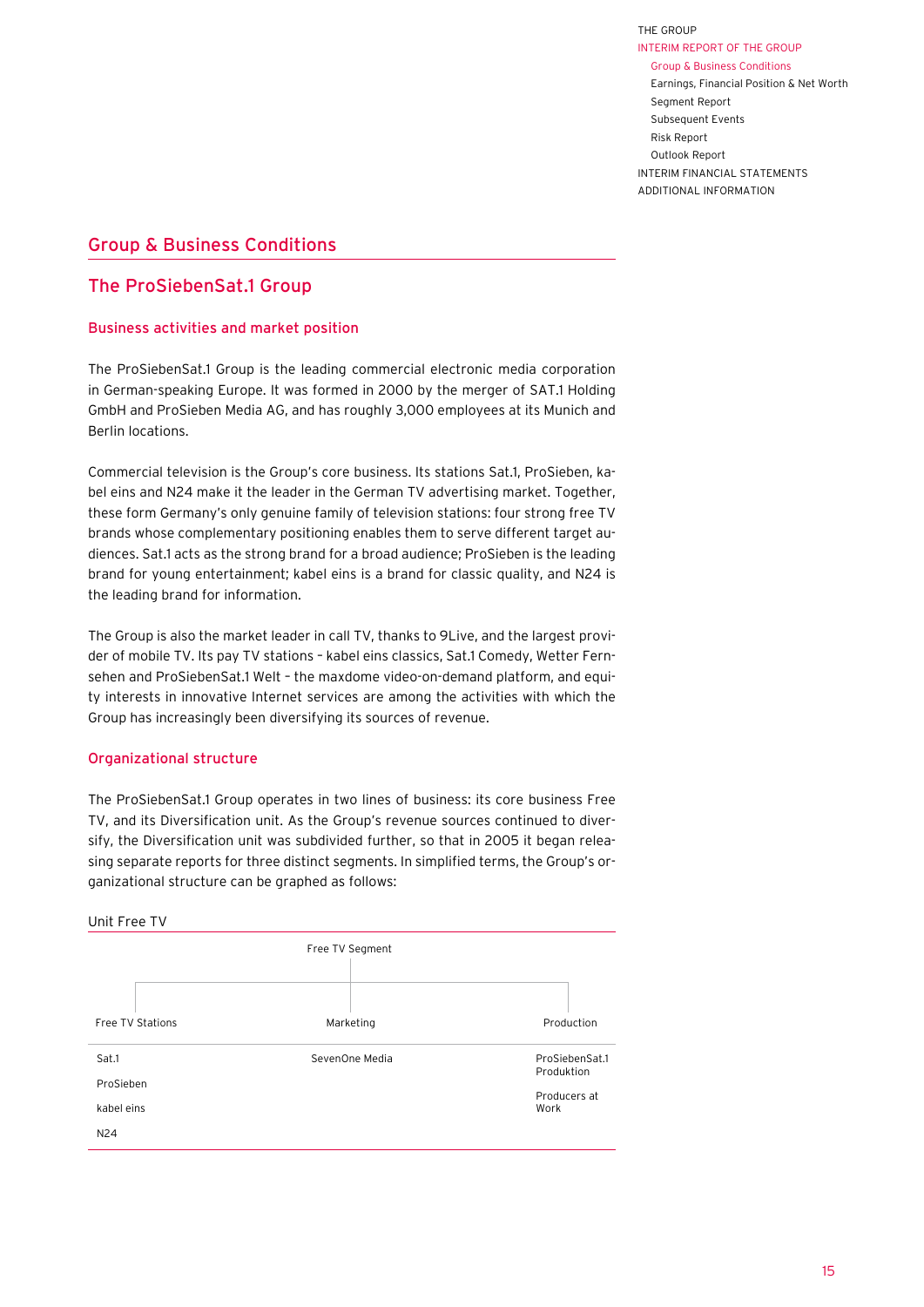THE GROUP INTERIM REPORT of THE GROUP Group & Business Conditions

Earnings, Financial Position & Net Worth Segment Report Subsequent Events Risk Report Outlook Report INTERIM FINANCIAL STATEMENTS ADDITIONAL INFORMATION

#### Unit Diversification



## Legal Environment

## Lavena Holding 4 GmbH the new principal shareholder of ProSiebenSat.1 Media AG

#### Ownership structure of ProSiebenSat.1 Media AG at March 31, 2007

On December 14, 2006, Lavena Holding 4 GmbH signed a share purchase agreement with German Media Partners L.P. to acquire the latter's majority interest in ProSiebenSat.1 Media AG. Lavena Holding 4 GmbH is a company controlled by funds advised by Kohlberg Roberts & Kravis Co. L.P. ("KKR") and Permira Beteiligungsberatung GmbH ("Permira"). The parties agreed on a price of EUR 28.7145 per share of common stock and EUR 22.45 per share of preferred stock. The Commission on Concentration in the Media (KEK) gave regulatory consent on February 6, 2007, and the EU Commission gave its approval from the antitrust viewpoint on February 22. As of the closing of the sale on March 6, 2007, Lavena Holding 4 GmbH now holds about 88 percent of the voting common stock and about 13 percent of the non-voting preferred stock, after adjusting for other equity interests. This is equivalent to 50.5 percent of the share capital of ProSiebenSat.1 Media AG, again after adjustment for

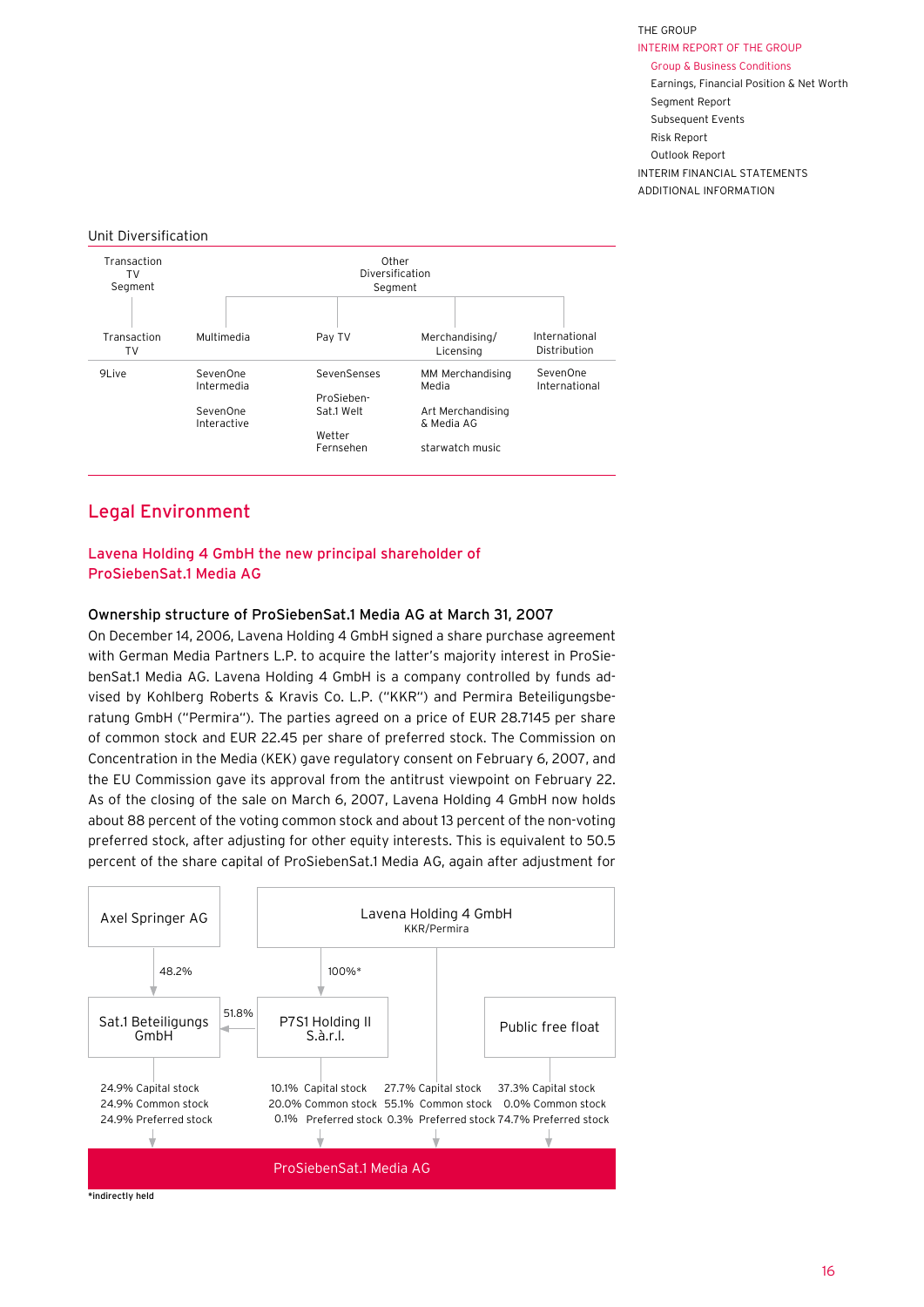INTERIM REPORT of THE GROUP Group & Business Conditions Earnings, Financial Position & Net Worth Segment Report Subsequent Events

THE GROUP

Risk Report Outlook Report INTERIM FINANCIAL STATEMENTS ADDITIONAL INFORMATION

<span id="page-15-0"></span>other equity interests, thus making Lavena Holding 4 GmbH the new majority shareholder of ProSiebenSat.1 Media AG. As of the end of the quarter on March 31, Lavena Holding 4 GmbH had acquired another roughly 0.3 percent of non-voting preferred stock under a public tender offer to ProSiebenSat.1 Media AG shareholders.

of the common stock and preferred stock of ProSiebenSat.1 Media AG, after adjust-As of the same date, Axel Springer AG indirectly held an interest of 12 percent each ment for other equity interests. The remaining ca. 75 percent of the preferred stock was in free float.  $\overline{z}$ 

#### New members of Supervisory Board at ProSiebenSat.1 Media AG

In conjunction with the change in the Group's principal shareholder, new members of the Supervisory Board of ProSiebenSat.1 Media AG were appointed. A decision by Munich Local Court on March 7, 2007, appointed the following new members to the Supervisory Board of ProSiebenSat.1 Media AG:

ve Hollick, a partner at Kohlberg Kravis Roberts & Co. ("KKR"); Robin Bell-Jones, a Goldwyn-Mayer; and Prof. Dr. Harald Wiedmann, President of the German Standardi-Götz Mäuser, a partner at Permira Beteiligungsberatung GmbH ("Permira"); Lord Cliprincipal at Permira Advisors LLP; Philipp Freise, a principal at KKR; Ulrich Gasse, an investment professional at Permira; Reinhard Gorenflos, a partner at KKR; Johannes Huth, a partner at KKR and head of operations for Europe; Thomas Krenz, a partner at Permira and head of operations for Germany; Christian Neuss, a principal at Permira; Silke Scheiber, a principal at KKR; Harry Sloan, Chairman und CEO of Metrozation Council (DSR).

They succeed former Supervisory Board Chairman Haim Saban, former Vice-Chairman Adam Chesnoff, John Connaughton, Albert J. Dobron, Jr., Patrick J. Healy, Ynon Kreiz, Seth W. Lawry, Stephen G. Pagliuca, Brian M. Powers, Arieh Saban, Scott Sperling and Joshua Steiner, all of whom resigned from their seats on the board as of March 6, 2007, on closing of the share purchase agreement.

The new Supervisory Board elected Götz Mäuser as its Chairman and Lord Clive Hollick as its Vice-Chairman. Dr. Mathias Döpfner, Chairman of the Board of Management of Axel Springer AG; Greg Dyke, media consultant; and Christian Nienhaus, Managing Director, Bild Publishing Group, remain on the Board.

## Economic Environment & the Industry

## Business climate

The increase in the value-added tax does not appear to have led to any extended economic slump in Germany. One sign is the ifo Institute's monthly business climate index – one of the most important leading indicators for the German economy. After declining for the first two months of the year, it bounced back in March. Even retailers, a group especially severely impacted by the VAT increase, were somewhat more optimistic in March about prospects for the next six months. In real terms, re-

#### **Z** [Subsequent Events](#page-38-0)



#### Split of common stock In percent 37.33



Axel Springer AG Lavena Holding 4 GmbH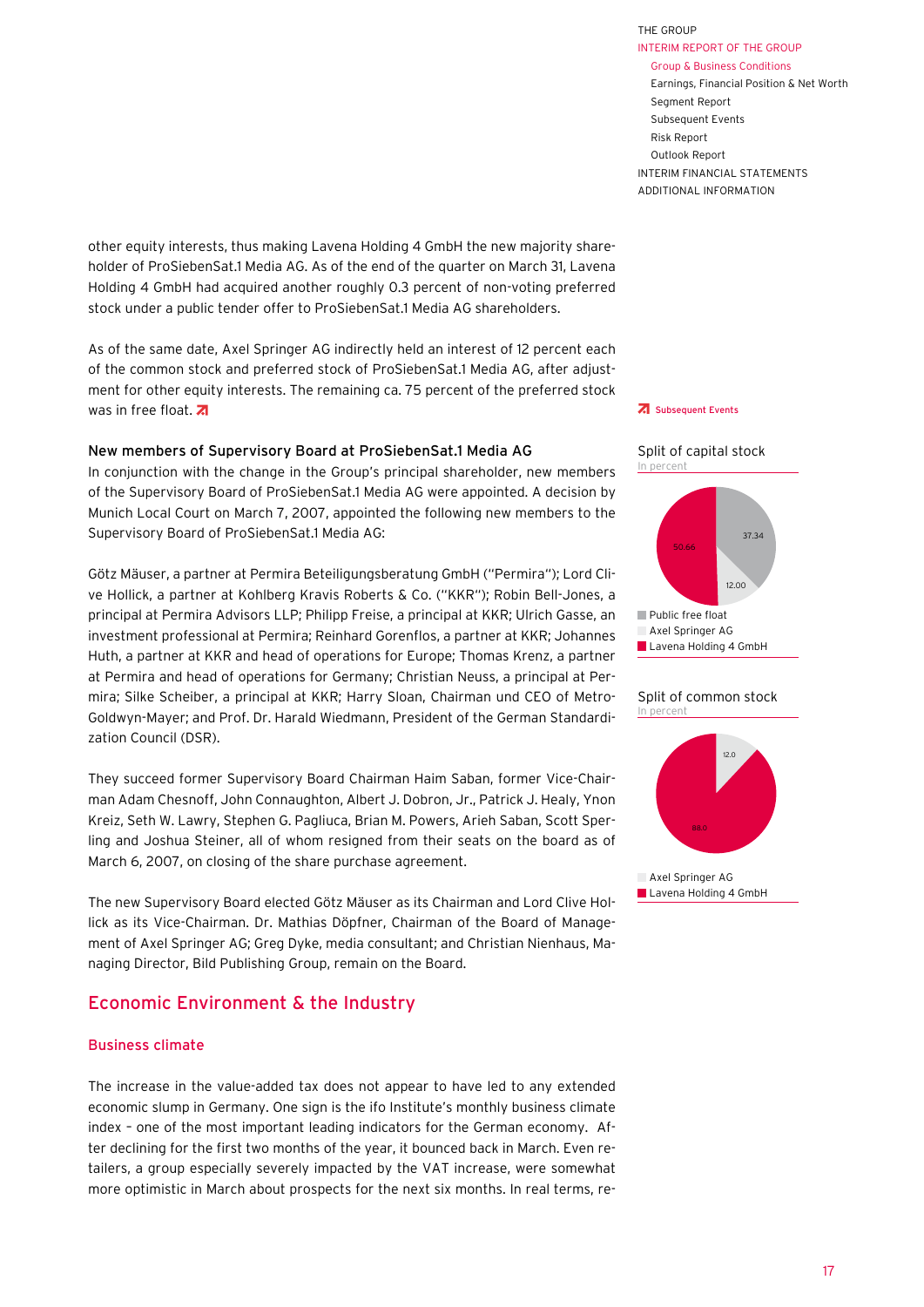tail revenues were down 1.6 percent from the prior-year figures in both January and February.

At 4,108 million, there were 869,000 fewer people registered as unemployed in March than a year earlier. Unemployment declined from the prior year's 12.0 percent to 9.8 percent. The revival in the job market had a positive effect on consumer confidence. According to the GfK consumer research institute, consumers took an increasingly optimistic view of the economy and their own personal income during the first three months of the year. Additionally, propensity to buy ended its downturn in March, so that the end of the first quarter of 2007 also saw the end of the decline in this consumer confidence indicator. The GfK's analysis is that the VAT increase did not result in any widespread anxiety or uncertainty.

#### Gross advertising market

The gross advertising market data gathered by the Nielsen Media Research Institute offer no real foothold for conclusions about the media's actual advertising revenues, since the values include not only self-promotion but bulk discounts and agency commissions. But unlike the net data, which are published only annually, the gross figures make it possible to track the performance of various media and changes among the various advertising industries during the course of the year.

The gross statistics indicate that the advertising market benefited from the economic upswing at the beginning of the year. Additionally, the VAT increase had less impact on the advertising industry than had initially been expected. Advertising revenues in the conventional media rose 6.6 percent in the first quarter, to EUR 4.8 billion. Television expanded its share of the total market 1.1 percentage points against the same quarter last year, to 41.1 percent, making it the most important medium by far. Daily newspapers are the second strongest medium, at 27.1 percent, followed by general-interest periodicals, at 19.5 percent. Radio had a 6.4 percent share, and billboards 3.7 percent. Special-interest periodicals had 2.3 percent of the advertising market.

The TV advertising market in particular benefited from the period's dynamic growth. With gross advertising investments totaling just under EUR 2.0 billion, the German TV stations' bookings were up 9.6 percent from a year earlier. The principal contributors to growth in the TV market during the first quarter were retail and shipping (+39.3 percent), cosmetics and toiletries (+14.2 percent), the automotive market (+17.9 percent), health and pharmaceuticals (+23.0 percent) and finances (+20.3 percent).

Daily newspapers gained 6.6 percent in the first quarter of 2007, to reach EUR 1.3 billion. But periodicals' revenues were down for the first three months of the year – gross spends for general-interest periodicals decreased 1.4 percent to EUR 944 million, while special-interest periodicals were down 1.5 percent to EUR 109 million. By contrast, radio advertising grew 7.5 percent, and billboards grew 27.0 percent. Online advertising, which is not included in the statistics for the conventional adverti-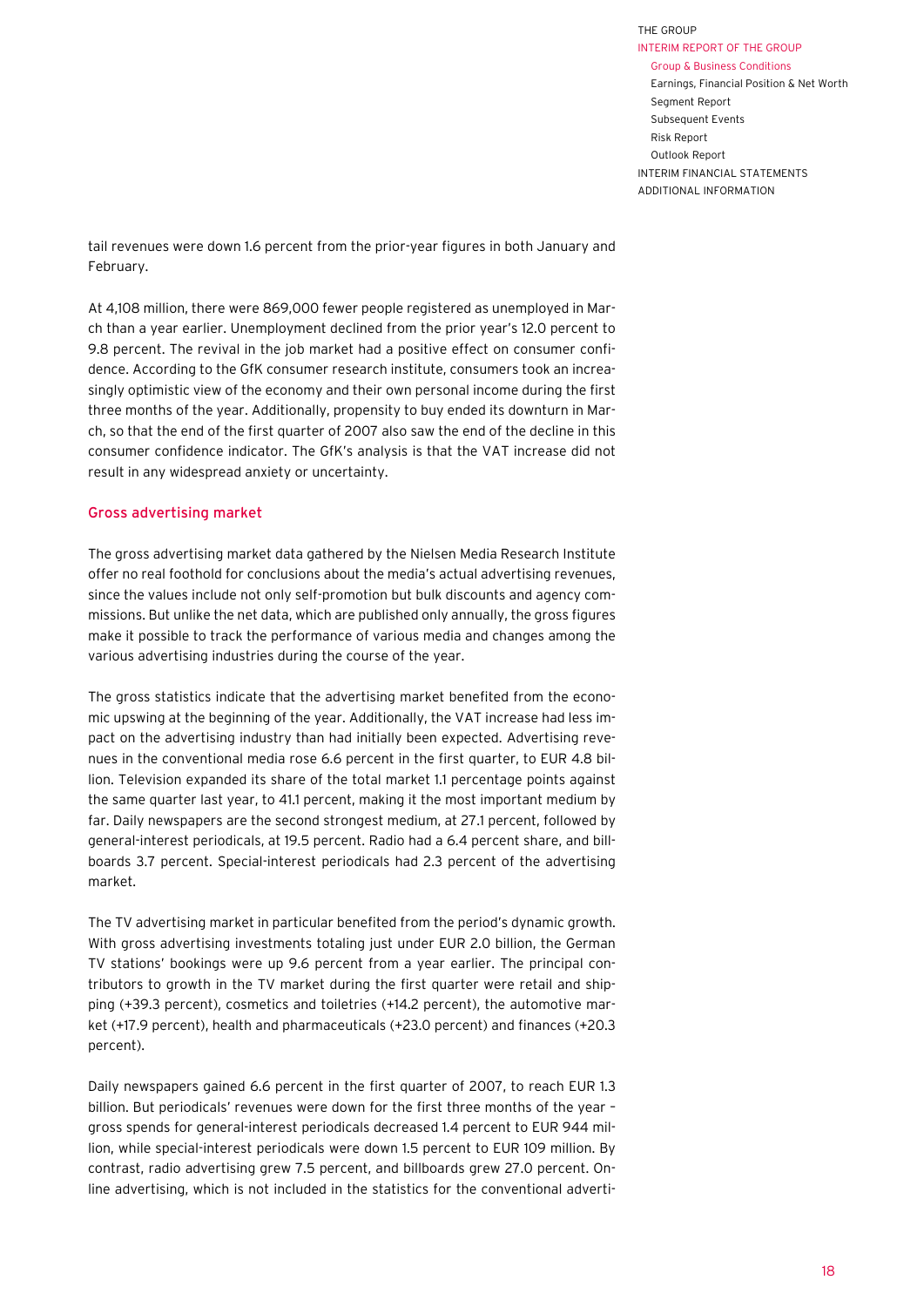sing market, enjoyed very lively demand once again in the first quarter of 2007, gaining 43.4 percent.

#### Gross advertising revenues at the ProSiebenSat.1 Group

With a 42.8 percent share of the TV advertising market, the ProSiebenSat.1 Group expanded its lead once again in the first quarter (Q1 2006: 42.4 percent). SevenOne Media, the Group's TV advertising time marketer, generated gross revenues of EUR 849 million for the Group's stations in the first three months. The stations marketed by IP Deutschland – RTL, Vox, Super RTL and n-tv – generated EUR 736 million for the period, a slight decline of 0.9 percentage points in advertising market share, to 37.1 percent. The share of RTL2 marketer El Cartel was also down from a year earlier, to 5.1 percent for the first quarter (Q1 2006: 5.9 percent).

Gross advertising revenues expanded against the prior year at every ProSiebenSat.1 Group station. First-quarter revenues at Sat.1, already high, gained another 0.1 percent. ProSieben picked up 21.9 percent, kabel eins 14.4 percent, and N24 40.7 percent. The figures placed Sat.1 and ProSieben, with respective shares of 18.8 and 16.8 percent, in second and third place among all stations. The share at kabel eins gained 0.3 percentage points from a year earlier, placing the station fifth in the market, with 6.0 percent. News station N24 gained 0.2 percentage points; with a 0.9 percent share of the market, it overtook its competitor n-tv. Advertising revenues at 9Live improved 6.1 percent during the period, and the station holds a 0.3 percent share of the advertising market.

#### Audience share

Sat.1, ProSieben, kabel eins, N24 and 9Live earned a combined audience share of 28.9 percent in Q1 2007 (Q1 2006: 30.3 percent). ProSieben gained ground slightly in the quarter, to earn a 11.5 percent share of the 14-to-49 audience (Q1 2006: 11.4 percent). Sat.1 earned 10.6 percent of the key demographic (Q1 2006: 12.0 percent). Here it became evident that first-quarter debuts like "Allein unter Bauern" and "GSG 9" did not score as well as expected with audiences. The audience share at kabel eins was 5.5 percent (Q1 2006: 5.7 percent). N24 strengthened its position as the leading news station: it gained 0.1 percentage point to reach 1.1 percent. The market share at 9Live held steady at the same 0.2 percent as a year earlier.  $\overline{a}$ 

The first-quarter market share at RTL was 16.2 percent (Q1 2006: 16.0 percent). Super RTL's share came to 2.8 percent (Q1 2006: 2.7 percent), and Vox's share was 7.7 percent, following 6.9 percent for Q1 the year before. News station n-tv again had a 0.6 percent share of viewers age 14 to 49 (Q1: 0.6 percent). The share of the 14-to-49 audience at RTL2 was 6.0 percent, compared to the 5.9 percent a year earlier. The public broadcasters lost share in the first quarter. ARD's share was 8.0 percent (Q1 2006: 8.4 percent), and ZDF had 7.1 percent (Q1 2006: 7.8 percent).

#### **ZI** Seament Report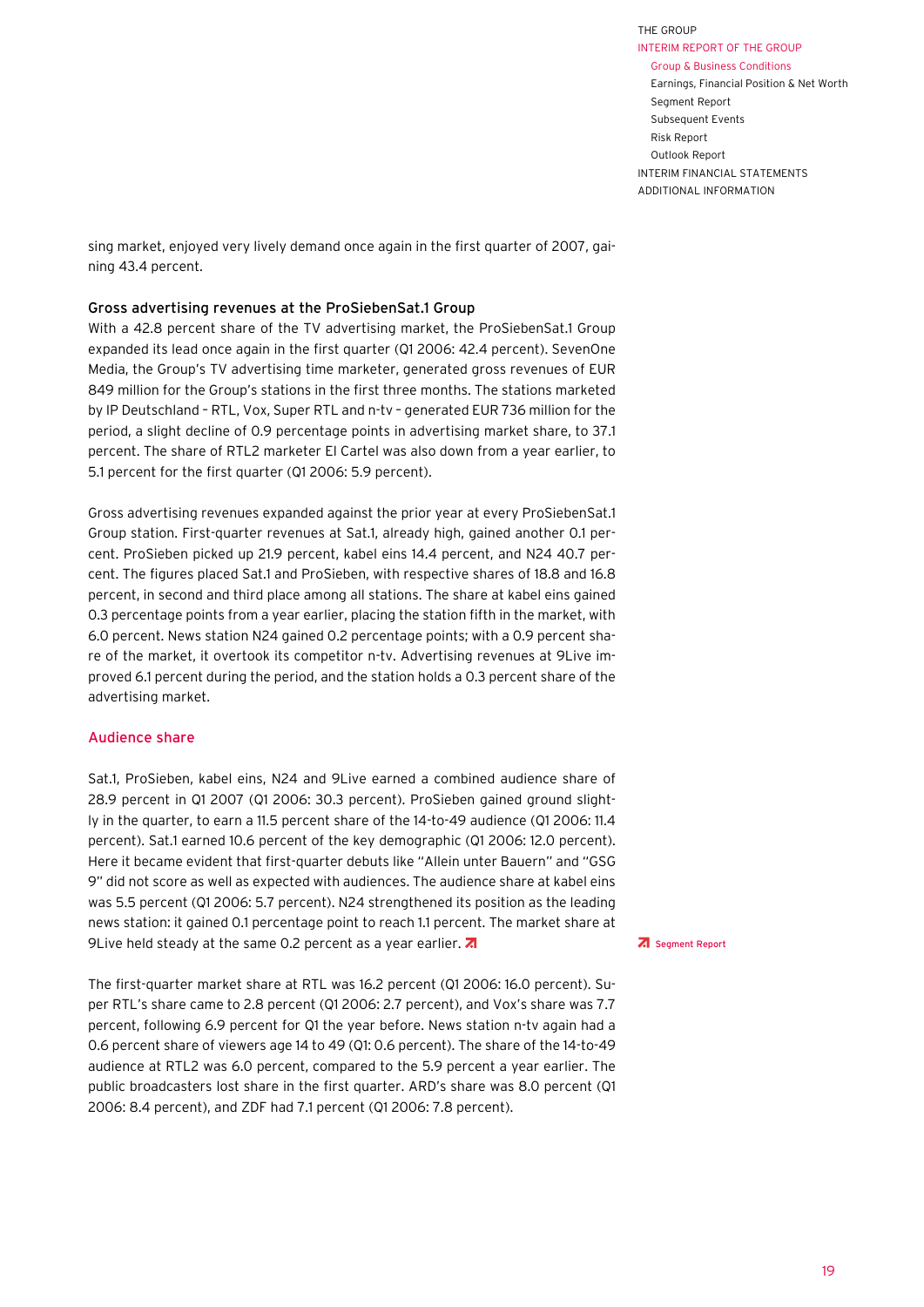

All figures for audience share refer to the key demographic between the ages of 14 and 49.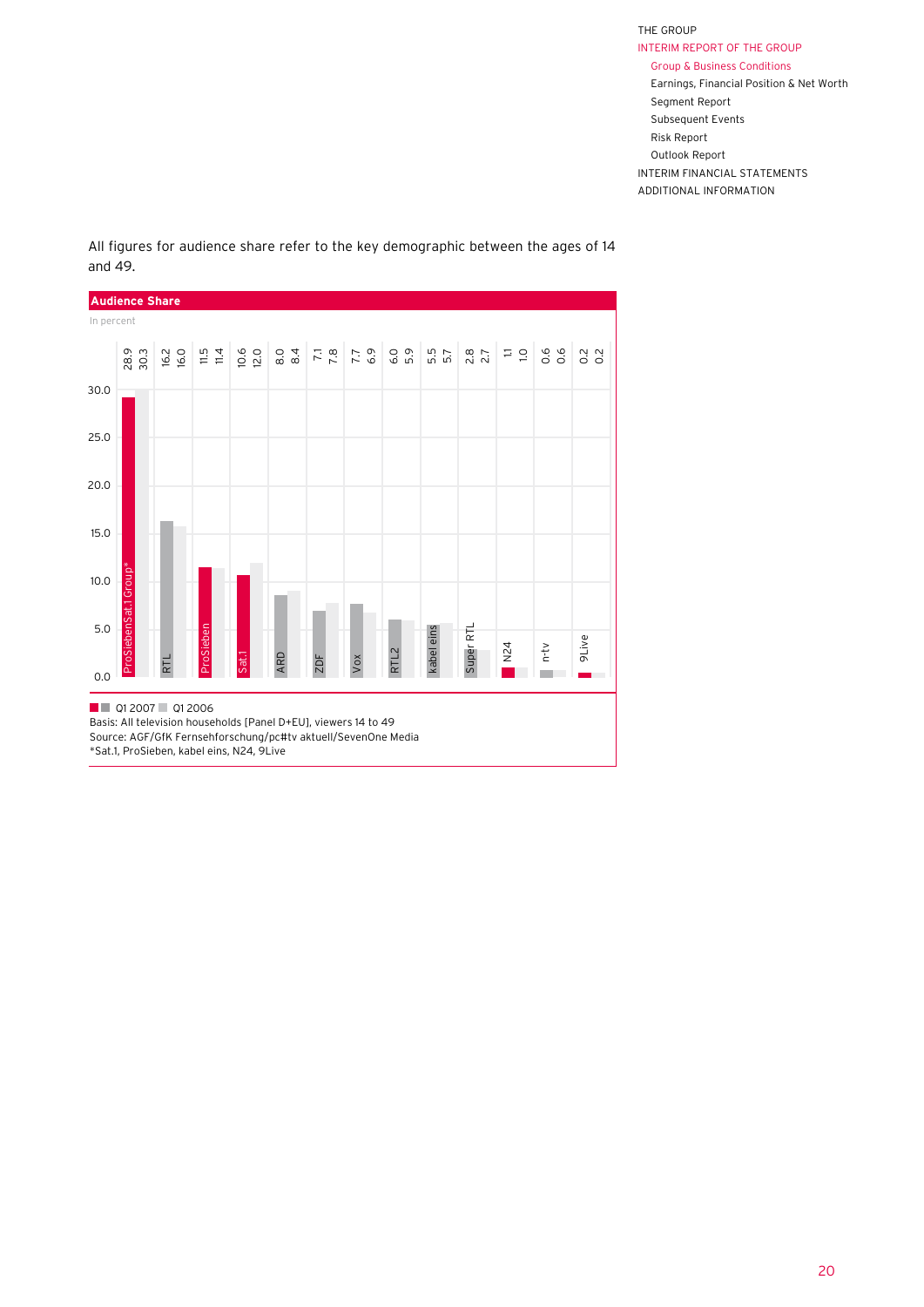ADDITIONAL INFORMATION

## <span id="page-19-0"></span>Earnings, Financial Position & Net Worth

## Overall assessment of the business situation

The ProSiebenSat.1 Group got off to a good start in the new fiscal year, as the key performance figures for the first quarter show. The Group's revenues were up significantly from the same quarter last year, and both pre-tax profit and EBITDA rose above proportion. Free cash flow also continued to rise.

Such profitable growth was driven primarily by higher advertising revenues in the Free TV segment. The upswing in the German economy has had favorable effects on the advertising market.  $\overline{a}$  The Group has taken advantage of these good economic conditions, and improved both revenues and earnings in its core business, television financed through advertising. 7

In addition to higher advertising revenues, the performance of the Diversification unit also helped propel the Group's profitable growth. This division saw organic growth partly because of the strength of its online, pay TV and video-on-demand services. Additionally, the Group is expanding this unit systematically through strategic investments. In the first quarter of 2007, the Group acquired a majority interest in the Internet company solute GmbH, which operates billiger.de, Germany's second-largest online price search engine. 7

|       | <b>Consolidated income statement for ProSiebenSat.1 Media AG</b> |            |            |        |                    |  |  |  |
|-------|------------------------------------------------------------------|------------|------------|--------|--------------------|--|--|--|
|       |                                                                  | 01 2007    | 01 2006    |        | Change Change in % |  |  |  |
| EUR k |                                                                  |            |            |        |                    |  |  |  |
| 1.    | Revenues                                                         | 501,183    | 465,266    | 35,917 | 8%                 |  |  |  |
| 2.    | Cost of sales                                                    | $-335,294$ | $-322,202$ | 13,092 | 4%                 |  |  |  |
| 3.    | Selling expenses                                                 | $-55,440$  | $-53,621$  | 1,819  | 3%                 |  |  |  |
| 4.    | Administrative expenses                                          | $-41,515$  | $-31,159$  | 10,356 | 33%                |  |  |  |
| 5.    | Other operating income                                           | 2,950      | 2,793      | 157    | 6%                 |  |  |  |
| 6.    | <b>Operating profit</b>                                          | 71,884     | 61,077     | 10,807 | 18%                |  |  |  |
| 7.    | <b>Financial loss</b>                                            | $-4,371$   | $-10,985$  | 6,614  | 60%                |  |  |  |
| 8.    | Income from ordinary business activities                         | 67,513     | 50,092     | 17,421 | 35%                |  |  |  |
| 9.    | Income taxes                                                     | $-25,687$  | $-19.052$  | 6,635  | 35%                |  |  |  |
| 10.   | <b>Consolidated profit</b>                                       | 41.826     | 31.040     | 10.786 | 35%                |  |  |  |

**ZI** Economic Environment & the Industry

**ZI** [Free TV Segment](#page-28-0)

**ZI** Segment [Other Diversification](#page-35-0)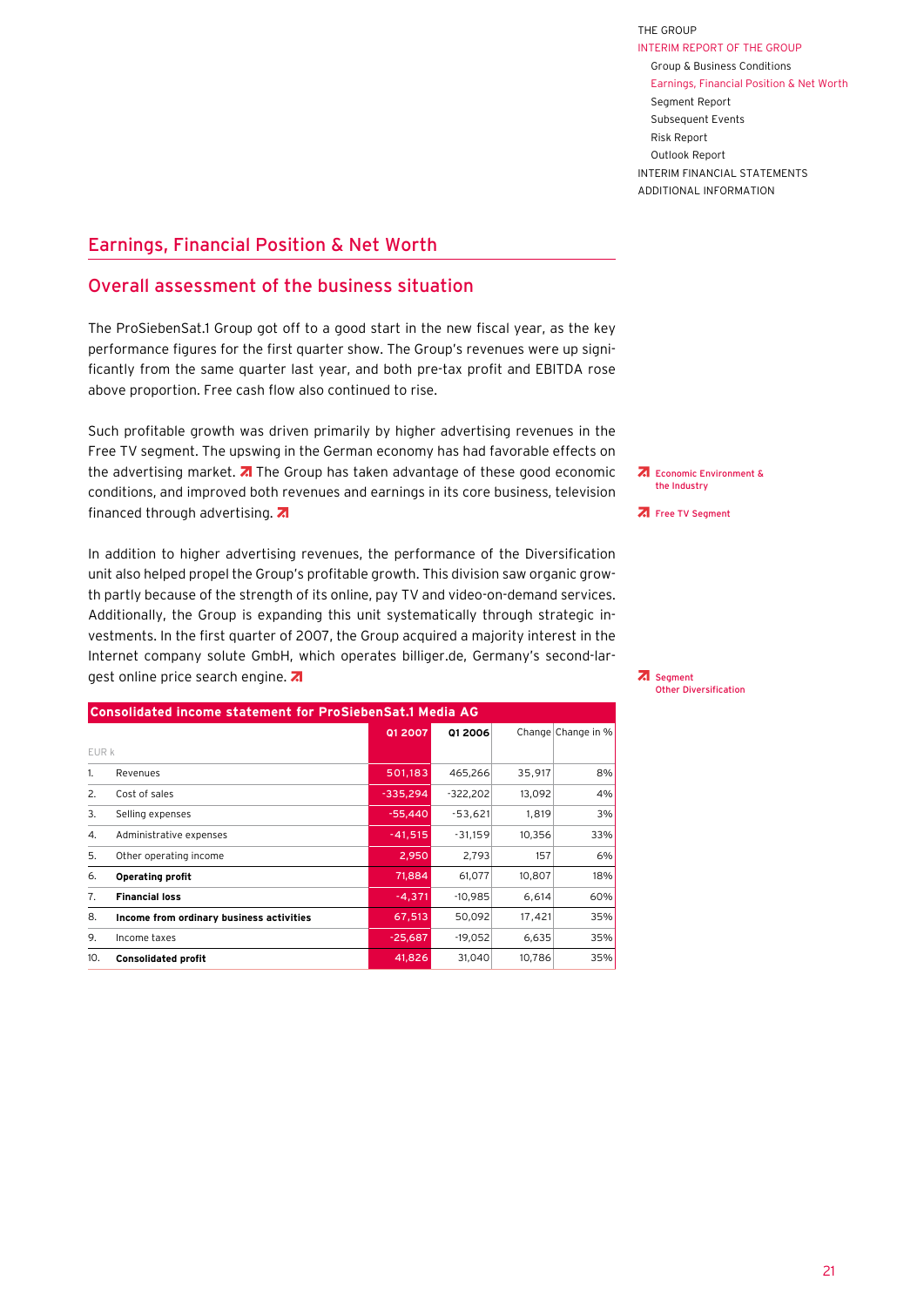## Earnings situation

#### Group revenue performance

Consolidated revenues for the first quarter of 2007 grew 7.7 percent to EUR 501.2 million (Q1 2006: EUR 465.3 million). All segments contributed to this substantial growth.



External revenues in the advertising-financed TV segment grew 5.9 percent, from EUR 414.0 million to EUR 438.6 million. The Transaction TV segment's externally generated revenues were up 5.0 percent, to EUR 27.1 million. External revenues in the Other Diversification segment grew 39.6 percent, to EUR 35.6 million. In all, the two segments in the Group's Diversification unit contributed EUR 62.6 million to consolidated revenues, equivalent to a 12.5 percent share. The contribution for the first quarter of 2006 was 11.0 percent, or EUR 51.3 million.  $\overline{d}$ 

[Segment Report](#page-28-0)

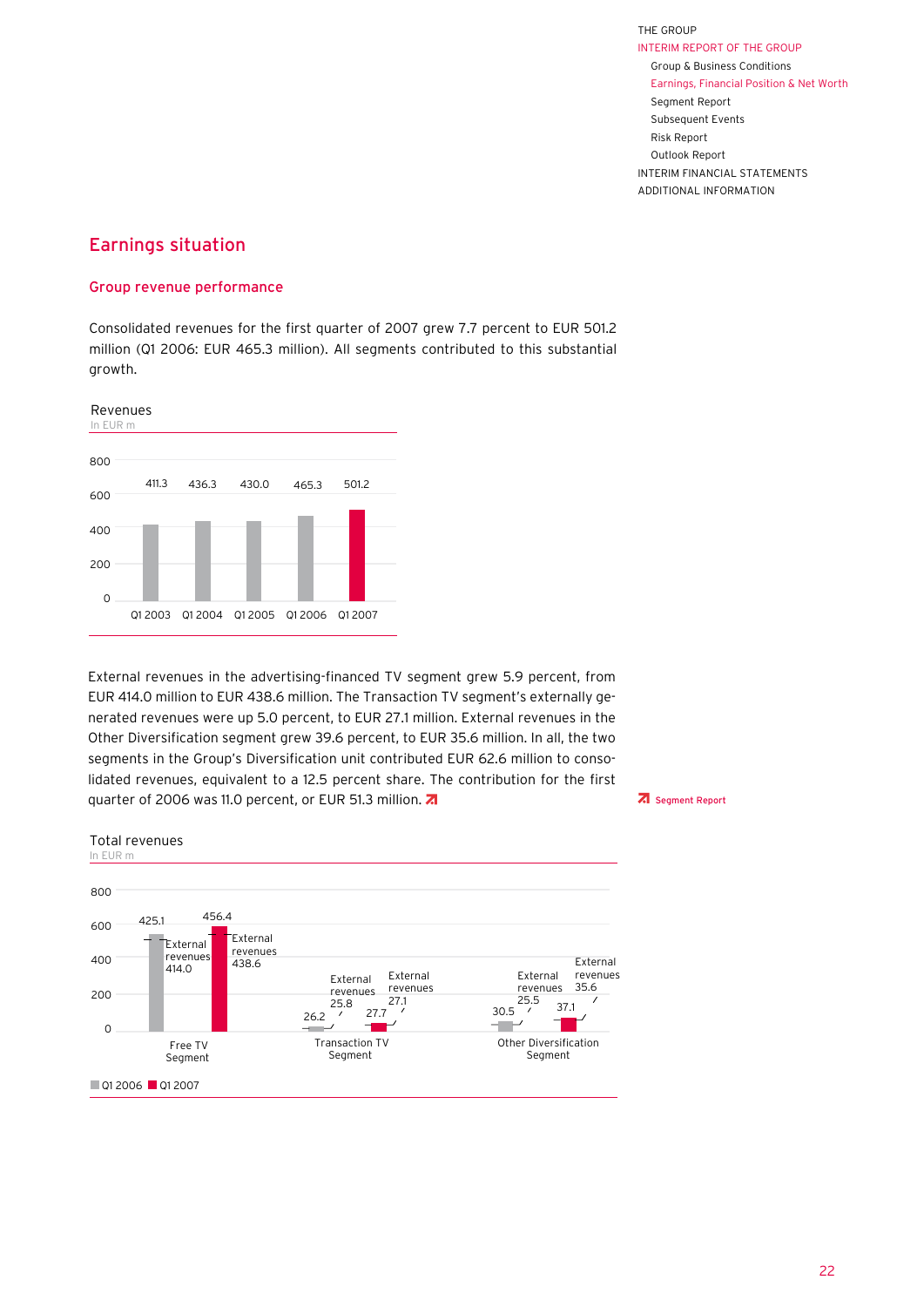ADDITIONAL INFORMATION

#### Performance of overall costs

Operating costs grew 6.2 percent in the first quarter, to EUR 432.2 million (Q1 2006: EUR 407.0 million). Most of this increase resulted from personnel expenses, among others those incurred in connection with new hires and the stock option plan. Higher expenses for programming and materials, which are likewise included as part of cost of sales, selling expenses and administrative expenses, also contributed to the increase in total costs.

The Group's cost of sales at the end of the period came to EUR 335.3 million, an increase of EUR 13.1 million, or 4.1 percent, against the same quarter last year. Consumption of programming assets, which is also included in cost of sales, increased EUR 6.7 million to EUR 248.0 million. The increase resulted from higher scheduled consumption of these assets, which rose from EUR 224.8 million to EUR 232.0 million. By contrast, unscheduled consumption decreased to EUR 16.0 million, compared to EUR 16.5 million a year earlier.

Selling expenses were up 3.4 percent against the prior year, to EUR 55.4 million (Q1 2006: EUR 53.6 million). Administrative expenses also grew, by 33.0 percent or EUR 10.3 million, to reach EUR 41.5 million. Higher personnel expenses were a factor there.

#### Financial result

The lower interest expense against the same quarter last year yielded a significant improvement in the financial result. The financial result for Q1 2007 was EUR -4.4 million, compared to EUR -11.0 million for the same period last year. The interest expense decreased EUR 5.9 million, to EUR 5.1 million. The redemption in full of a bond issue last July 31, had a positive impact here. That bond had a fixed yield of 11.25 percent and a principal amount of EUR 200 million. 7

#### Further increase in profitability

The consolidated pre-tax profit grew 34.7 percent in the first quarter, to EUR 67.5 million (Q1 2006: EUR 50.1 million). This significant rise is a result of both the substantial increase in revenues and the improvement in the financial result. The consolidated profit for the period also grew substantially, up 32.2 percent to EUR 40.6 million (Q1 2006: EUR 30.7 million). As a consequence, earnings per preferred share improved from EUR 0.14 to EUR 0.19. Earnings per common share were also EUR 0.19 (Q1 2006: EUR 0.14). The pre-tax profit margin rose to 13.5 percent (Q1 2006: 10.8 percent).

http://en.prosiebensat1.com/ [investor\\_relations/anleihe\\_basisdaten/](http://en.prosiebensat1.com/investor_relations/anleihe_basisdaten/)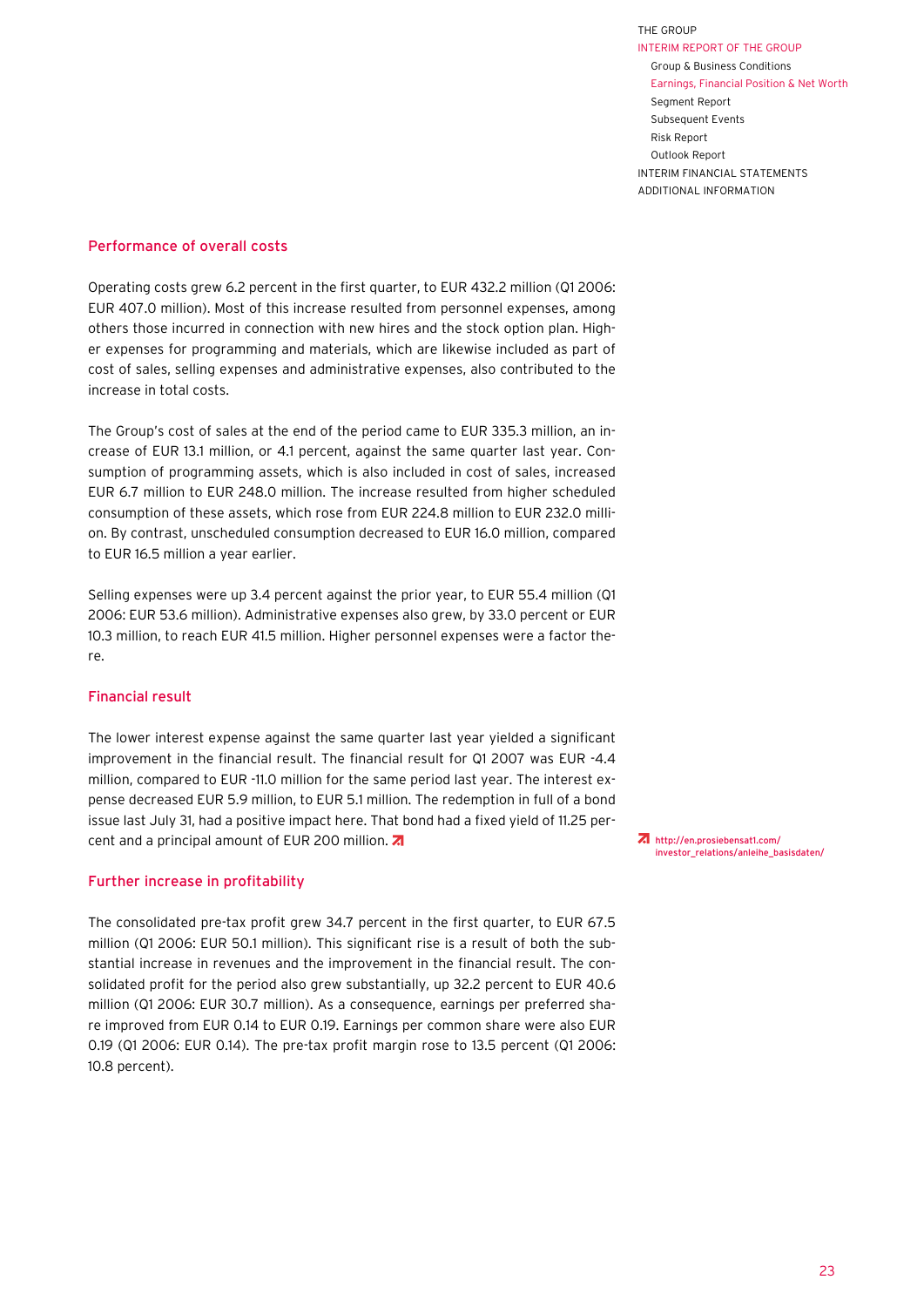EBITDA reached EUR 82.0 million, equivalent to a 16.1 percent growth rate (Q1 2006: EUR 70.6 million). EBITDA stands for earnings before interest, taxes, depreciation and amortization, and is calculated as follows:

- Net income before minorities
- + Taxes
- +/- Financial result
- + Depreciation and Amortization

#### = EBITDA

The Group's EBITDA margin was 16.4 percent, against 15.2 percent for the first quarter of 2006. In other words, the ProSiebenSat.1 Group proved once again how very profitable it is.



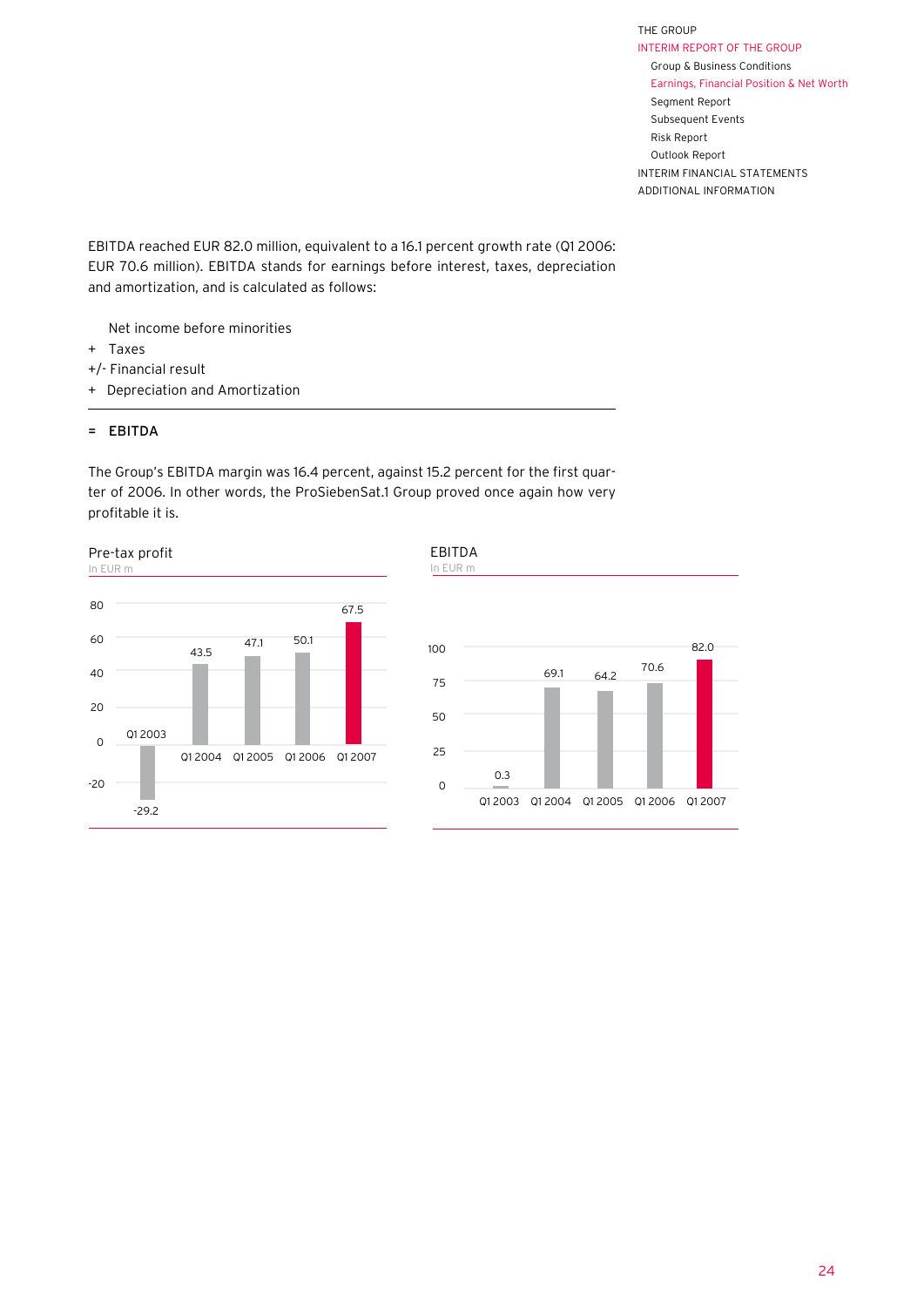## Financial Position & Net Worth

### Asset and capital ratios

Total consolidated assets came to EUR 2.031 billion as of March 31, 2007. This represents a slight decrease of EUR 11.6 million, or 0.6 percent, against March 31, 2006.

#### Current and noncurrent assets

On-balance-sheet programming assets are the Group's largest asset item, and are made up mainly of feature films and series, along with commissioned productions and advanced payments for future productions. Programming assets grew slightly, to EUR 1.067 billion, compared to EUR 1.061 billion on March 31, 2006.

On March 31, 2007, noncurrent assets totaled EUR 865.3 million, compared to EUR 818.8 million a year earlier. Current assets came to EUR 1.165 billion, down EUR 58.2 million from the comparable figure a year before. The decrease in net assets as of March 31, 2007, resulted primarily from a decrease in cash and cash equivalents, which were down EUR 34.2 million, to EUR 95.5 million.

#### Shareholders' equity

Equity was up EUR 78.8 million against March 31, 2006, to EUR 1.294 billion, giving the Group an equity ratio of 63.7 percent (Q1 2006: 59.5 percent). Strong business performance particularly reinforced the Group's solid equity base.

## Current and noncurrent liabilities

The lower total for equity and liabilities resulted primarily from the retirement of a bond issue with a par value of EUR 200 million, as mentioned above. That bond issue was repaid in full last July 31, at a redemption price of EUR 105.625 principal amount. Current and noncurrent financial and bank liabilities as of March 31, 2007, came to EUR 185.8 million, compared to EUR 384.6 million on March 31 of last year.



#### Consolidated balance sheet per 03/31/2007

■ Noncurrent assets ■ Current assets ■ Shareholders' equity ■ Noncurrent liabilities ■ Current liabilities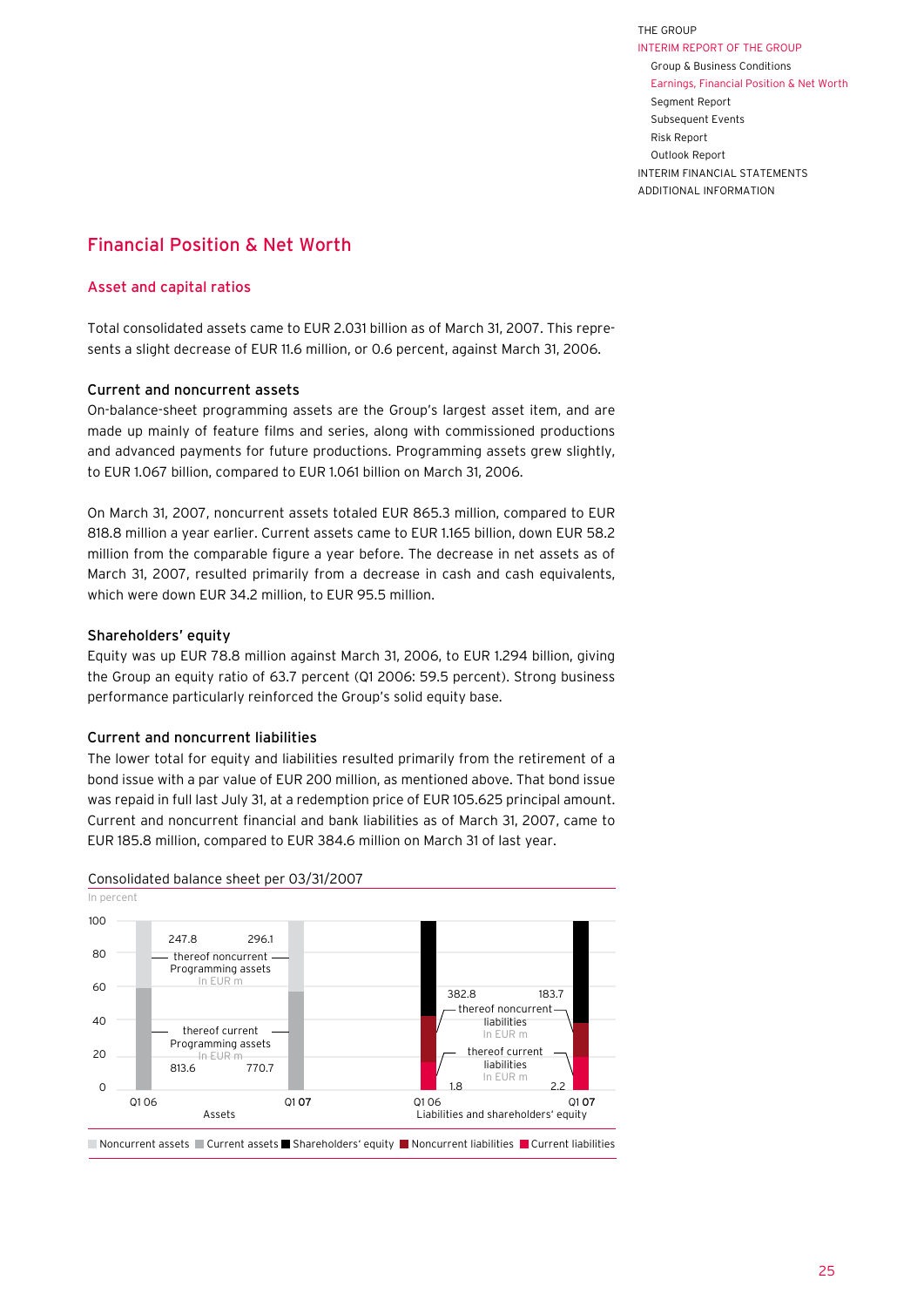ADDITIONAL INFORMATION

Contrary influences came from current and noncurrent trade accounts payable, which increased EUR 17.1 million to reach EUR 177.4 million. Provisions also rose significantly, particularly tax provisions. In all, provisions shown in the balance sheet came to EUR 121.7 million, compared to EUR 67.1 million on March 31, 2006.

#### Liabilities

#### Net financial debt

Net financial debt as of March 31, 2007, came to EUR 90.0 million, compared to EUR 254.6 million as of March 31, 2006. The decrease resulted primarily from the improvement in free cash flow.

Net financial debt is the total of bonds and bank liabilities, less cash and cash equivalents and current securities. Bank liabilities at March 31, 2007, totaled EUR 36.8 million, compared to EUR 42.3 million a year earlier. Out of this figure, EUR 2.2 million were short-term financial liabilities with a remaining term of less than one year (Q1 2006: EUR 1.8 million).

#### Bonds

ProSiebenSat.1 Media AG currently has one corporate bond issue on the market. The amount of this current bond issue to be reported on the balance sheet under IFRS decreased only slightly against the same quarter last year. It came to EUR 149.0 million on March 31, 2007, as against EUR 148.6 million a year earlier. The bond carries a fixed yield of 6.25 percent, and was issued in May 2004, at a par value of EUR 150 million, with a maturity in May 2009.

#### Credit lines

As of March 31, 2007, the Group had unused credit lines of EUR 500 million.

#### Off-balance-sheet financial instruments

The ProSiebenSat.1 Group had no off-balance-sheet financial instruments during the year.

#### Credit rating

ProSiebenSat.1 Media AG has been rated regularly since 2001 by Moody's Investors Service and Fitch Ratings.

In conjunction with the takeover, announced on December 14, 2006, of the majority of votes in ProSiebenSat.1 Media AG by Lavena Holding 4 GmbH, on December 15 of last year Moody's downgraded ProSiebenSat.1's rating from Ba1, outlook stable, to Ba1, review for possible downgrade. Fitch Ratings likewise responded to the announced takeover, downgrading the outlook for its BBB rating from stable to negative. There has been no further change in ratings since then. **7** 

[http://en.prosiebensat1.com/](http://en.prosiebensat1.com/investor_relations/ratings/) investor\_relations/ratings/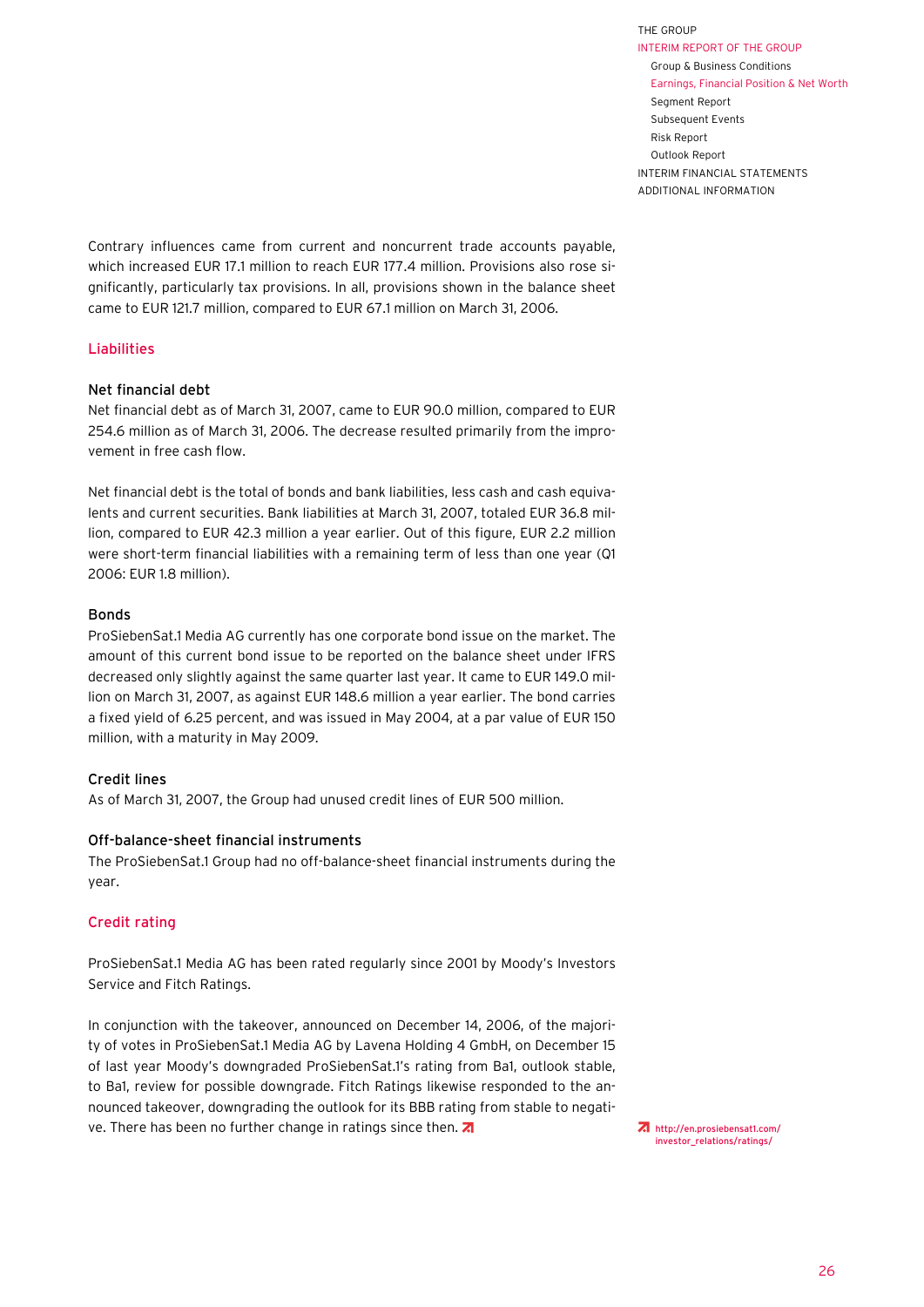THE GROUP INTERIM REPORT of THE GROUP Group & Business Conditions Earnings, Financial Position & Net Worth Segment Report Subsequent Events Risk Report Outlook Report

INTERIM FINANCIAL STATEMENTS ADDITIONAL INFORMATION

Investments and acquisitions

#### Programming purchases and expenditures for programming assets

Most of the ProSiebenSat.1 Group's capital expenditures are for programming assets. This investment policy takes a long-term approach. The foundations for the Group's programming inventory are laid down in previous years. The Group invests constantly in expanding and renewing its programming assets. Programming purchases are paid for out of operating cash flow. Besides acquiring new licensing rights, the Group also invests in in-house and commissioned productions.

#### Total investments increase

The Group continued to pursue its tried and true capital investment strategy during the period. In February, it signed an agreement with Warner Bros. International Television Distribution (WBITD). The agreement gives the Group the free TV rights to numerous film highlights, such as "Harry Potter and the Order of the Phoenix", "Harry Potter and the Half-Blood Prince", "Blood Diamond", and "Ocean's Thirteen". In the first quarter of 2007, the Group invested EUR 269.9 million in purchases of programming rights, compared to EUR 249.1 million a year earlier.

#### Equity investments in Q1 2007

In February 2006, the Group acquired a majority interest in the Internet firm solute GmbH, which operates the price search engine billiger.de. The ProSiebenSat.1 Group holds 74.8 percent of that company, with an option to acquire the rest at a later date.  $\overline{A}$  The holding in solute GmbH further strengthened the strategic position of the Group's Diversification unit.

Effective February 1, 2007, the Group also increased its interest in Sat.1 Privatrundfunk und -programmgesellschaft m.b.H. Österreich, acquiring an additional 17.7 percent of the company. The ProSiebenSat.1 Group now holds 51.0 percent of the Austrian marketing company.

The notes to this quarterly report present further information on the acquisitions of interests in both companies. 7

#### Cash and cash equivalents, and cash flow

The Group's cash flow statement shows the origin and use of cash flows. It distinguishes among cash flows from operating activities, investing activities and financing activities. The cash flow from operating activities is derived indirectly from the Group's profit for the period. The cash and cash equivalents indicated in the cash flow statement are equivalent to the "cash and cash at bank" shown in the balance sheet as of the reporting date.

Operating activities generated cash of EUR 293.0 million in the first quarter of 2007, compared to EUR 231.0 million for the first quarter of 2006. The increase in operating cash flow resulted particularly from a significant improvement in profits, as well as a smaller increase in non-interest-bearing liabilities.

**ZI** [Notes](#page-55-0)

**Z** [Other Diversification](#page-35-0)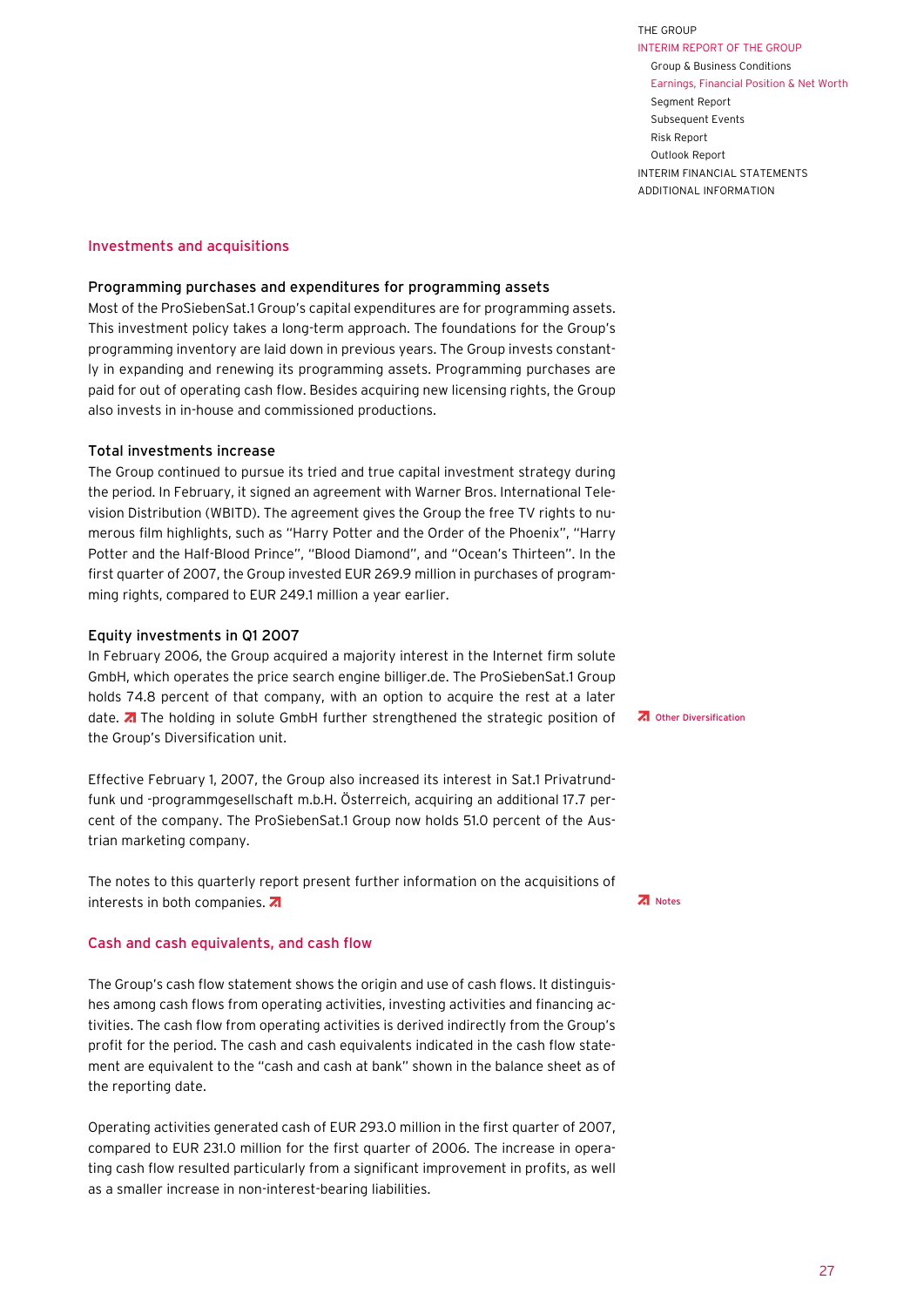The Group's cash used in investing activities came to EUR 260.4 million, up EUR 5.0 million from the same quarter last year. Higher expenditures for programming assets particularly contributed to the increase in the investing total.

Free cash flow, an important key figure for a company's financial strength, improved EUR 57.1 million from a year earlier, to EUR 32.6 million.

The cash flow for financing activities in Q1 2007 was EUR –0.6 million, compared to EUR –3.4 million for the same period last year. The financing activities figure for the first quarter of 2006 was particularly influenced by a larger cash flow used to repay loans.

Changes in the individual cash flows yielded cash and cash equivalents of EUR 95.5 million at the end of the first quarter of 2007. The figure for the first quarter of last year was EUR 129.7 million.



Change in cash and cash equivalents

## Employees

## Staff size

The ProSiebenSat.1 Group as a whole had a workforce of 3,062 employees (average full-time equivalents) in Q1 2007. Staff size was up by 177 employees, or 6.1 percent, from a year ago. Most of the increase came from staffing increases for the Free TV segment. As business expanded, one place where the team grew was production subsidiary Producers at Work. Other new jobs were created at ProSiebenSat.1 Media AG and at stations kabel eins and N24. The larger number of employees also reflects the expansion of the Diversification unit, which had new hires particularly at 9Live and SevenSenses.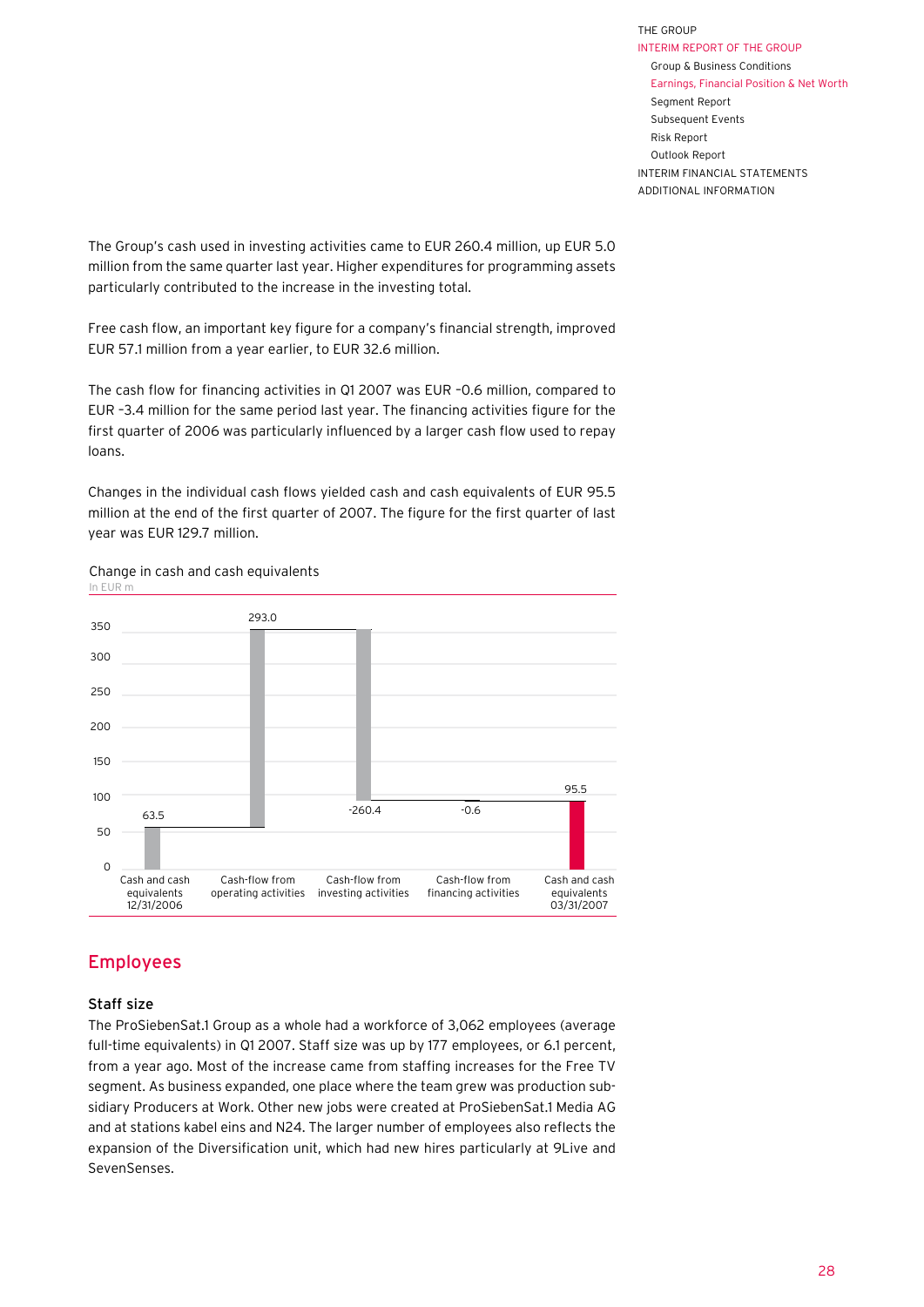2,885

**3,062**



Seament

<span id="page-27-0"></span>Number of employees by segment

**Segment** 



Segment

Staff turnover at the ProSiebenSat.1 Group remained low in the first quarter. Average time with the company rose to 4.9 years (Q1 2006: 4.5 years).

Personnel expenses grew EUR 9.8 million against the first quarter a year ago, to reach EUR 65.9 million.

#### A personnel policy with an eye to the future

The ProSiebenSat.1 Group systematically invests in programs to provide appropriate continuing and advanced training for its employees. One of the key tasks of any company that has an eye to the future is to attract qualified employees at an early stage and form strong loyalties for the long term. That's why the ProSiebenSat.1 Group trains a large number of apprentices, volunteers and trainees every year to meet its needs. The range of training for beginners also includes internships.

The number of trainees in all categories rose 15.2 percent against the end of Q1 2006. As of March 31, 2007, 372 individuals were in training capacities at the Group's various units (March 31, 2006: 323). The Group had 61 apprentices (March 31, 2006: 54), 57 volunteers (March 31, 2006: 47), 14 trainees (March 31, 2006: 5), and 240 interns (March 31, 2006: 217).

## Research & Development

The ProSiebenSat.1 Group conducts extensive market research in every area in which it does business and in every area where it foresees growth potential. These efforts particularly include audience and programming research, as well as analyses of industry segments and business conditions. Other focuses include research on advertising impact, and studies of media use and innovative TV technologies. Expenditures for market research in the first quarter 2007 came to EUR 3.3 million, compared to EUR 3.1 million the year before.

Market research activities do not fit the definition of research and development under IAS 38.8. Because the ProSiebenSat.1 Group, as a media corporation, does not conduct research and development activities in the narrow sense, the above information is not included in the Management Report.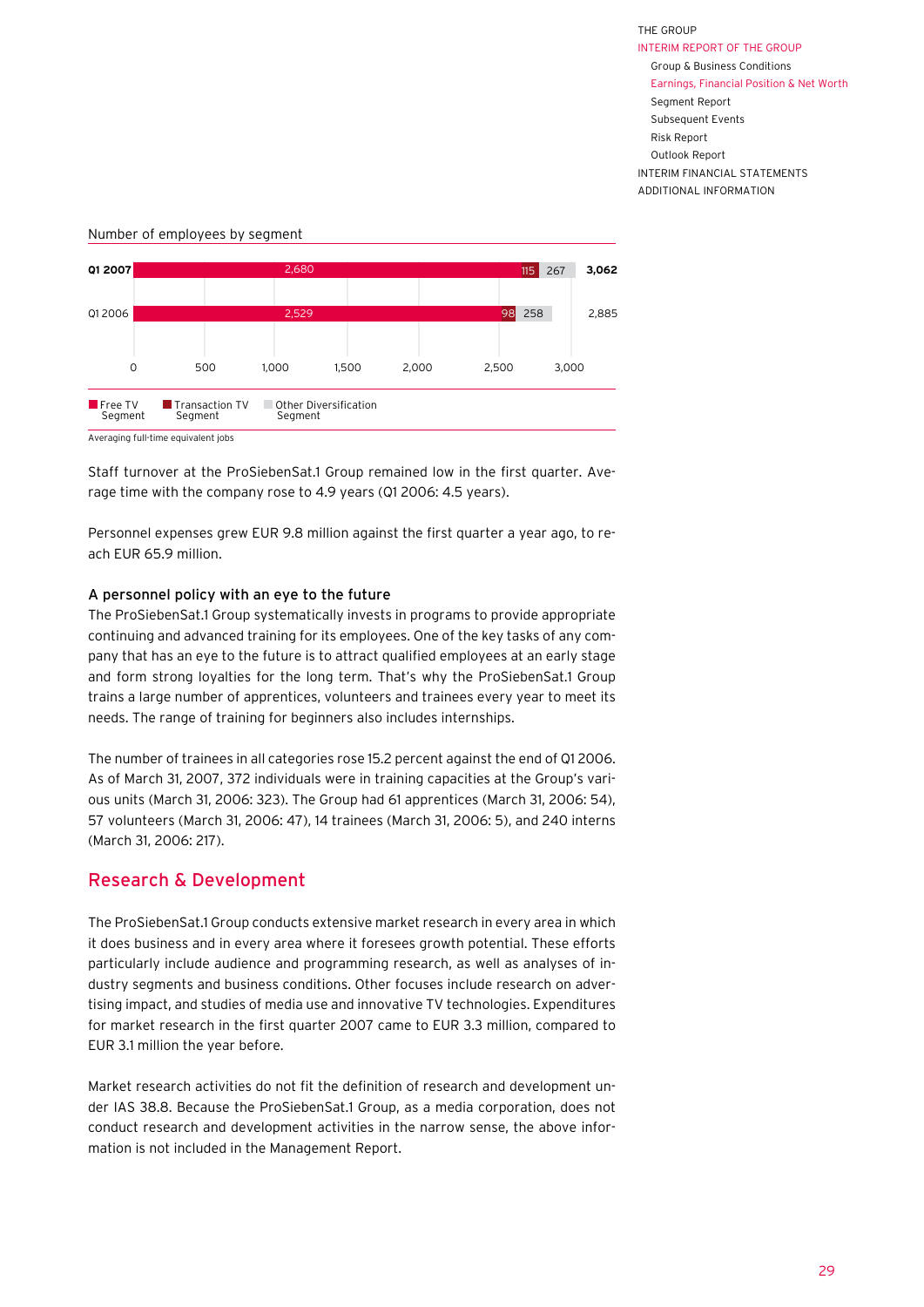## <span id="page-28-0"></span>Segment Report

#### An overview of the Group's segments

The ProSiebenSat.1 Group reports on three segments: Free TV, Transaction TV and Other Diversification. The Free TV segment consolidates the Group's four Free TV stations (Sat.1, ProSieben, kabel eins and N24), the Sat.1 regional companies, the advertising time sales company SevenOne Media, the technical service provider ProSiebenSat.1 Produktion, the holding company activities of ProSiebenSat.1 Media AG, and the Group's subsidiaries in Austria and Switzerland.

The Transaction TV and Other Diversification segments together constitute the Diversification unit. The Transaction TV segment comprises quiz station 9Live, most of whose revenues come from telephone calls. The ProSiebenSat.1 Group took over full ownership of 9Live as of June 1, 2005, when the station was consolidated into the Group. Additionally, as of January 2007 all the Group's telephone-based interactive applications are reported under this segment. These include the stations' Audiotex and premium value-added businesses, as well as the call TV programming windows on Sat.1, ProSieben and kabel eins.

Except for 9Live, all subsidiaries of ProSiebenSat.1 Media AG whose revenues are not directly generated from conventional TV advertising belong to the Other Diversification segment. These include SevenOne Intermedia, MM MerchandisingMedia, SevenOne International, SevenSenses and ProSiebenSat.1 Welt.

## Free TV Segment

#### Segment revenues and income performance

Both revenues and earnings performed very well in the Free TV segment in the first quarter of 2007. Significantly higher advertising revenues were the main growth driver. 7





[Economic Environment &](#page-15-0)  the Industry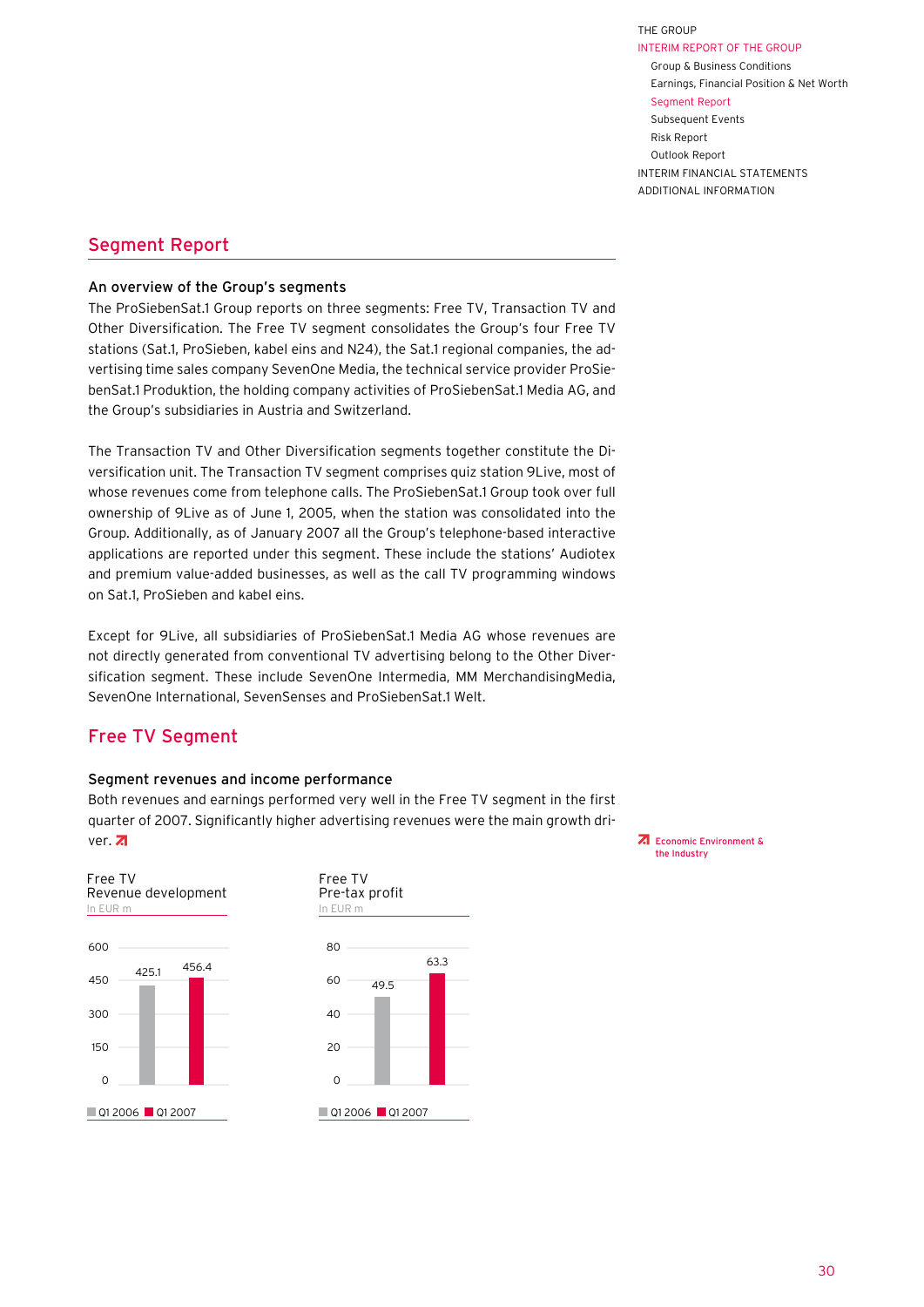THE GROUP

In the first three months of the year, external revenues grew 5.9 percent, to EUR 438.6 million (Q1 2006: EUR 414.0 million). The segment's total revenues gained 7.4 percent, to reach EUR 456.4 million (Q1 2006: EUR 425.1 million). The operating profit came to EUR 63.3 million, up by EUR 13.8 million or 27.9 percent from the prior year's level. Although costs were up slightly, EBITDA also grew disproportionately to reach EUR 70.6 million – up EUR 14.5 million, or 25.8 percent, from a year earlier. Higher expenses for programming and materials, and higher personnel expenses, were responsible for the moderate increase in costs.

#### Sat.1



#### Sat.1 revenues and earnings climb again

Revenues rose further at Sat.1 in the first quarter of 2007, leading to a significant increase in profits. The station's revenues grew 5.2 percent in the first quarter, to EUR 204.2 million. The EUR 10.1 million increase resulted in part from higher advertising revenues, and in part from higher proceeds from internal programming sales. The pre-tax profit was EUR 44.1 million, an increase of EUR 11.3 million, or 34.5 percent, from the same quarter last year. EBITDA was up EUR 9.2 million, or 27.4 percent, against last year's equivalent, to EUR 42.8 million. Sat.1 management is working on a variety of new formats to strengthen the station's ratings that weakened in Q1 last year.

#### Sat.1: The best TV entertainment for the whole family

Sat.1 earned an audience share of 10.6 percent of the key demographic in Q1 2007 (Q1 2006: 12.0 percent). This value shows that some first-quarter debuts like "Allein unter Bauern" and "GSG 9" did not score as well as expected with audiences.



Even with a new partner, TVheavyweight Benno Berghammer solves every case as a local cop in "Der Bulle von Tölz" – with market shares of up to 18.6 percent.

In EUR Sat 1 Revenue development



Back to the future: In the Sat.1 movie "Küss mich, Genosse!", radio host Jenny is taken back in time to the Seventies: In a GDR summer camp, she meets her 17-year-old parents.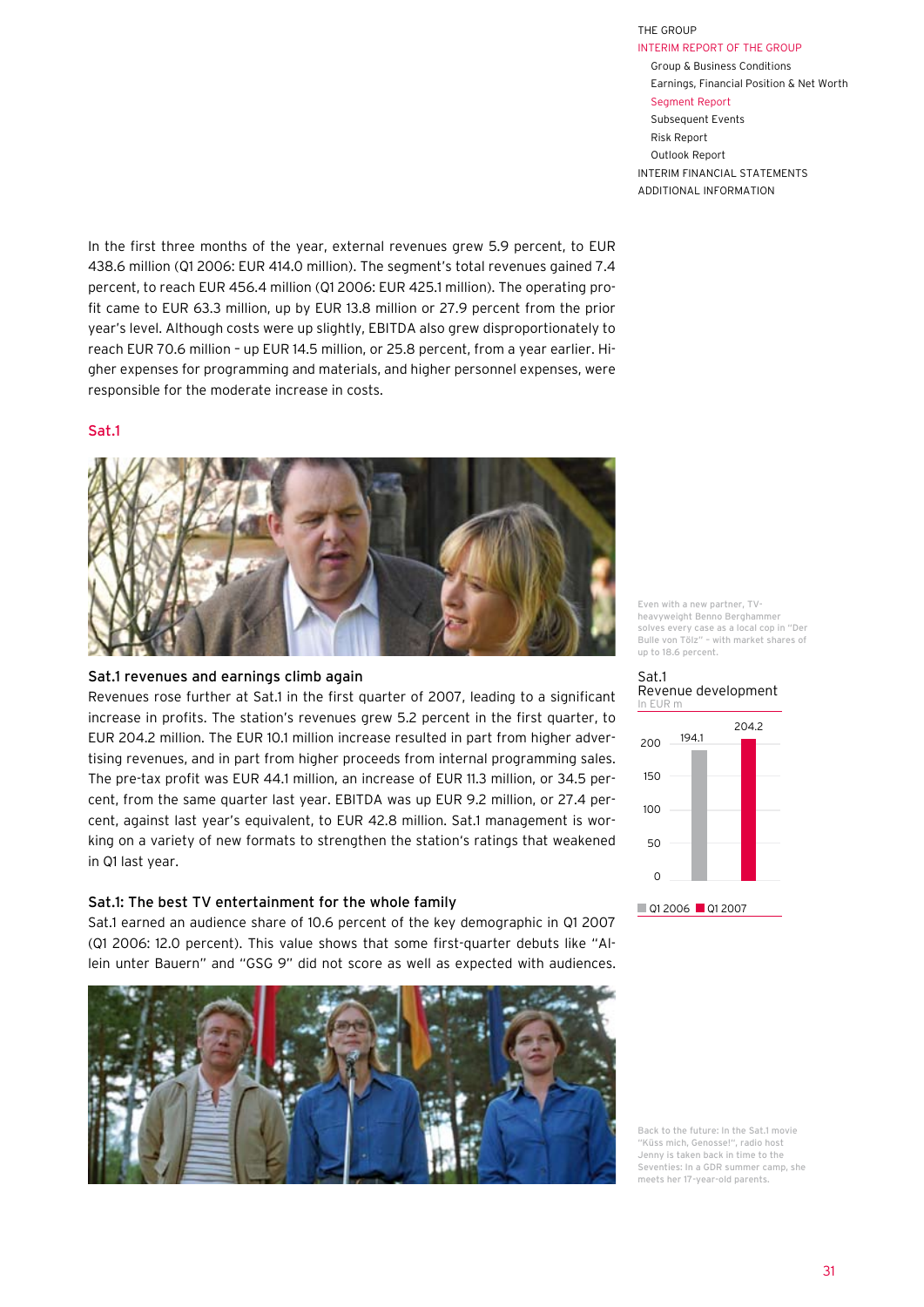But the Berlin station can also point to a wide range of good ratings for the first three months. Among the programs with the strongest ratings were the hit U.S. series "Navy CIS" (up to 18.7 percent) and "Criminal Minds" (up to 15.4 percent). With its two crime series, Sat.1 remains one of the most successful stations in highly competitive Sunday prime time. The station also drew enthusiastic audiences with feature films like "Sister Act 2: Back in the Habit" (18.3 percent) and "Something's Gotta Give" (16.4 percent). Commissioned productions and co-productions, including the crime series "Der Bulle von Tölz" (up to 18.6 percent), "The Hunt for Troy" (up to 17.7 percent), and the TV movies "Küss mich, Genosse!" (15.0 percent) and "Unter Mordverdacht – Ich kämpfe um uns" (14.2 percent), likewise drew above-average ratings.



In variety and light entertainment, "Nur die Liebe zählt" made its usual strong showing, with up to 16.4 percent. "King Soccer" provided another ratings highlight for the quarter: the "Champions TV" live broadcast of the UEFA Champions League first knockout round between FC Bayern München and Real Madrid drew 34.5 percent of the audience between age 14 and 49.

## 60 45 30 15  $\Omega$ In EUR m Sat.1 Pre-tax profit 44.1 32.8 Q1 2006 Q1 2007

"Something's gotta give": The Free TV premiere with Jack Nicholson and Diane Keaton won 16.4 percent on Sat.1.

#### ProSieben



#### Revenues up significantly at ProSieben

ProSieben got off to a good start in the new fiscal year. The station's revenues grew further in the first quarter. Figures were still in decline in the first quarter of 2006, and ultimately affected the station's report card for the entire year. Better programming performance and larger audience shares brought a significant increase in advertising revenues during the latest period. A slight rise in proceeds from internal programming sales also helped increase revenues. In all, ProSieben generated firstquarter revenue growth of 9.3 percent, to EUR 170.6 million (Q1 2006: EUR 156.1 milProSieben's "Germany's next Topmodel" proved even more successful than in 2006. The first quarter witnessed market shares of up to 20.4 percent.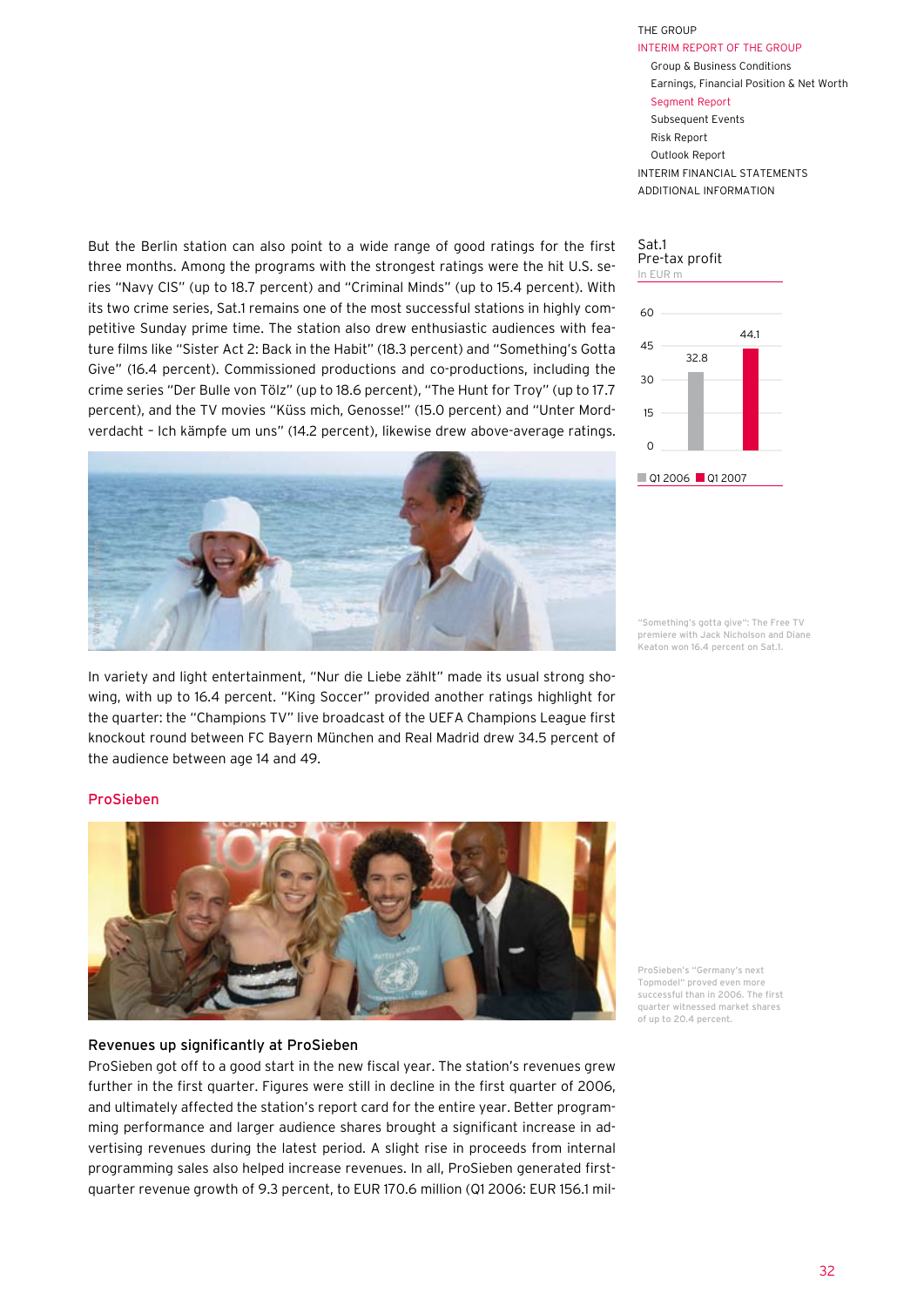lion). The pre-tax profit and EBITDA were both down from a year earlier, because of higher costs for programming and materials. The pre-tax profit decreased EUR 0.9 million, or 12.2 percent, to EUR 6.5 million. EBITDA was EUR 6.3 million, down EUR 0.6 million or 8.7 percent from the equivalent figure last year.



ProSieben shines with blockbuster films, show events and premium series ProSieben earned an 11.5 percent audience share for the first quarter of 2007, a 0.1 percentage point gain over the prior year (Q1 2006: 11.4 percent). The station also grew within the quarter – in March it gained a full percentage point against February, to reach 12.1 percent (February 2007: 11.1 percent). The station scored with feature-film highlights, show events and international premium series. Among the bigdraw blockbusters were "Finding Nemo" (23.9 percent), "Men in Black II" (21.6 percent), "Spider-Man" (19.1 percent) and "Million Dollar Baby" (18.7 percent). Combined sports-entertainment events, like Stefan Raab's boxing rematch with Regina Halmich on "McFit Fight Night" (43.4 percent) and his "2007 TV total Wok Championships" (20.8 percent) also led the pack with viewers. The third round of "Beat your Host!" likewise brought in top ratings for the station, at 26.2 percent. The second season of "Germany's Next Topmodel – by Heidi Klum" got off to a successful start with audience shares of up to 20.4 percent, making the station the prime time leader on several Thursdays. International premium series like "Desperate Housewives" (up to 14.5 percent) and "Grey's Anatomy' (up to 16.7 percent) displayed their customary ratings strength. In comedy, the station made a strong showing with slightly off-kilter fairy tales and office bosses: "Die ProSieben Märchenstunde" drew audience shares as high as 15.0 percent, and the new season of that office curmudgeon "Stromberg" drew shares of as much as 16.1 percent. The station also scored awards in the first



For the third time, "Beat your Host!" achieved top ratings (26.2%) on ProSieben – and for the first time, host Stefan Raab was defeated. His opponent won EUR 1.5m.

#### In EUR m ProSieben Revenue development



#### In EUR m ProSieben Pre-tax profit



Premiering on German television, Academy Award Winner "Million Dollar Baby" captured the attention of 2.65m TV viewers on ProSieben.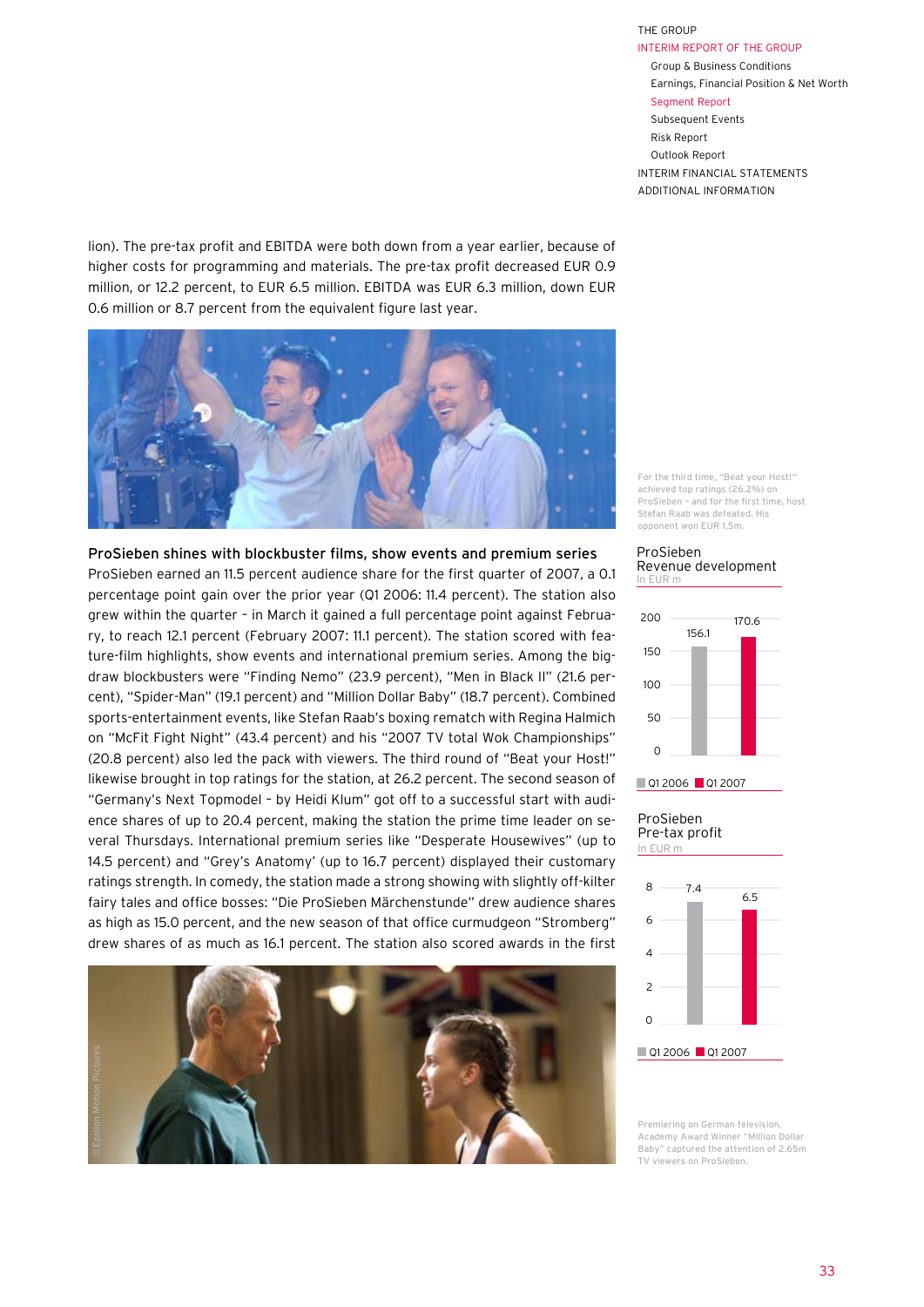quarter: the game show "Extreme Activity," with Jürgen von der Lippe, and the TV movie "Meine verrückte türkische Hochzeit" both won the 2007 Adolf Grimme Prize.

#### kabel eins



#### Growth course continues at kabel eins

Profitable growth continued in the new year at kabel eins. During the first quarter of 2007 the station's revenues climbed to EUR 64.1 million (Q1 2006: EUR 55.8 million). Almost all of the 14.9 percent gain in revenues came from the station's higher advertising revenues. The substantial increase in revenues also had a positive effect on earnings. The pre-tax profit grew EUR 8.4 million in the first quarter, or 73.0 percent, to EUR 19.9 million. EBITDA rose at a comparable rate against the prior-year quarter, to reach EUR 19.7 million, a gain of EUR 8.3 million, or 72.8 percent.



#### Feature films, series and in-house productions make kabel eins a winner

Audience shares at kabel eins built steadily during the first three months (January: 5.2 percent; February: 5.5 percent; March: 5.7 percent), to yield an average share of 5.5 percent (Q1 2006: 5.7 percent). Despite the slight slippage against the prior year, the station continues to perform at a high level. It scored in all genres, earning very good ratings across the board – for feature films, series, information shows and light entertainment. The big Falco event scored 9.0 percent. Thomas Hackenberg's "Quiz Taxi" continued its successful cruise through the prime-access slot, drawing up to 8.8 percent. The emigrant series "Mein neues Leben" drew enthusiastic Thursday audiences, for shares of up to 11.0 percent. A feature-film-length version of the same show has been running in Sunday prime time since mid-March. And it's been a success: in its new slot, "Mein neues Leben – XXL" has earned shares as high as 8.6 perMagical Mystery Moments on kabel eins: "Ghost Whisperer" drew shares of up to 11.4 percent in the first quarter. The second season premieres on German TV on Fridays, 8.15 pm.

#### In EUR m kabel eins Revenue development



Falco's alive: kabel eins commemorated the 50th birthday of the deceased Austrian superstar with a major TV event: the "FALCO-Eventabend" (9%).

#### In EUR m kabel eins Pre-tax profit

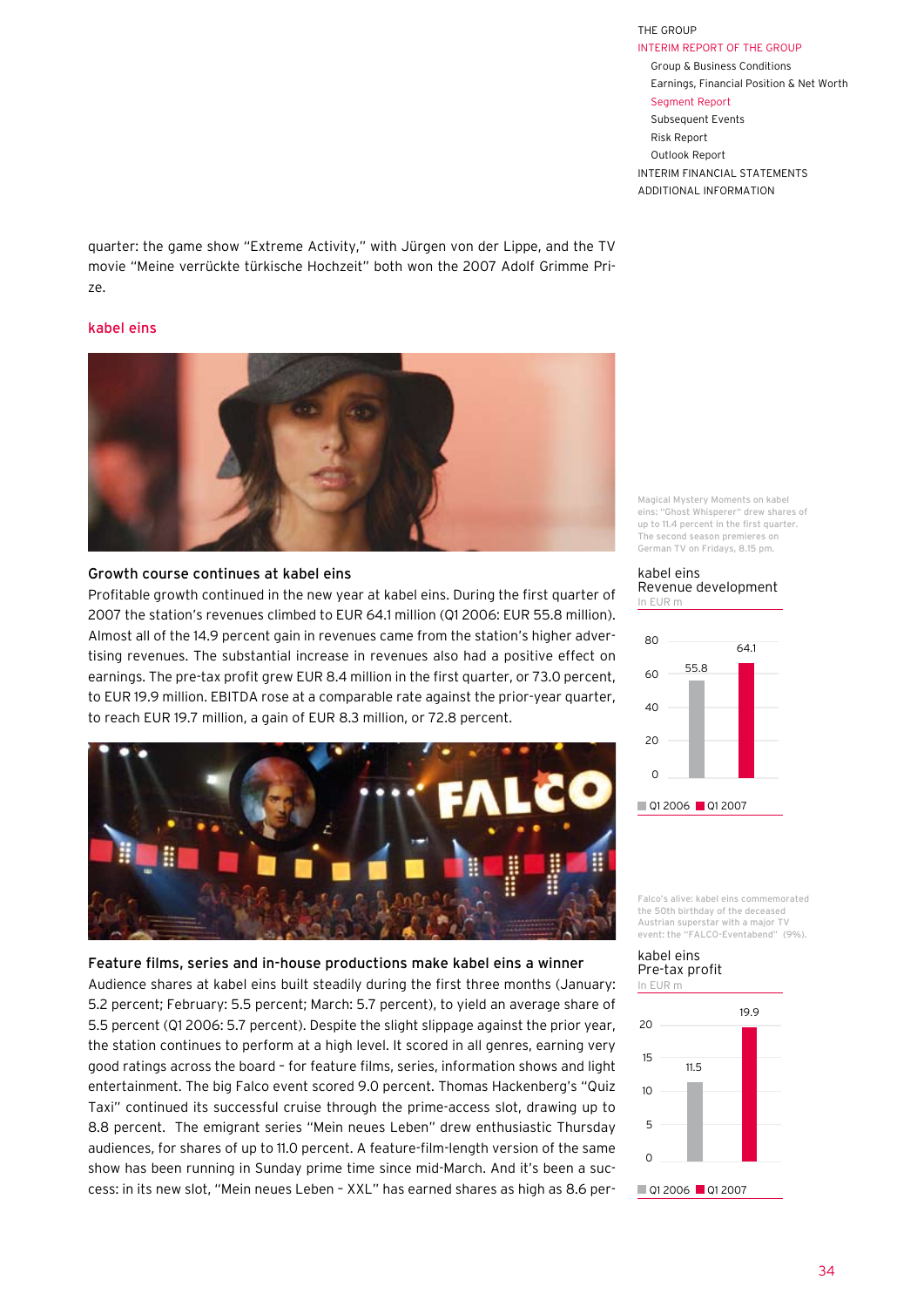

cent. The second season of "Ghost Whisperer" also got off to a good start. As much as 11.4 percent of the audience tuned in for the U.S. mystery series, which is showing for the first time in Germany on kabel eins. Movie fans also had plenty to enjoy in the first quarter: features like "Turner & Hooch" (9.3 percent), "Look Who's Talking" (7.9 percent), "Thunderball" (7.9 percent) and "Bedazzled" (8.1 percent) topped at values well above the station's average.

Wanderlust XXL: Since mid-March, kabel eins offers an extended, 90 minute version of its successful expatdocumentary "Mein neues Leben XXL". Sundays, 8.15 pm.

#### N24

#### N24 remains on growth course, with substantially higher advertising revenues

News station N24 closed out the first quarter successfully. A significant increase in TV advertising revenues underscored the station's position as the leading news channel in Germany. Total revenues increased 12.8 percent against the same quarter last year, to EUR 22.9 million (Q1 2006: EUR 20.3 million). The pre-tax profit was EUR 3.5 million – up 84.2 percent from a year earlier (Q1 2006: EUR 1.9 million). The vigorous improvement in earnings came from the rapid growth in the station's revenues, which also had a positive influence on EBITDA. EBITDA increased 70.0 percent, to EUR 3.4 million (Q1 2006: EUR 2.0 million).







Talk-time late at night: Host Bärbel Schäfer and her guests cover the week's issues of current interest in "Bärbel Schäfer – Talk ohne Show". Tuesdays, 11.30 pm, on N24.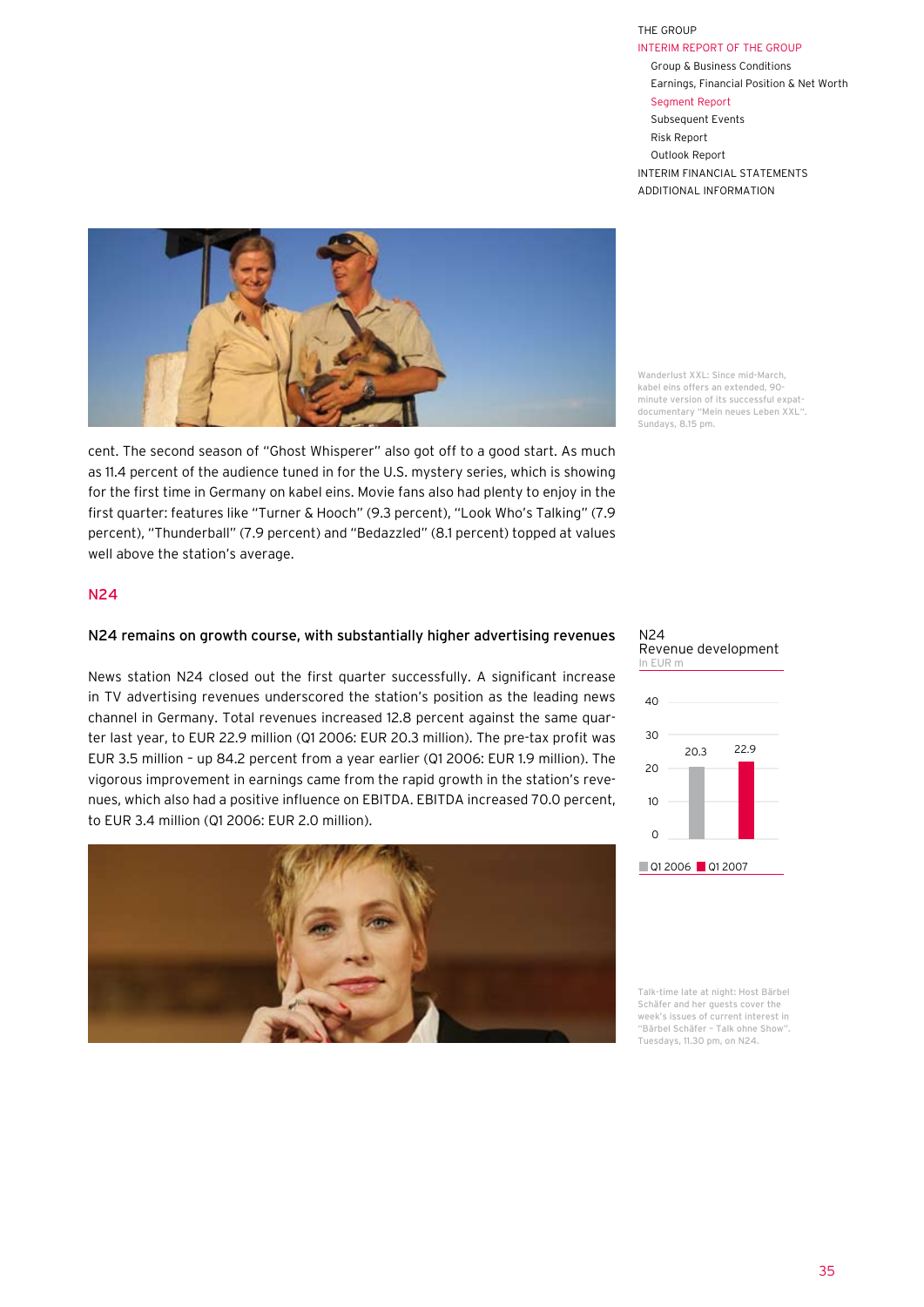#### N24 expands its lead in audience market

No other news station in Germany drew more viewers than N24 in the period from January to March 2007. With a 1.1 percent share of the target demographic between 14 and 49, N24 picked up another 0.1 percentage point against the prior year (Q1 2006: 1.0 percent), and held on to its position as Germany's leading information station. It expanded its lead over competitor n-tv (Q1: 0.6 percent) to 0.5 percentage points. The expansion of daily business and financial reporting met with a positive response. The new shows "Börse am Mittag" and "Börse am Abend" drew good shares of up to 1.0 percent each. The new "Mittagsreport," which extends the station's morning news coverage to 1.00 pm, drew up to 1.2 percent at the first try. The station also strengthened its profile in talk shows during the quarter. In January it launched "Bärbel Schäfer – Talk ohne Show". The celebrity hostess and her show drew up to 1.3 percent of the key demographic, and thus fit seamlessly into the station's successful late-night talk-show lineup.





In "Börse am Abend", Dietmar Deffner offers analysts' expertise and advice on the stock exchange. Mondays through Fridays, 6.15 pm, on N24.

## Transaction TV Segment

#### Segment revenue and income performance

The revenue driver in the Transaction TV segment is 9Live. In call TV, its core business, the quiz station generates revenues primarily through telephone calls. Additionally, as part of the repositioning of 9Live as the Group's central service provider for telephone-based and interactive applications, the iTV unit has been reported as a part of the Transaction TV segment since January 1, 2007; it was formerly part of SevenOne Intermedia.

The segment's external revenues grew 5.0 percent in the first quarter, to EUR 27.1 million. A year ago, the segment's contribution to Group revenues was EUR 25.8 million. The segment's total revenues gained 5.7 percent, to reach EUR 27.7 million (Q1 2006: EUR 26.2 million).

The operating profit was down EUR 1.7 million, or 25.4 percent, against the same quarter last year, to EUR 5.0 million. EBITDA was EUR 6.9 million, down EUR 1.9 million or 21.6 percent from the equivalent figure last year. Most of the decline in profits came from a sharp rise in expenses for programming and materials against the first quarter of 2006. The restructuring of the Diversification unit at the beginning of the year caused these expenses to rise substantially.  $\overline{A}$ 

#### In EUR m Transaction TV Revenue development



Segment Other Diversification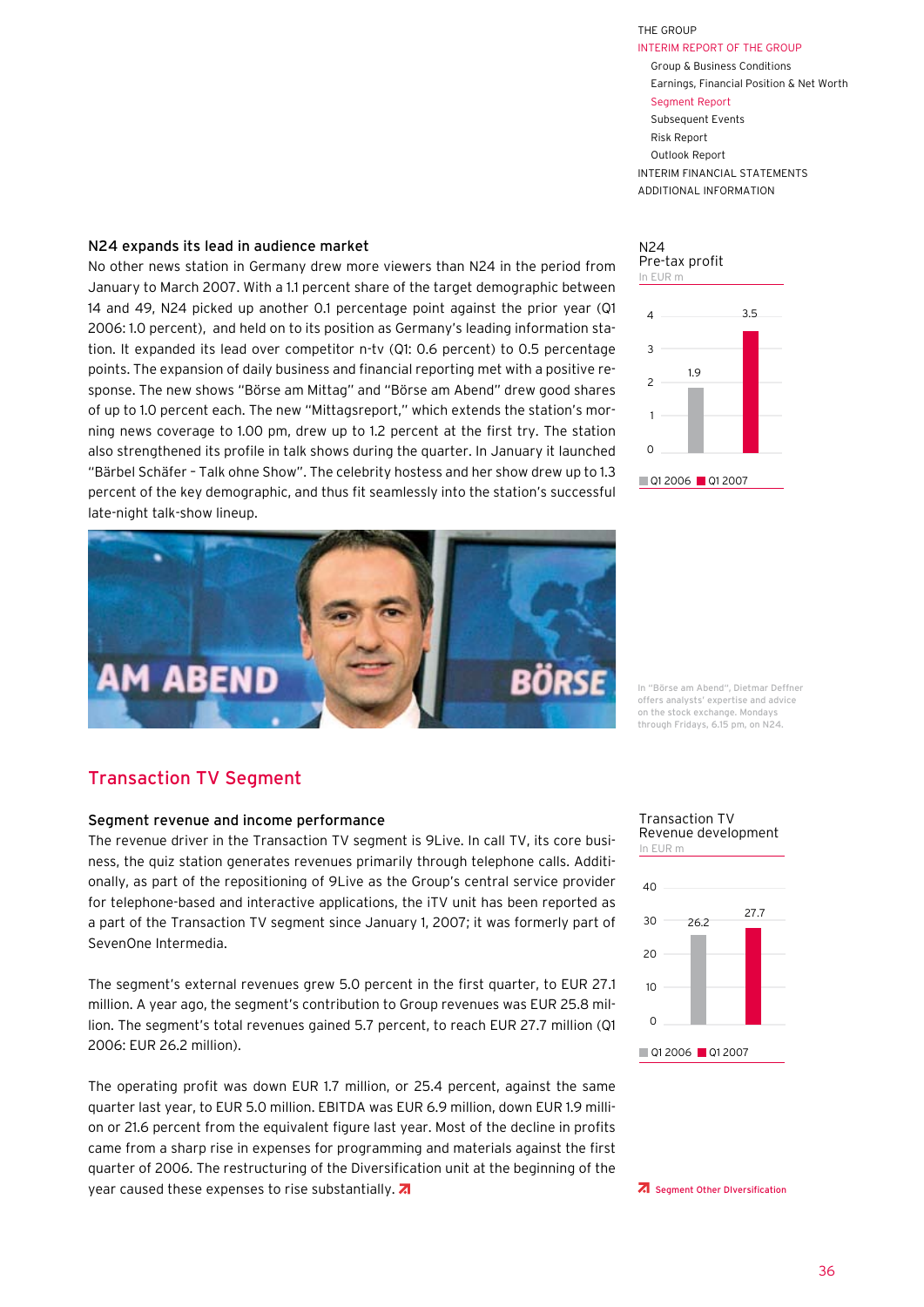#### ADDITIONAL INFORMATION

#### <span id="page-35-0"></span>ProSiebenSat.1 Group profits from quiz station's core competence

Since the beginning of the year, 9Live – already Germany's leading brand for interactive TV – has also been the central interactive service provider for the whole ProSiebenSat.1 Group. It is now responsible for all the corporation's telephone-based and interactive applications, including all the stations' game shows in which viewers can participate by phone or SMS. It also produces the call TV programming windows on Sat.1, ProSieben and kabel eins, and acts as an outside service provider to develop interactive programming for third parties. Pooling interactive operations at 9Live allows the Group to take advantage of extensive synergies, and to profit from the station's skills. The step emphasizes the importance the Group attaches to expanding the content and techniques of interactive services.

In Q1 2007, 9Live continued its programming of successful events, and presented new live programs like the "XXL-Show." The quiz station's audience share was stable at 0.2 percent (Q1 2006: 0.2 percent).

In the German market, 9Live stands out from its competitors because of its exclusive "9Live Gold" viewer loyalty program – a bonus program for audiences. With each call, members of this TV community collect points that can then be traded in for prizes. As per March 31, 2007 the club had more than 566,000 members (March 31, 2006: 385,000), making it one of the largest viewer clubs in German free TV. The 9Live Gold club gives the station an effective tool for building up customer relationships that can benefit both sides for the long term.

The station is expanding its lead in interaction TV internationally as well. The Turkish call TV program "9Live Türkiye" has been produced at the 9Live studios in Unterföhring since the beginning of March; Euro D has been showing it successfully in several European countries. Euro D is a station owned by the Turkish media group Dogan TV. Currently, the Turkish-language "9Live Türkiye" is running in Germany, France, Austria, the Netherlands, Belgium, Switzerland and the United Kingdom. In the production process, 9Live acts as a full-service provider, offering everything from concept, game development, and casting the host, to production and the actual broadcasting itself.

## Other Diversification Segment

#### Segment revenue and income performance

The Other Diversification segment's external revenues rose by a substantial 39.6 percent for the first quarter, to EUR 35.6 million (Q1 2006: 25.5 million). The segment's total revenues were up 21.6 percent, or EUR 6.6 million, to EUR 37.1 million from the equivalent period last year.

The principal growth drivers during the first quarter of 2007 were international programming sales and the online and gaming business. The Group was also successful in its music operations. Additionally, the video-on-demand and pay TV services that were launched last year have become important revenue sources. In addition to or-



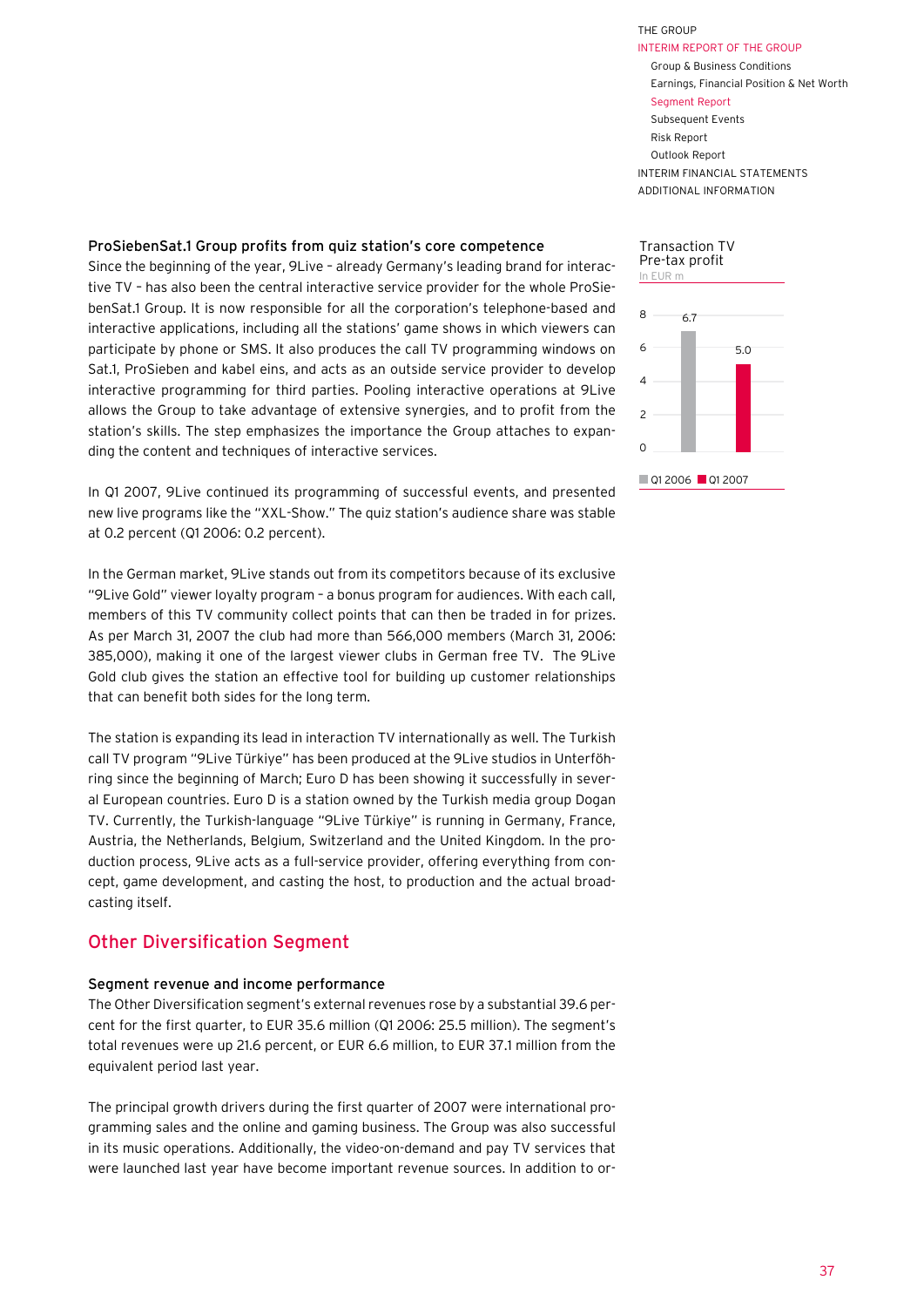ganic growth, the full consolidation of solute GmbH since February 2007 has also had positive effects on revenue performance.

At the beginning of the year, the Diversification unit underwent a reorganisation. As a result, revenues from the Other Diversification segment have been shifted to the Transaction TV segment. In January 2007, the iTV unit has been reported as a part of the Transaction TV segment, whereas it was formerly under SevenOne Intermedia. Consequently, the Other Diversification segment's internal revenues were down 68.6 percent, to EUR 1.6 million (Q1 2006: EUR 5.1 million).

Although external and total revenues of the Other Diversification segment increased significantly, the operating profit and EBITDA remained below the prior-year quarter. The operating profit was down 27.5 percent, or EUR 1.4 million, to EUR 3.7 million. EBITDA declined 22.0 percent, or EUR 1.3 million, to EUR 4.6 million. This was primarily the consequence of the expansion of activities of SevenSenses. SevenSenses began operation last year, and is in charge of such businesses as the two pay TV stations kabel eins classics and Sat.1 Comedy, as well as the maxdome video-on-demand portal.

#### Other Diversification segment – A growth driver

The Group's online business is one of the Other Diversification segment's most important revenue sources. The ProSiebenSat.1 Networld network includes not only the TV stations' Web sites, but the interactive portals MyVideo.de and lokalisten.de. In January 2007, the online network scored more than two billion page impressions for the first time, making ProSiebenSat.1 Networld the second-largest German network, according to standardized measurements by the IVW, Germany's circulation verification association for advertising services.

The Group expanded its online presence further in Q1 2007. The corporation has held a majority interest in solute GmbH since February. With its www.billiger.de portal, solute operates one of the largest price search engines on the German-speaking Internet. Monthly page impression figures at billiger.de rose 90 percent between October 2006 and January 2007, from 18 million to about 34 million.

As an innovative content provider, the ProSiebenSat.1 Group has been tapping new distribution channels. The Group has had its own video-on-demand portal, maxdome, since the end of July 2006. In addition to Hollywood hits, users can download other films, comedy shows, series and other programming from the Sat.1, ProSieben and kabel eins lineups at www.maxdome.de. With more than 4,000 titles just nine months after its launch, maxdome has Germany's largest selection of videos downloadable via DSL, and more than 170,000 active users. In cooperation with the Bundesliga's Schalke 04 soccer association, since January 2007, the portal has been offering all of this top association's current soccer matches as video-on-demand, immediately after the match ends. "Schalke 04 TV" also offers match highlights, with key moments and crucial goals. New downloads for children from Cartoon Network and classic animation series from EM Entertainment round out the selection. Advertisers

#### In EUR m Other Diversification Revenue development





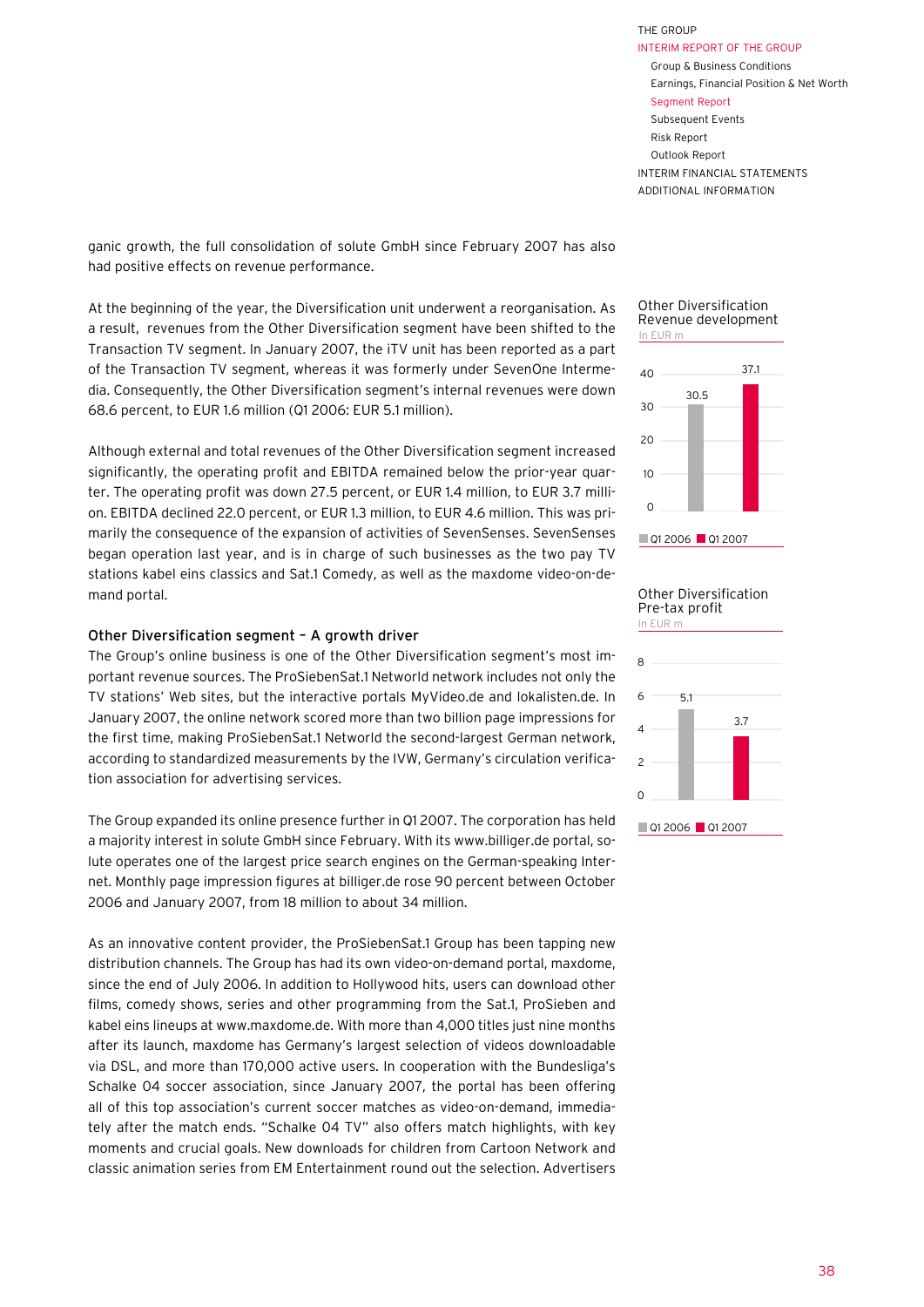have also been taking a growing interest in maxdome: during the period under review, the Group's multimedia marketer SevenOne Interactive signed up Sony Entertainment as maxdome's first advertising-on-demand advertiser.

Another TV distribution channel where the Group is taking advantage of new usage habits is the cell phone. The ProSiebenSat.1 Group is Germany's leading provider of mobile TV. In October 2006, it premiered the country's first full-service mobile TV channel, ProSiebenSat.1 Mobile. At the beginning of the year, the Group showed the first German mystery show for the cell phone – "Mystery Message" – expanding its mobile portfolio with an attractive new offering.

In addition to mobile TV and maxdome, the Group's subsidiary SevenSenses also handles pay TV activities. Sat.1 Comedy and kabel eins classics show film and comedy highlights from the Group's stations. The pay TV channels also show new programming, such as "Die Niels Ruf Show" and "Kookaburra – Der Comedy Club".

Another operation that grew further in the first quarter is the starwatch music record label, a joint effort between the ProSiebenSat.1 Group and Warner Music. starwatch markets successful artists like the "Popstars" band Monrose and swing star Roger Cicero. Cicero won the preliminaries for the Eurovision Song Contest in March, and will be representing Germany in Helsinki in May. starwatch was founded with the aim of identifying and marketing new music acts under exclusive contracts. As Germany's first label for pop music, starwatch music combines the emotional reach of the ProSiebenSat.1 station brands with Warner's professional expertise in pop music. Artists and music acts will be drawn from the stations' activities. Under this model, the ProSiebenSat.1 Group taps a further source of revenue independent of TV advertising.

The Group's international programming marketing company also has a growing business. SevenOne International sells Sat.1, ProSieben and kabel eins TV programming worldwide, as well as shows from third-party providers. The corporation's concepts and programs are currently airing in more than 100 countries. Since January 2007, "Verliebt in Berlin" has been running on French TV station TF1, with shares of more than 50 percent of the audience under age 50. In the first quarter, SevenOne International sold ProSieben's hit "Schlag den Raab" concept to the UK, Sweden and Finland, along with other programming sales. The "Galileo" knowledge magazine made its debut in Russia and Poland, and is now on the air in seven countries all over the world.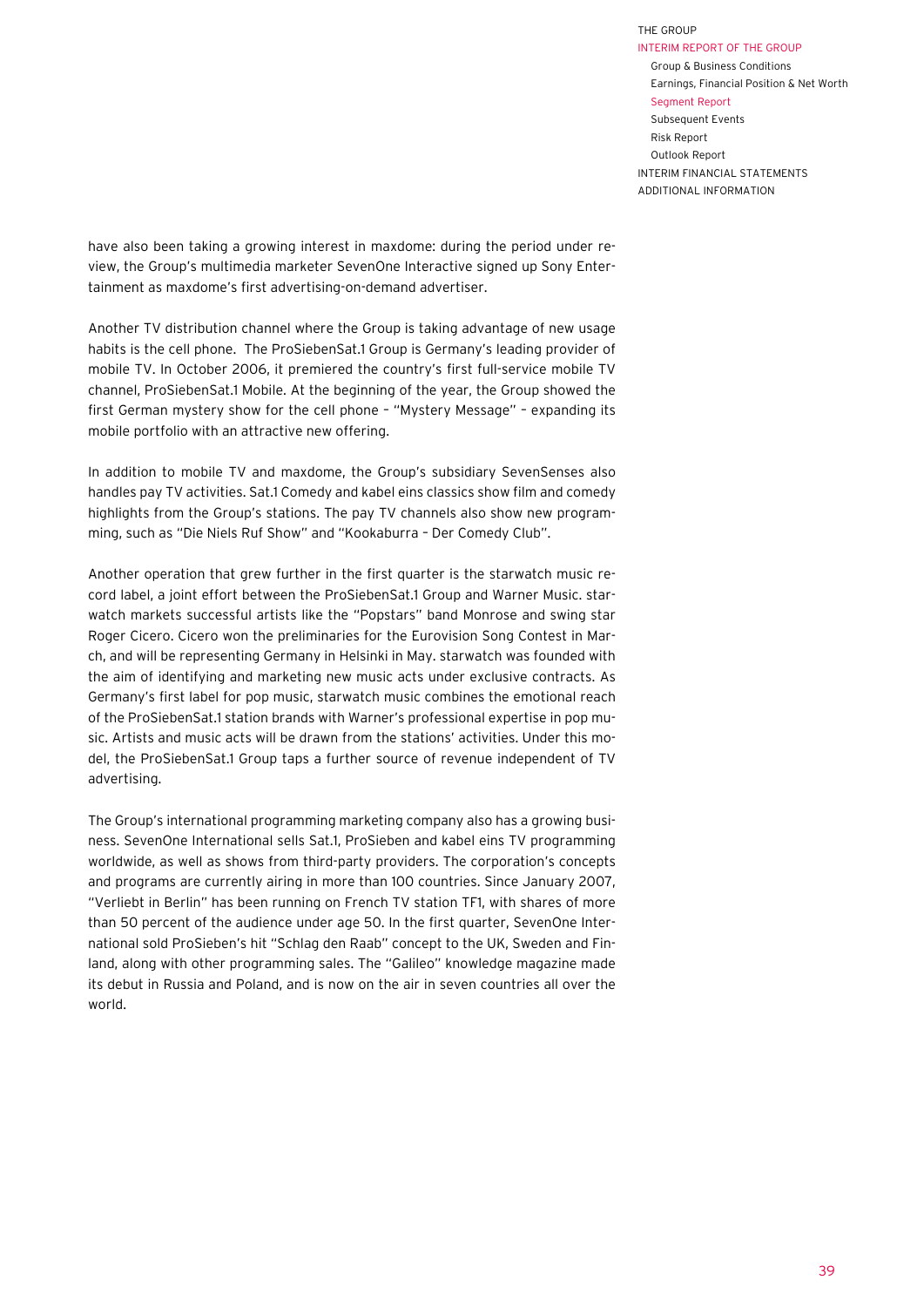THE GROUP INTERIM REPORT of THE GROUP Group & Business Conditions Earnings, Financial Position & Net Worth Segment Report

#### Subsequent Events

Risk Report Outlook Report INTERIM FINANCIAL STATEMENTS ADDITIONAL INFORMATION

## <span id="page-38-0"></span>Subsequent Events

#### Change of transponders: Digital satellite channels move to ASTRA Tx 107

The ProSiebenSat.1 Group is reorienting the digital broadcasting of its programming via the Astra satellite system. Since the beginning of April, viewers who use a digital satellite receiver have been getting Sat.1, ProSieben, kabel eins, N24 and 9Live via Astra transponder 107. During a three-month simulcast phase that will run until June 30, programming will still also be available on the old transponder 104. The change to transponder 107 will significantly improve technical transmission quality, since the new transponder will be used only by ProSiebenSat.1 Media AG channels and the available data capacity can be utilized more flexibly.

#### SevenOne Interactive takes over teletext marketing for Hamburg 1

As of April, SevenOne Interactive, the ProSiebenSat.1 Group's online and multimedia marketer, has taken over the teletext marketing activities of metropolitan station Hamburg 1. With Hamburg 1 Text, SevenOne Interactive adds another third-party cli-88,0 ent to its portfolio. Its 12 teletext services – including 6 third-party platforms – and 30 percent market share (basis: 2006, viewers age 14 to 49) make SevenOne Interactive the market leader by far in the teletext segment of the German advertising market. Technical processing and production are handled by SevenOne Intermedia, the Pro-SiebenSat.1 Group's multimedia subsidiary.

#### Tender offer made to shareholders

On January 30, 2007, Lavena Holding 4 GmbH released the documents for a voluntary public tender offer to ProSiebenSat.1 Media AG shareholders for the purchase of their stock at a price of EUR 28.7145 per share of common stock and EUR 22.45 per share of preferred stock. The Executive Board and Supervisory Board of ProSiebenSat.1 Media AG released their respective position statements on the tender offer on February 6, in compliance with Sec. 27 of Germany's Securities Acquisition and Takeover Act.

The regular acceptance period for the tender offer ended on March 19. By that time, the offer had been accepted for a total of 314,055 shares of preferred stock, equivalent to some 0.29 percent of all outstanding preferred shares of ProSiebenSat.1 stock, and about 0.14 percent of the share capital of ProSiebenSat.1 Media AG. The subsequent additional acceptance period prescribed by law then ran from March 24 to April 10. During that period, another 30,745 shares of preferred stock were turned in for sale, equivalent to some 0.03 percent of all outstanding preferred shares of ProSiebenSat.1 stock, and about 0.01 percent of the Group's share capital.

As of the completion of the tender offer, Lavena Holding 4 GmbH directly and indirectly held 50.67 percent of the share capital of ProSiebenSat.1 Media AG, after adjustment for other equity interests. The free float was 37.33 percent. Axel Springer Verlag AG holds 12.00 percent of the share capital of ProSiebenSat.1 Media AG, again after adjustment for other equity interests.







#### Split of common stock In percent

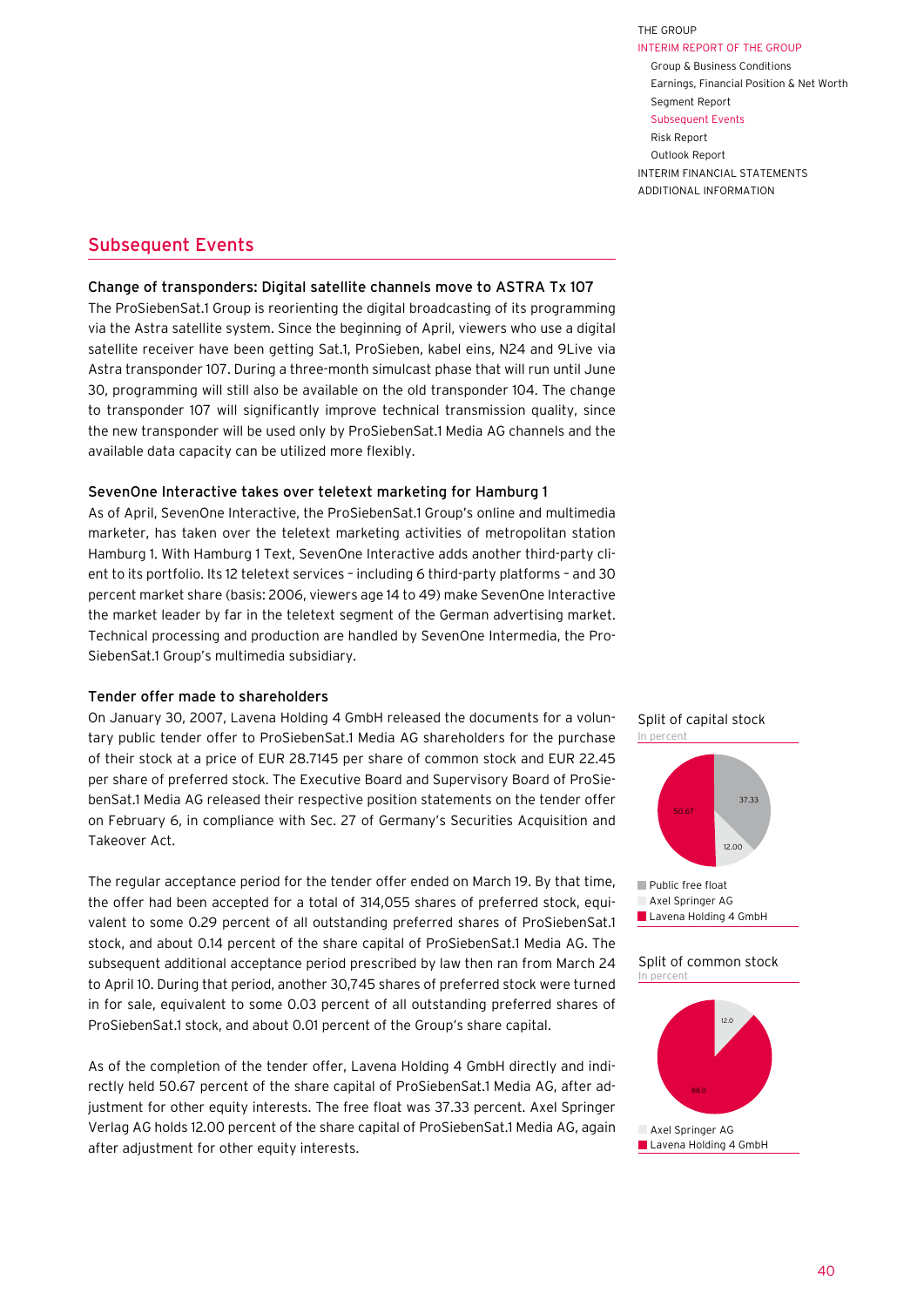INTERIM REPORT of THE GROUP Group & Business Conditions Earnings, Financial Position & Net Worth Segment Report Subsequent Events

Risk Report Outlook Report INTERIM FINANCIAL STATEMENTS ADDITIONAL INFORMATION

#### SevenOne International off to a successful start in second quarter

SevenOne International got off to a successful start in the second quarter of 2007. The ProSiebenSat.1 Group's worldwide programming marketer sold the ProSieben show "Schlag den Raab" to U.S. production company ParaMedia Inc., a subsidiary of Warner Horizon Television. Warner Horizon Television is the reality TV programming developer of the Warner Bros. Television Group, and will produce a version of the show for the U.S. market. In addition to the United States, stations in the United Kingdom, Spain, France, Belgium, Sweden, Finland and Romania have also bought the ProSieben show.

In April, SevenOne International has presented at MIPTV in Cannes, the world's most important TV trade show. Visitors showed a lively interest not just in concepts like "Schlag den Raab" but also in the Group's fictional TV programs. For example, stations in Spain, Turkey, Greece and Hungary bought the Sat.1 movie event "The Hunt for Troy." The ProSieben movie event "Treasure Island" is currently in production, and has already been sold to channels in France, Spain, the Netherlands, Hungary, Romania and Japan.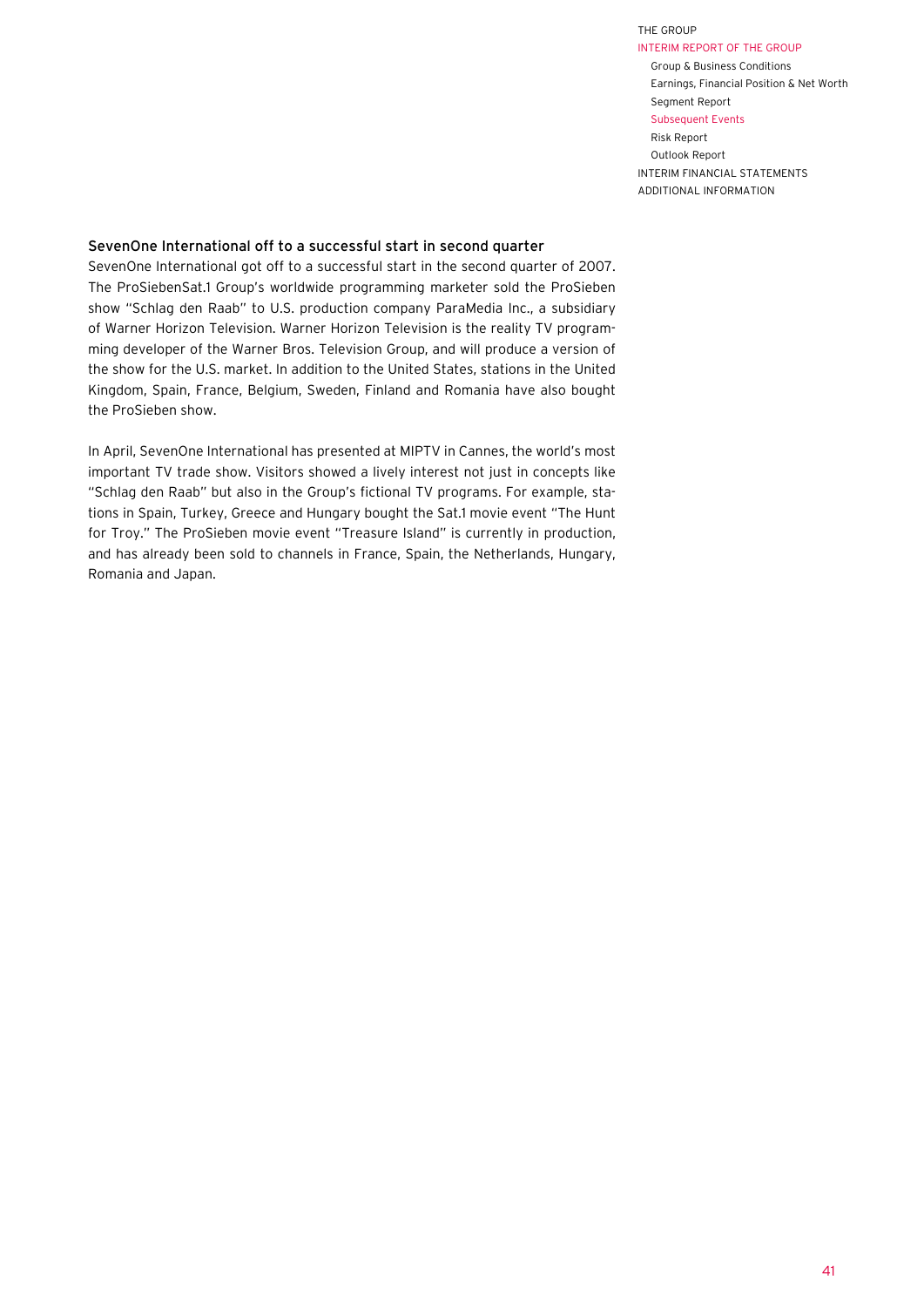INTERIM REPORT of THE GROUP Group & Business Conditions Earnings, Financial Position & Net Worth Segment Report Subsequent Events

#### Risk Report

THE GROUP

Outlook Report INTERIM FINANCIAL STATEMENTS ADDITIONAL INFORMATION

## <span id="page-40-0"></span>Risk Report

#### Risk management: Identifying and managing potential risks

As part of its Group-wide risk management system, the ProSiebenSat.1 Group maintains a systematic program for early risk recognition, and a standardized system for detecting, assessing and monitoring risks both present and future. The aim is to identify potential risks and obtain information about their potential effects early enough to take appropriate steps to counteract them.

The ProSiebenSat.1 Group is exposed to a number of risks in its business operations. The Group's business operations can be strongly affected by market risks, particularly risks in the TV advertising market. The Annual Report of the ProSiebenSat.1 Group contains a detailed discussion of individual corporate risks, as well as a description of the Group's risk management system.  $\overline{a}$ 

#### Development of the risk situation: Overall risk remains limited

The economic recovery over the past few months has mitigated the factors that previously sapped willingness to spend among German consumers and businesses. The stabilization of the economic recovery early in the year had a positive impact on the TV advertising market and on ProSiebenSat.1 Group advertising revenues for the first quarter. Apart from growth in the Group's core business, advertising-financed television, the Group's Diversification unit also generated more income than in Q1 2006. By systematically expanding the value chain, the Group can reduce its vulnerability to fluctuations in the TV advertising market, and thus optimizes its risk-opportunity profile as a whole.  $\overline{z}$ 

Nevertheless, any general slackening of the economy continues to pose the primary risk for the ProSiebenSat.1 Group. As the recent past has shown, negative consumer sentiment can have a substantial impact on the advertising market as well. Thus if domestic demand were to slump again, the advertising market could conceivably also suffer adverse effects, and so too would the ProSiebenSat.1 Group. Hence reviewing and assessing orders on hand will remain an important component of risk management. Total orders are analyzed continuously by extensive methods that extrapolate advertising revenues for the year from the level of advertising bookings. Monthly reports submitted to the Executive Board list actual and projected values, as well as the previous year's advertising revenues, and provide a detailed picture of revenue developments. The Company's analyses also include the position of competitors and developments within the economy and the advertising industry.  $\overline{d}$ 

The Group's overall risk did not change significantly during the period under review in comparison to the end of 2006, and on the whole remains limited and manageable. At present there are no apparent risks, whether by themselves or combined, that might pose a threat to the survival of the ProSiebenSat.1 Group. No events or identifiable risks arose after the reporting period that might change this assessment of the risk position.

http://en.prosiebensat1.com/ [investor\\_relations/finanzberichte/](http://en.prosiebensat1.com/investor_relations/finanzberichte/)

**Z** [Opportunity Report](#page-41-0)

**Z** [Company Outlook](#page-44-0)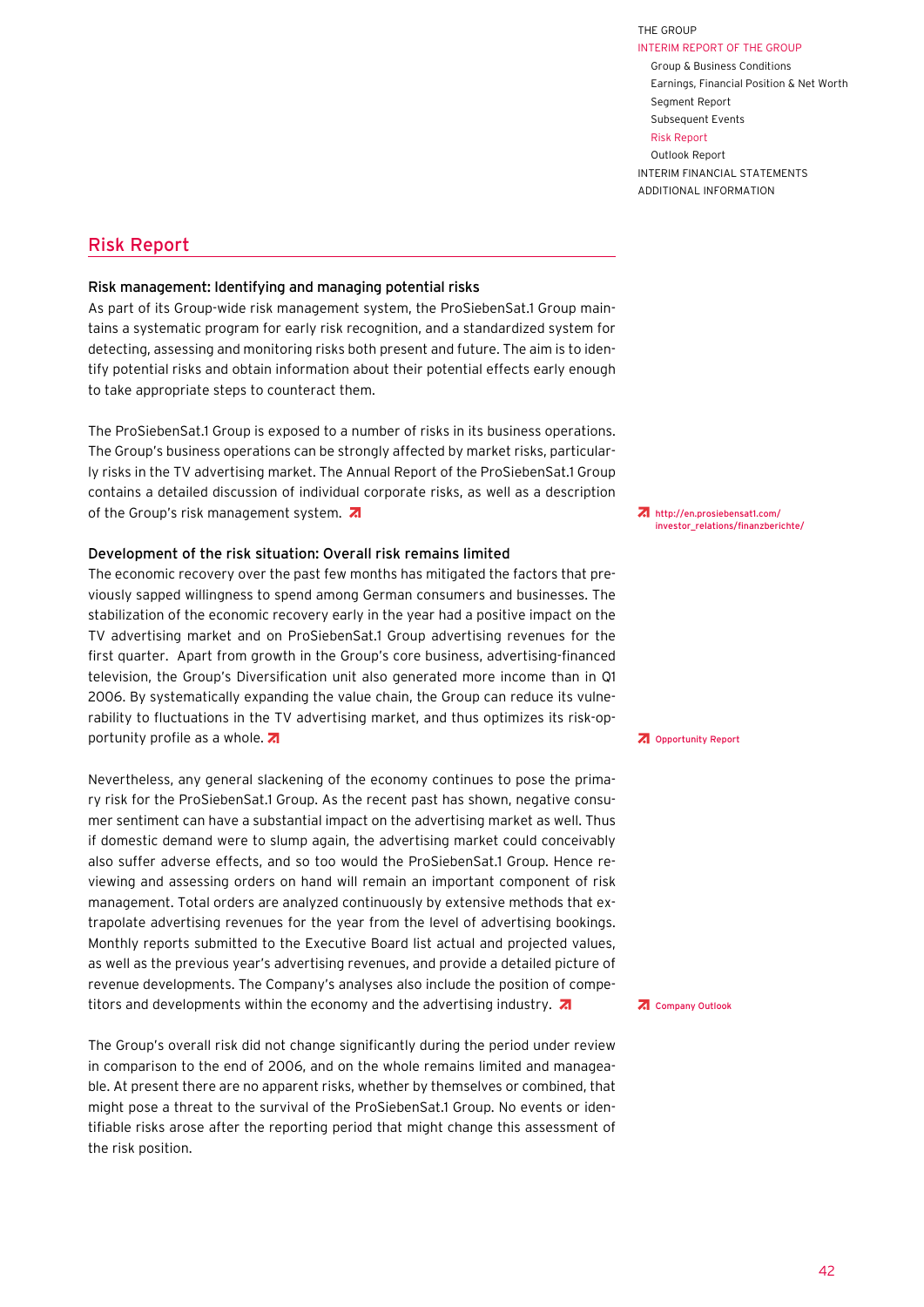ADDITIONAL INFORMATION

## <span id="page-41-0"></span>Outlook Report

This report contains forward-looking statements that reflect the current views of the management of ProSiebenSat.1 Media AG regarding future events. Such forwardlooking statements include any statement in this report that reproduces or is founded upon intentions, assumptions, expectations or predictions made by the Company. These statements are based on plans, estimates and projections currently available to the management of ProSiebenSat.1 Media AG. They therefore refer only to the date on which they are made. Forward-looking statements are inherently subject to risks and uncertainties (for example, owing to future developments in the German advertising market) that may cause actual outcomes to differ materially from such forward-looking statements or the results they imply. ProSiebenSat.1 Media AG assumes no obligation to update such statements to reflect new information or future events, nor does it intend to provide such updates.

## Opportunity Report

Given the dynamism of the media sector and the increasing variety of its lines of business, keeping systematic track of further potential for both successes and risks is a top priority at the ProSiebenSat.1 Group. Efficient risk management serves as an early warning system for all units.  $\overline{Z}$  To identify potential risks and make the most of business opportunities, the ProSiebenSat.1 Group also conducts market research in every relevant field, and constantly monitors new technical developments.  $\overline{\mathbf{z}}$ 

Below we describe the areas of material potential for corporate strategy, as well as the opportunities that changes in the operating environment offer for the ProSieben-Sat.1 Group. For more information, we encourage the reader to read our 2006 financial report, which is available online.  $\lambda$  The information given there for fiscal 2006 has remained materially unchanged.

#### Future environment and market opportunities

#### Economy

According to the leading German economic research institutes, the economic outlook for the current year remains sunny. In their latest joint opinion, they project a rise of 2.4 percent in real gross domestic product, after 2.7 percent last year. As it did in 2006, domestic demand will make the biggest contribution to growth. Consumer spending will recover, because real disposable income will grow, especially because of the strong increase in employment. According to projections, consumer spending will gain 0.9 percent in real terms in 2007, similarly to the figure for 2006.

A variety of expectation indicators likewise suggest that the upswing of the German economy will continue. For example, after weakening slightly early in the year, the GfK consumer confidence index has recovered. The indicator projects a figure of 5.5 points for May 2005, following 4.4 points in April and 4.3 points in March. The Ifo business climate index brightened up surprisingly well for the second time in a row in



```
ZResearch & Development
```
http://en.prosiebensat1.com/ [investor\\_relations/finanzberichte/](http://en.prosiebensat1.com/investor_relations/finanzberichte/)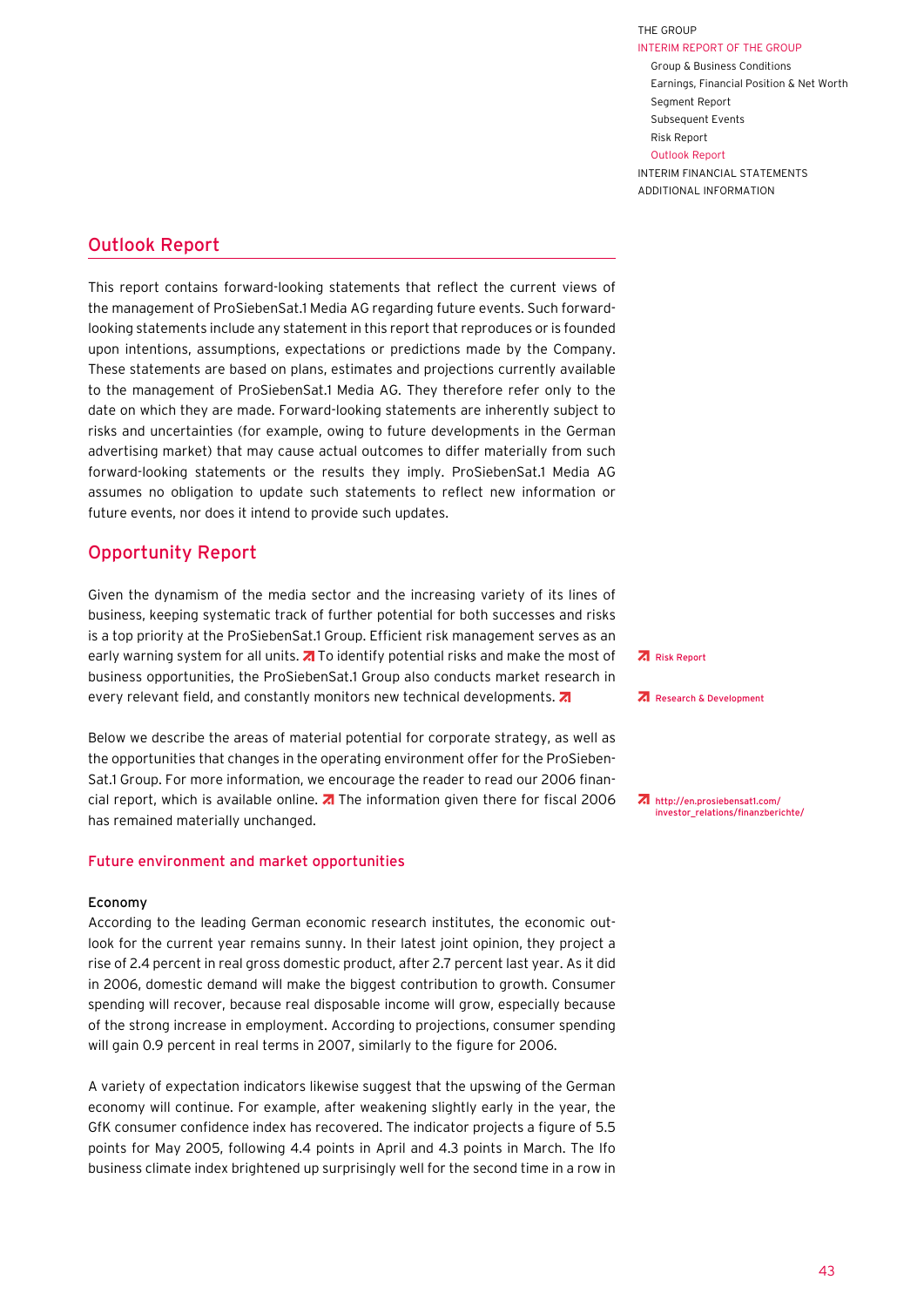April. Business people are taking an increasingly positive view of their current business situation and the prospects for the next six months.



Source: Federal Statistical Office; 2007 and 2008: Projection Economic instituts, April 2007

#### Advertising market

The advertising market depends to a large degree on the general economic picture. Domestic business conditions are now moving along briskly, consumer spending is rising, and companies' attitudes remain positive, while consumer confidence has stabilized; so there are good prospects that the advertising industry will also profit from the economic upswing this year. Experts do not expect the increase in the value-added tax to have too severe an impact on the advertising market. According to several projections, growth in the advertising market will continue to net out in the low single digits. The ZAW, the German advertising industry association, assumes there will be a net gain of between 1 and 2 percent in total advertising investments in 2007; the World Advertising Research Center (WARC) projects a 1.5 percent rise in the net advertising market in Germany; the ZenithOptimedia agency expects the increase to be 1.8 percent. WARC expects the net TV advertising market in Germany to grow 1.2 percent, while ZenithOptimedia forecasts a 1.4 percent gain. Advertising agencies will update their forecasts in the second quarter.

#### Audience market and media use

Digitization is leading to new forms of media, and is changing the ways in which people use media. The younger generation in particular, with its affinity for the Internet and mobile telephones, is prompting greater demand for interactive platforms and customizable additional services. The Internet continues to grow steadily more important. In 2006, 60 percent of all German households were online. The figure is expected to exceed 70 percent by 2009. The number of households with fast broadband access is also still rising. But changes in media use will not be at the expense of conventional television. Television remains by far the most heavily used medium in Germany. Viewers have not been cutting back on their time budgeted for TV in order to use new electronic media like the Internet. Quite the contrary. Television has become not less important, but even more important. Germans spend about three and a half hours a day watching TV, half an hour more than just ten years ago (viewers over age 3, 1996: 183 minutes; 2006: 212 minutes).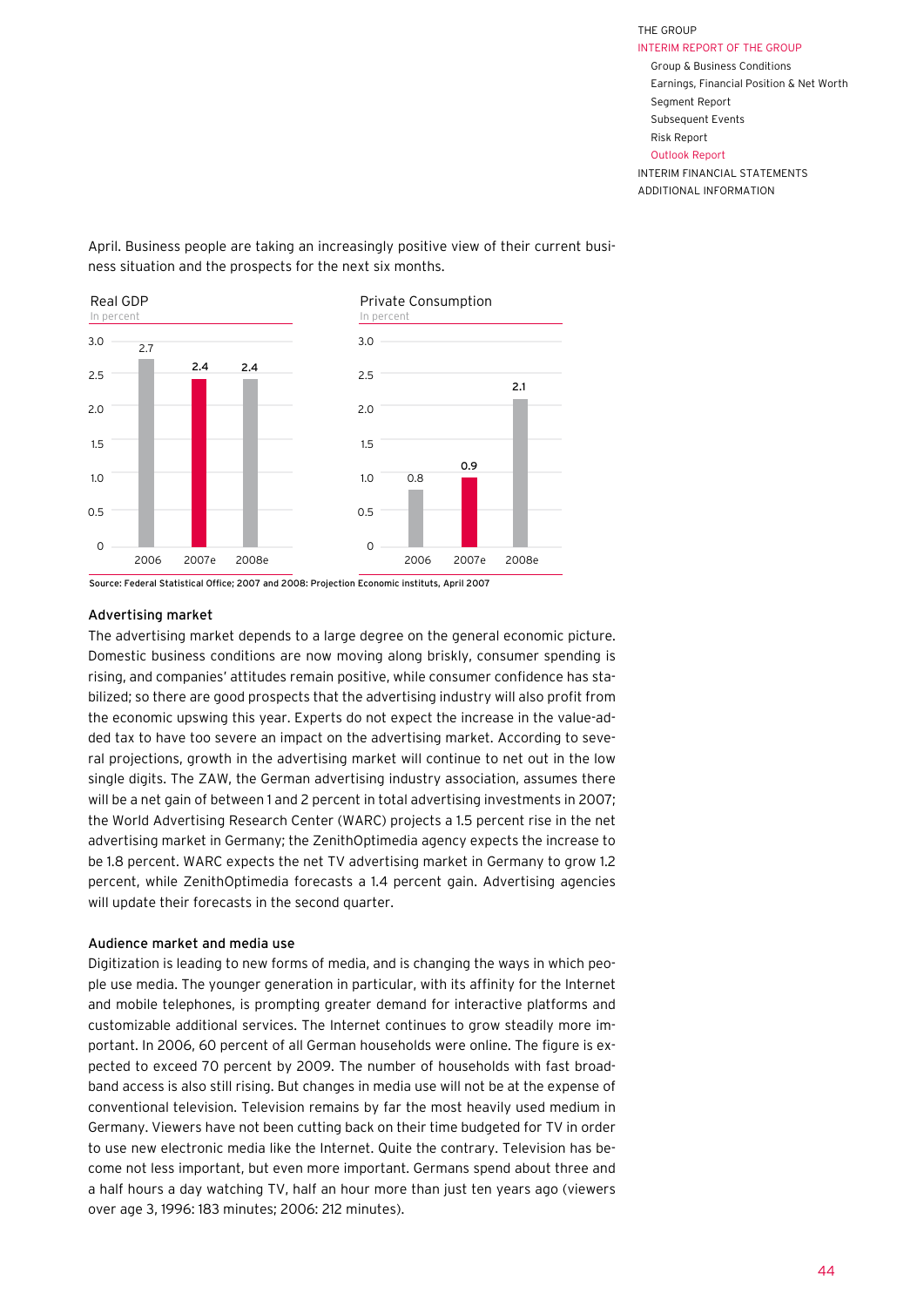ADDITIONAL INFORMATION

Television will continue to expand its lead. According to a representative Forsa survey, TV is the only conventional medium whose significance is expected to grow alongside the new media over the next ten years. Above and beyond television, Germans between 14 and 49 almost unanimously believe new media like the Internet and mobile phones have very good prospects for the future. And DVDs will still gain in importance, even though video-on-demand (VoD) is seen as a new competitor over the next few years.

#### Opportunities in corporate strategy

Increasing digitization offers far more opportunities than risks for a content provider like the ProSiebenSat.1 Group. That's why the Group takes the job of preparing for the digital world very seriously. By expanding its value chain, the Group is expanding into new markets and tapping additional revenue sources. With its extensive knowhow and network of relationships as the leading commercial TV corporation in German-speaking Europe, the Group has wide opportunities to provide new services for new usage habits, gain new audience groups, and develop innovative concepts for the advertising industry. All of these approaches will strengthen the Group's lead in the TV advertising market, while at the same time reinforcing its presence in the digital world. The following table summarizes the principal opportunities that the Group is pursuing through its units' strategic focus:

#### Opportunities in corporate strategy at a glance

| Strategic objective              | Opportunities for further development                                                                                                                                                                                                                                                                                                                                                                                                                                                                                                                                        |
|----------------------------------|------------------------------------------------------------------------------------------------------------------------------------------------------------------------------------------------------------------------------------------------------------------------------------------------------------------------------------------------------------------------------------------------------------------------------------------------------------------------------------------------------------------------------------------------------------------------------|
| Strengthen core business Free TV | The only true family of stations:<br>- Four strong free TV brands whose complementary positioning enables<br>them to serve different target audiences<br>- Advantages in the acquisition and use of programming, thanks to<br>complementary scheduling<br>- Sat.1, ProSieben, kabel eins and N24 are wholly-owned subsidiaries, so<br>that optimum advantage can be taken of synergies                                                                                                                                                                                       |
|                                  | Market leader in TV advertising:<br>- Stable client relationships, many years of experience, and extensive<br>know-how safequard position in a dynamic market environment<br>- Extensive range of target audiences to target in advertising campaigns<br>- Development of innovative, integrated advertising concepts based on<br>extensive market expertise<br>- Development and use of new forms of advertising in new media                                                                                                                                               |
|                                  | High-quality programming:<br>- Long-term contracts and extensive access rights give the Group a<br>secure supply of programming<br>- Programming variety strengthened by commissioned and in-house<br>productions alongside licensed programming<br>Important, established partner of the film industry for many years:<br>- Close business relationships with U.S. majors, the most important Holly-<br>wood independents, and German and European production companies<br>- Network of business relationships an important foundation for future<br>licensing negotiations |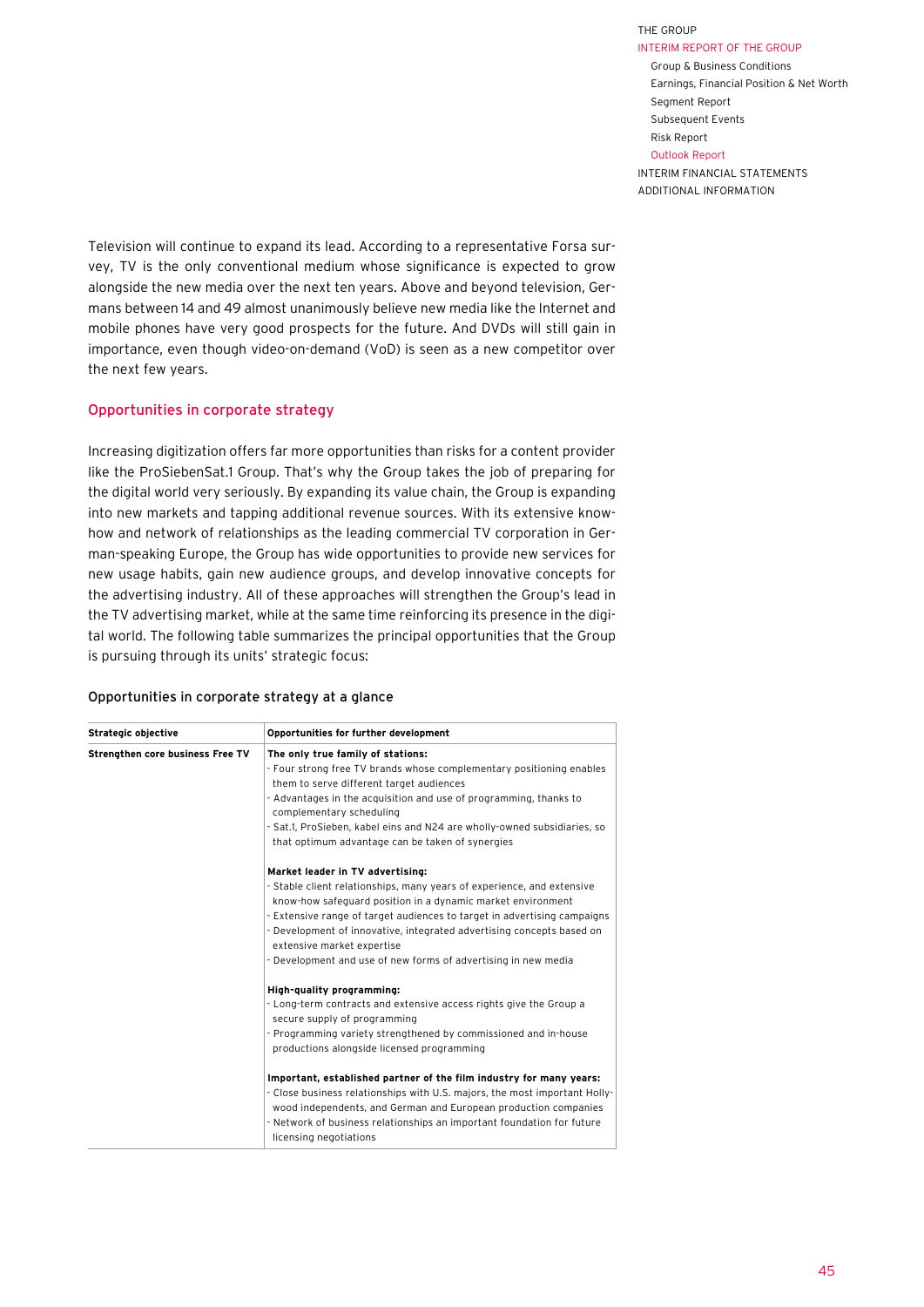#### INTERIM REPORT of THE GROUP

Group & Business Conditions Earnings, Financial Position & Net Worth Segment Report Subsequent Events

#### Risk Report

Outlook Report INTERIM FINANCIAL STATEMENTS

ADDITIONAL INFORMATION

<span id="page-44-0"></span>

| <b>Expand Diversification</b>         | Expansion into new lines of business:<br>- Expand sources of revenue<br>- Tap new distribution channels and new markets<br>- Reduce dependency on fluctuating TV advertising market<br>- Attract additional target audiences and expand reach                                                                                                     |  |  |  |
|---------------------------------------|---------------------------------------------------------------------------------------------------------------------------------------------------------------------------------------------------------------------------------------------------------------------------------------------------------------------------------------------------|--|--|--|
|                                       | <b>Efficiency and synergies:</b><br>- Efficient use of resources through repeated and varied exploitation of<br>content<br>- Pooling of activities in centralized units makes it possible to take<br>systematic advantage of synergies                                                                                                            |  |  |  |
| Get positioned for the digital future | Growing market for digital TV:<br>- Profitable growth driven by marketing new services<br>- New opportunities for reaching target audiences and for innovative<br>content platforms strengthen Group's market presence<br>- Additional opportunities from new investments in such growth markets<br>as the Internet, IPTV, mobile TV, VoD, pay TV |  |  |  |

## Company Outlook

#### Segments' future performance

Economic research institutes have been projecting that the German economy will perform positively this year. The ProSiebenSat.1 Group also believes that the German TV advertising market will grow in 2007. We currently believe a net increase of two to three percent is realistic. The Group assumes that its advertising revenues will grow slightly faster than the market in fiscal 2007, provided that our stations earn the projected audience shares. But economic projections are always subject to reservations and uncertainties. In the TV advertising market in particular, advertising clients tend to add or cancel bookings at short notice.

The Group will strengthen its core business in Free TV by developing new programs and acquiring exclusive licenses. In the next few months, it will be launching a number of new programs that will further improve the quality of the Group stations' schedule lineups.

The Group also expects the Transaction TV segment to grow. In 2007, 9Live will expand its leadership role in interaction TV to the international plane. By launching a new slogan, "This is my day", the station will also set itself apart even more sharply from its competitors, and communicate even more clearly its strategy of offering viewers good chances for a win. The station pays out EUR 12 million a year in winnings. The slogan will be launched in April 2007, as part of an extensive marketing campaign, in an event also entitled "This is my day".

Business performance in the Other Diversification segment is expected to accelerate the Group's profitable growth still further. The established services in merchandising, Audiotex and teletext can be expected to perform very well. The expansion of international programming sales will also contribute toward the Group's organic growth. The latest services in the growing markets for pay TV, mobile TV, gaming and video-on-demand will strengthen the Diversification unit as well. The Internet will play a key role in the expansion of the Diversification business. Marketing on the vari-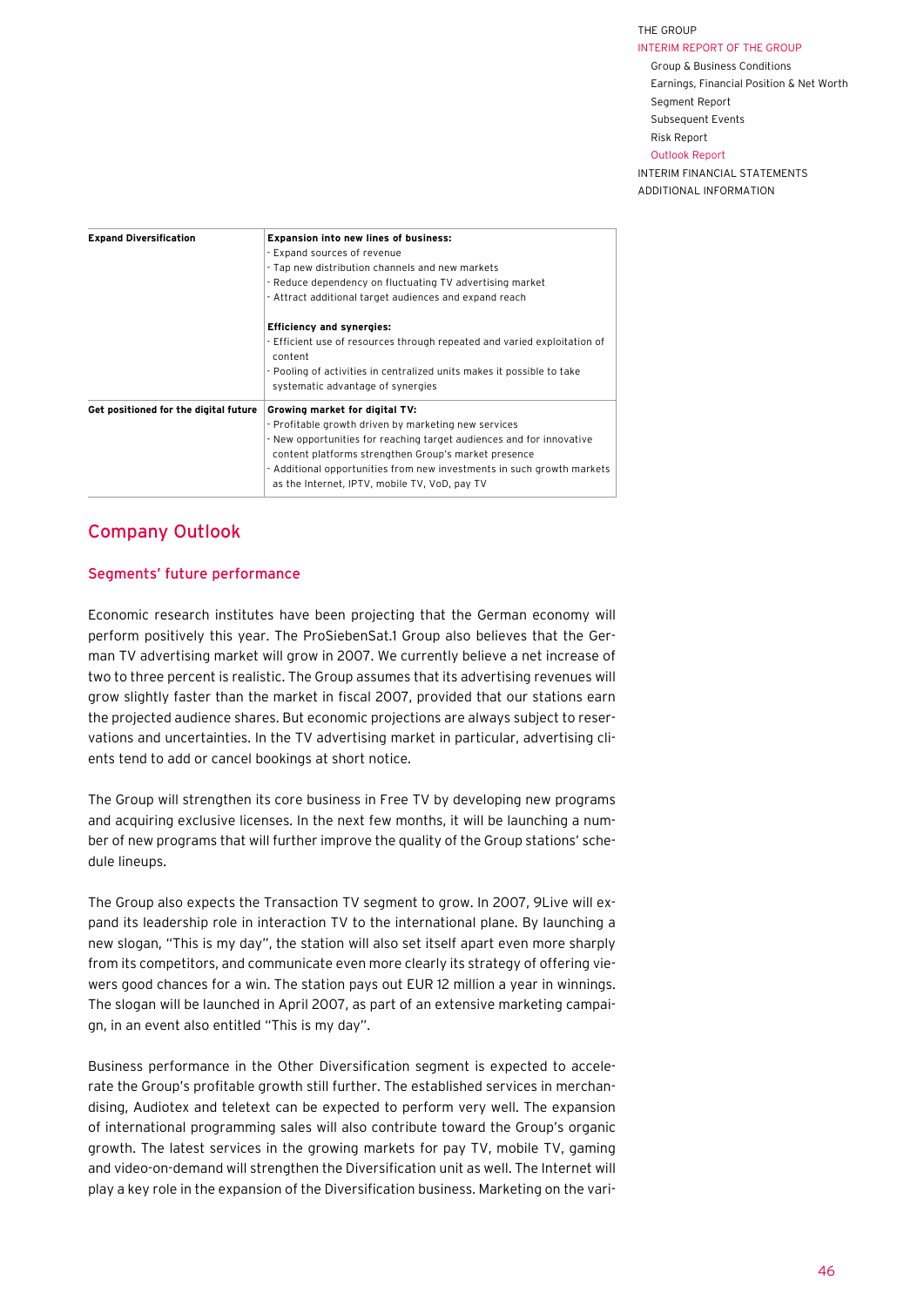ADDITIONAL INFORMATION

ous stations' Web sites has already become a well established revenue source for the Group. Last year, the ProSiebenSat.1 Group became one of Germany's largest Internet content providers. It expanded its presence in the digital world further in the first quarter of 2007, by acquiring an interest in the Internet company solute GmbH.

#### Expected Group revenue and earnings performance

The ProSiebenSat.1 Group expects revenues and earnings, as well as profitability, to grow further in fiscal 2007.

Profitable growth at the ProSiebenSat.1 Group will be supported primarily by our main line of business, advertising-financed television. Additionally, the further expansion of activities in the Diversification unit will have a positive impact on the Group's revenues and earnings. Our current revenue expectations for the Diversification unit remain within the bounds indicated in the February 2007 projection. If expectations about the performance of the economy pan out, the Diversification unit will continue to provide an above-average contribution toward Group revenue growth.

#### Strategic focus and possible merger with SBS

The Group is well positioned to take advantage of market opportunities that result from the growth of the TV advertising market and from digitization. The Group will continue to persue systematically its strategic goals of strengthening its core business, diversifying operations, and positioning itself in the digital world.

In addition, our new principal shareholder, Lavena Holding 4 GmbH, will open up new strategic prospects for our Corporation. ProSiebenSat.1 Media AG is currently exploring the possibility of taking over the SBS Broadcasting Group, whose principal shareholders are likewise funds advised by KKR and Permira. A decision on the transaction is expected in mid-year, after a comprehensive due diligence process has been completed and a financial fairness opinion has been received from the Citigroup investment bank, as well as an additional independent appraisal of the company by the Susat accounting and auditing firm. If the transaction is approved, the combination with SBS Broadcasting Group would make the ProSiebenSat.1 Group into an electronic media corporation operating throughout Europe.

Like the ProSiebenSat.1 Group, the SBS Broadcasting Group is a majority owner of its operating subsidiaries, and has a diversified media portfolio. SBS operates in the Benelux countries and in Northern and Eastern Europe. Among its activities, it operates some 40 TV stations. The ProSiebenSat.1 Group operates in Germany, Austria and Switzerland. A combination with SBS Broadcasting Group would be a very attractive growth opportunity. The complementary geographical positioning of the two entities would allow us to benefit from potential synergies, for example in the joint development of programming or in obtaining licenses. Furthermore, as the core of a new European TV corporation, we would be able to pursue our successful corporate strategy still further and expand it on an international level.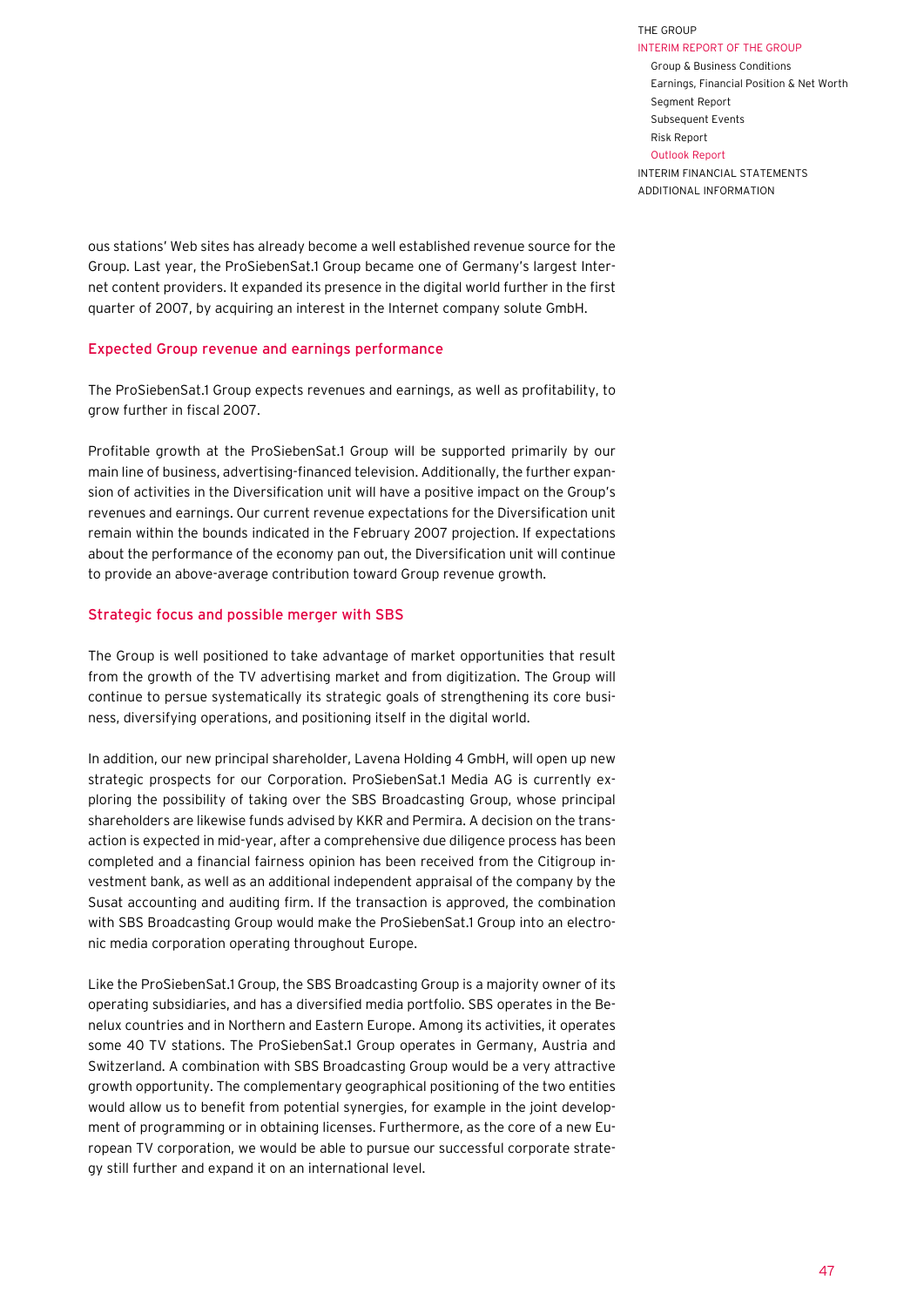ADDITIONAL INFORMATION

## Programming Outlook

Sat.1: New series, innovative comedy and ambitious in-house productions



Going to the chapel and getting married turns out to be quite stressfull – at least for Christoph Maria Herbst in "Hilfe! Hochzeit! Die schlimmste Woche meines Lebens". Fridays, 9.15pm.

Sat.1 will be surprising viewers over the next few months with attractive debuts in every line of programming. Comedy highlights include the new series "Hilfe! Hochzeit! Die schlimmste Woche meines Lebens", in which Christoph Maria Herbst goes through a hair-raising range of adventures on his way to the altar. The series "Ugly Betty" brings an international hit concept to Sat.1 in April. The U.S. production, which stars Salma Hayek and Vanessa L. Williams, has won two Golden Globes. Fans of the station's telenovela "Verliebt in Berlin" are looking forward to the long-awaited return of Alexandra Neldel, alias Lisa Plenske, in April. The station will also launch a new knowledge game show in May, "Rich List – Jede Antwort zählt", with Kai Pflaume. Film fans also have several treats ahead in the next few months. In in-house productions like the TV movie "Frühstück mit einer Unbekannten" the station will be offering star-studded entertainment – Jan Josef Liefers, Julia Jentsch, Iris Berben, Andrea Sawatzki and Catherine Deneuve star in a romantic story played out against the background of a G8 summit.



ProSieben: Blockbusters, unbeatable light entertainment and the finest event movies

"We love to entertain you" – ProSieben's motto will continue to hold true in the second quarter. The next few months will see a great many highlights in various genres. The station will be carrying the cream of Hollywood films, with such blockbusters as "13 Going on 30", "Collateral", and "Star Wars" episodes I, II, IV, V and VI. Viewers can look forward to exciting light entertainment events. On his Saturday evening Romantically entertaining with a superb cast: Jan Josef Liefers and Julia Jentsch in a new adaptation of BBC's successful TV drama "The Girl in the Café". June 29, 8.15pm, on Sat.1.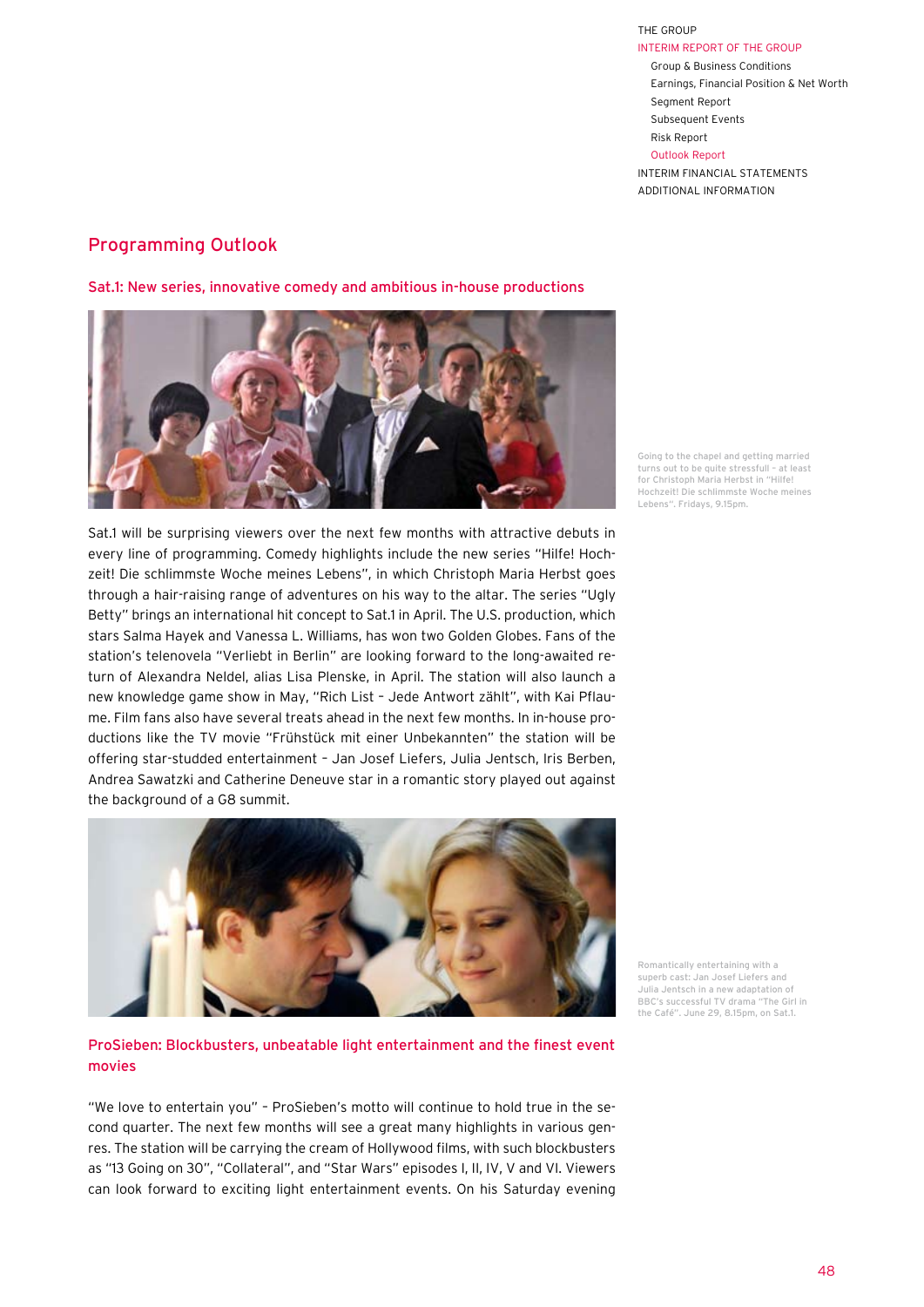INTERIM REPORT of THE GROUP

Group & Business Conditions Earnings, Financial Position & Net Worth Segment Report Subsequent Events Risk Report

#### Outlook Report

INTERIM FINANCIAL STATEMENTS ADDITIONAL INFORMATION



"Beat your Host!", Stefan Raab will face new contestants and give his all to preserve his honor – and the jackpot. The finale of "Germany's Next Topmodel – by Heidi Klum" will be no less exciting, when one of the contestants will get her own modeling contract. In June, a new season of POPSTARS! will be looking for Germany's hottest show act. Event movies like "Das Inferno – Flammen über Berlin" will offer further lavish TV productions "made by ProSieben". New international hit series like "Jericho" will keep the station's mystery credentials up to date again next quarter, on Monday evenings.



#### kabel eins: New series, contemporary entertainment and the best films of all time

Viewers will enjoy exciting TV with the quality they have come to expect at kabel eins. The second season of the hit U.S. series "Medium", with Emmy-winner Patricia Arquette, will have its German free TV premiere in April. Ratings king Kevin James will return with a new season of "King of Queens", which will have its German premiere on kabel eins starting in May. Also starting in May, Thomas Hackenberg will



Best of Hollywood: ProSieben continues to offer the greatest movies in the next months, like "13 Going on 30" or "Collateral".

ProSieben's "Mystery Monday" returns with new premium series, like "Jericho". Starting on June 4 Mondays, 9.15pm , on ProSieben.

A classic returns to the screen: "Dead Poets Society", May 1, 8.15pm, on kabel eins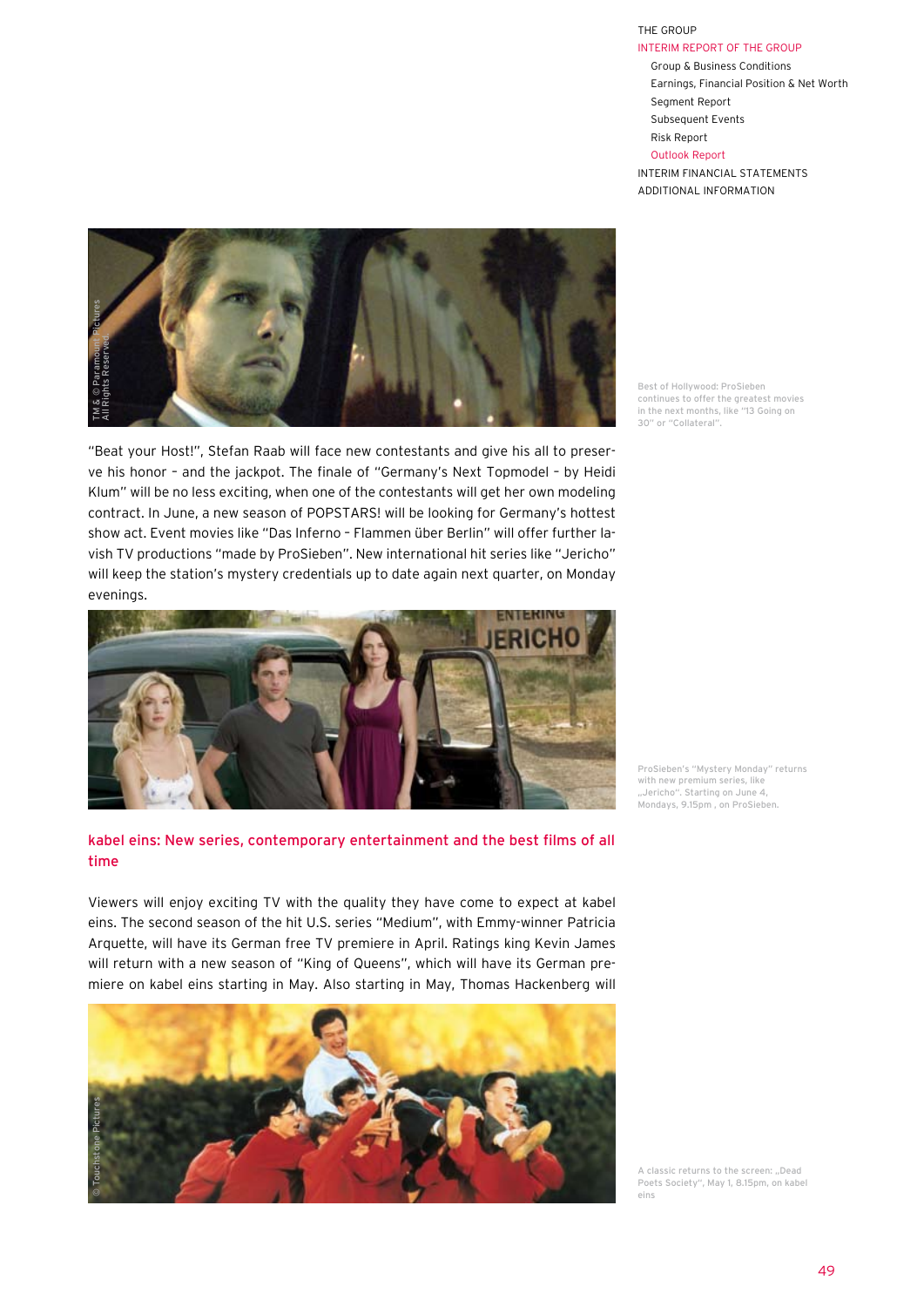ADDITIONAL INFORMATION

be parking his "Promi-Quiz Taxi" mobile quiz show in prime time. Celebrity passengers will test their knowledge in eight episodes at 8.15 pm on Mondays. A new documentary experiment called "Männer allein daheim" will cast a humorous eye on men taking over their wives' chores. And of course, viewers will continue to expect any amount of the "Best Films of All Time". Highlights include "The Dead Poets Society", "Once Upon a Time in the West", "While You Were Sleeping", "The Firm", and "Fatal Attraction".



#### N24: Germany's leading news station strengthens its reporting on the markets

N24 will continue expanding its up-to-the-minute stock market reports, carrying extensive, understandable coverage of what is happening on the markets and where they are going. To cover this beat, it has also extended its exclusive cooperative agreement with financial broadcaster CNBC Europe. That financial specialist's market reporters will relay current market events all day in live exclusives for N24. A new reportage magazine show will debut on N24 in the second quarter. The prime-time magazine program will carry first-class reports each week on current affairs in polithe secondary of the society in general.<br>
The secondary of the society of the society of the society of the society of the society are going. To cover this beat, it reement with financial broadcaster reporters will relay c



kabel eins keeps its promise and will be living up to its claim: ..The Best Films of All Time", like "Fatal Attraction" starring Michael Douglas and Glenn Close. May 19, 2007.

, Börse am Mittag": At noon, Thomas Schwarzer has all the news from the stock exchange and business world on N24. Mondays through Fridays, 1.05pm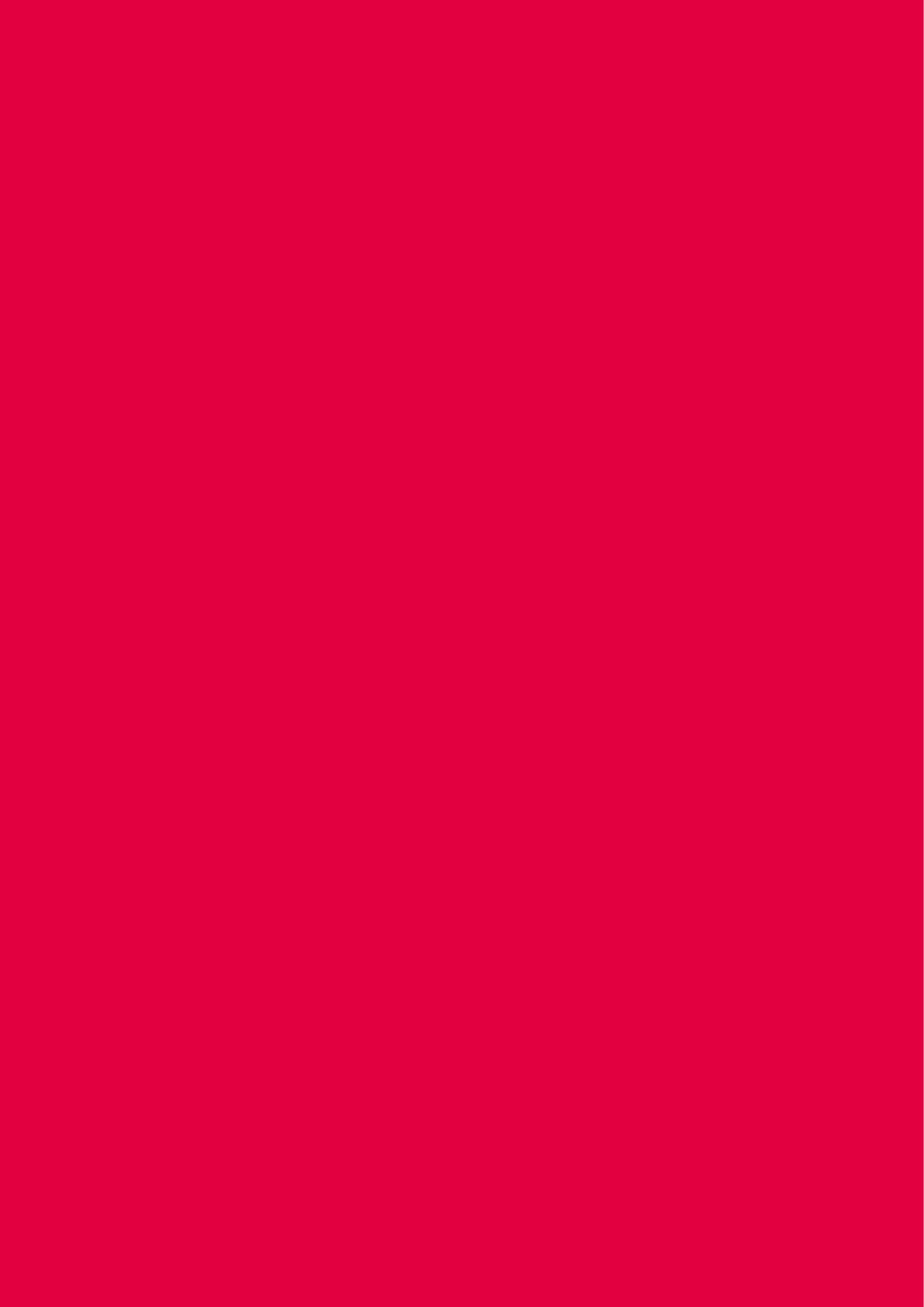## INTERIM FINANCIAL STATEMENTS

- 53 Quarterly Financial Statements
- Consolidated Income Statement 53
- Consolidated Balance Sheet 54
- Cash Flow Statement 55
- 56 Statement of Changes in Equity
- 57 Notes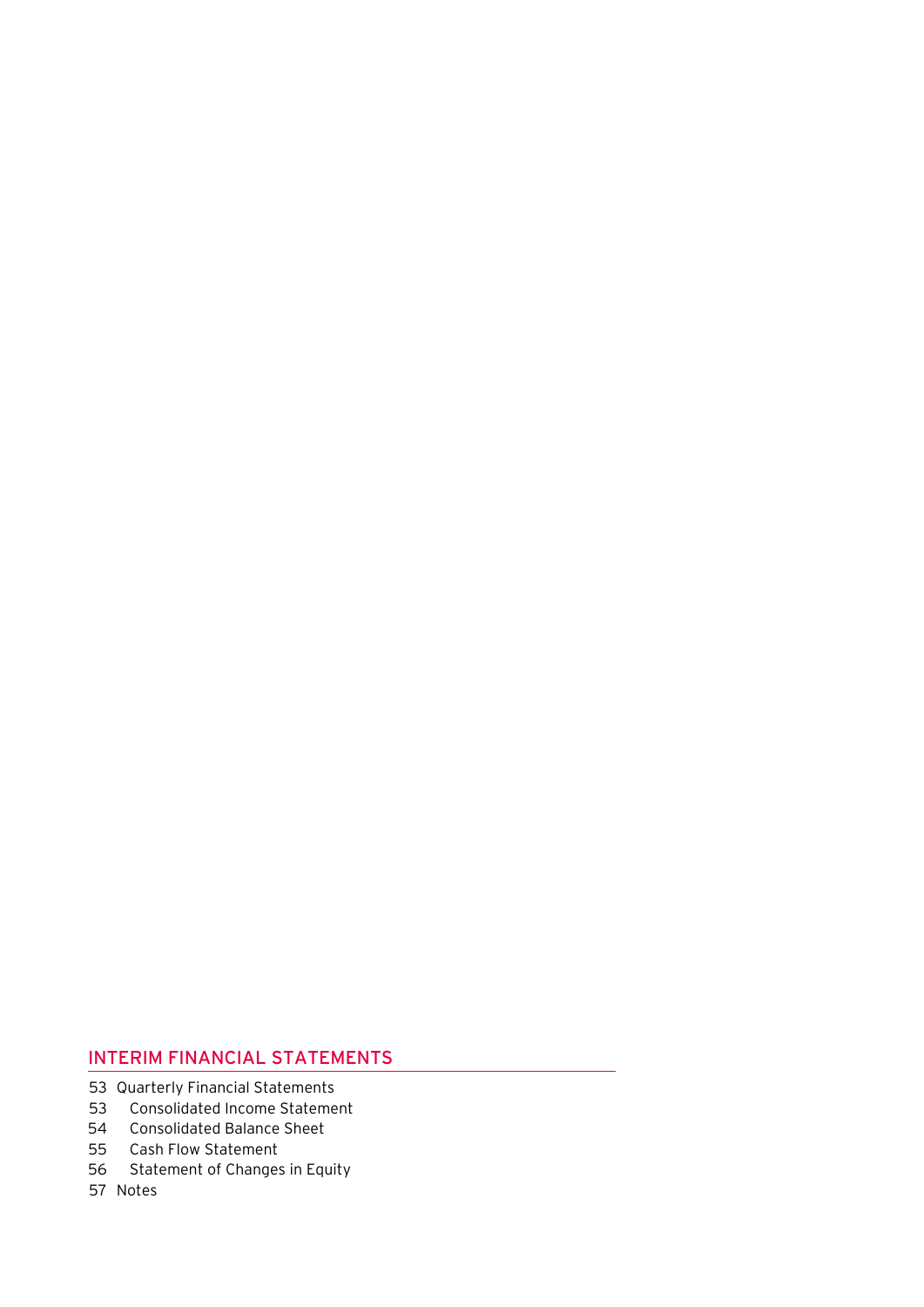## <span id="page-51-0"></span>Quarterly Financial Statements

|            | <b>Consolidated income statement for ProSiebenSat.1 Media AG</b>              |            |            |           |             |
|------------|-------------------------------------------------------------------------------|------------|------------|-----------|-------------|
|            |                                                                               | 01 2007    | 01 2006    | Change    | Change in % |
| EUR k      |                                                                               |            |            |           |             |
| 1.         | Revenues                                                                      | 501,183    | 465,266    | 35,917    | 8%          |
| 2.         | Cost of sales                                                                 | $-335,294$ | $-322.202$ | 13,092    | 4%          |
| 3.         | Gross profit                                                                  | 165,889    | 143,064    | 22,825    | 16%         |
| 4.         | Selling expenses                                                              | $-55,440$  | $-53,621$  | 1,819     | 3%          |
| 5.         | Administrative expenses                                                       | $-41,515$  | $-31,159$  | 10,356    | 33%         |
| 6.         | Other operating income                                                        | 2,950      | 2,793      | 157       | 6%          |
| 7.         | <b>Operating profit</b>                                                       | 71,884     | 61,077     | 10,807    | 18%         |
| 8.         | Income from securities and loans of financial assets                          | 5          | 5          | $-$ / $-$ | $-$ / $-$   |
| 9.         | Result from equity interests                                                  | 71         | $-48$      | 119       | 248%        |
| 10.        | Net interest and similar income                                               | 912        | 681        | 231       | 34%         |
| 11.        | Net interest and other expenses                                               | $-5,136$   | $-11,006$  | $-5,870$  | $-53%$      |
| 12.        | Other financial expenses                                                      | $-223$     | $-617$     | $-394$    | $-64%$      |
| 13.        | <b>Financial loss</b>                                                         | $-4,371$   | $-10.985$  | 6,614     | 60%         |
| 14.        | Income from ordinary business activities                                      | 67,513     | 50,092     | 17,421    | 35%         |
| 15.        | Income taxes                                                                  | $-25,687$  | $-19,052$  | 6,635     | 35%         |
| 16.        | <b>Consolidated profit</b>                                                    | 41,826     | 31,040     | 10,786    | 35%         |
|            |                                                                               |            |            |           |             |
|            | attributable to                                                               |            |            |           |             |
|            | Shareholders of ProSiebenSat.1 Media AG                                       | 40,630     | 30,732     | 9,898     | 32%         |
|            | Minorities                                                                    | 1,196      | 308        | 888       | 288%        |
|            |                                                                               |            |            |           |             |
| <b>EUR</b> |                                                                               |            |            |           |             |
|            | Basic and diluted earnings per share of common stock according to IAS 33 *    | 0.19       | 0.14       | 0.05      | 36%         |
|            | Basic and diluted earnings per share of preferred stock according to IAS 33 * | 0.19       | 0.14       | 0.05      | 36%         |

\* thereby accounted for net profit for the period: EUR 40.6 m [previous period: EUR 30.7 m];

thereby accounted for number of common and preferred shares: 218,797 thousand [previous year: 218,797 thousand]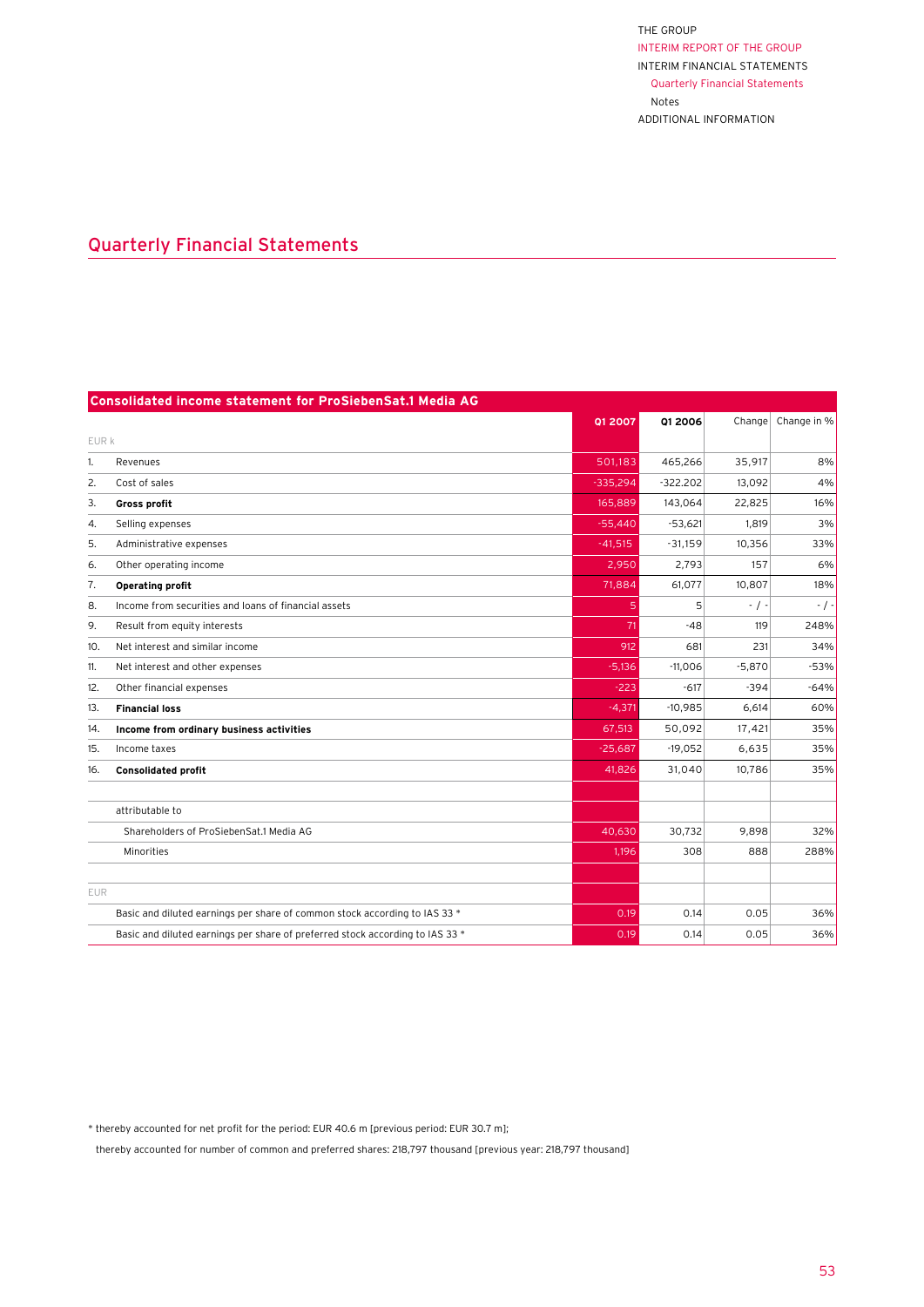|       | <b>Consolidated balance sheet of ProSiebenSat.1 Media AG</b> |           |           |           |                   |           |  |  |
|-------|--------------------------------------------------------------|-----------|-----------|-----------|-------------------|-----------|--|--|
|       | <b>ASSETS</b>                                                |           |           |           |                   |           |  |  |
| EUR k |                                                              | 3/31/2007 | 3/31/2006 |           | Change 12/31/2006 | Change    |  |  |
|       | A. Noncurrent assets                                         |           |           |           |                   |           |  |  |
| Ι.    | Intangible assets                                            | 331,867   | 328,953   | 2,914     | 327,557           | 4,310     |  |  |
| Ш.    | Property, plant and<br>equipment                             | 225,835   | 233,296   | $-7,461$  | 228,646           | $-2,811$  |  |  |
|       | III. Financial assets                                        | 9,992     | 4,024     | 5,968     | 13,348            | $-3,356$  |  |  |
|       | IV. Programming assets                                       | 296,089   | 247,813   | 48,276    | 300,196           | $-4,107$  |  |  |
|       | V. Accounts receivable<br>and other long-term<br>assets      | 1,547     | 2,937     | $-1,390$  | 1,560             | $-13$     |  |  |
|       | VI. Deferred taxes                                           | - / -     | 1,756     | $-1,756$  | $-$ / $-$         | $-$ / $-$ |  |  |
|       |                                                              | 865,330   | 818,779   | 46,551    | 871,307           | $-5.977$  |  |  |
|       | <b>B.</b> Current assets                                     |           |           |           |                   |           |  |  |
| ı.    | Programming assets                                           | 770,700   | 813,584   | $-42,884$ | 756,121           | 14,579    |  |  |
| Ш.    | Inventories                                                  | 5,209     | 4,862     | 347       | 4,306             | 903       |  |  |
|       | III. Accounts receivable<br>and other short-term<br>assets   | 293,621   | 275,069   | 18,552    | 236,615           | 57,006    |  |  |
|       | IV. Marketable securities                                    | 249       | 259       | $-10$     | 252               | -3        |  |  |
|       | V. Cash, cash at bank                                        | 95,545    | 129,708   | $-34,163$ | 63,540            | 32,005    |  |  |
|       |                                                              | 1,165,324 | 1,223,482 | $-58,158$ | 1,060,834         | 104,490   |  |  |
|       | <b>Total assets</b>                                          | 2,030,654 | 2,042,261 | $-11,607$ | 1,932,141         | 98,513    |  |  |

|       | LIABILITIES AND SHAREHOLDERS' EQUITY          |           |           |            |                   |           |
|-------|-----------------------------------------------|-----------|-----------|------------|-------------------|-----------|
| EUR k |                                               | 3/31/2007 | 3/31/2006 |            | Change 12/31/2006 | Change    |
|       | A. Shareholders' equity                       |           |           |            |                   |           |
| Ι.    | Subscribed capital                            | 218,797   | 218,797   | $-$ / $-$  | 218,797           | $-$ / $-$ |
| ΙΙ.   | Capital reserves                              | 589,949   | 580,342   | 9,607      | 584,537           | 5,412     |
|       | III. Group equity generated                   | 486,373   | 417,410   | 68,963     | 445,743           | 40,630    |
|       | IV. Accumulated other<br>Group equity         | $-8,180$  | $-206$    | $-7,974$   | $-9,602$          | 1,422     |
|       | V. Minority interests                         | 6,679     | $-1,575$  | 8,254      | 1,049             | 5,630     |
|       |                                               | 1,293,618 | 1.214.768 | 78,850     | 1.240.524         | 53,094    |
| В.    | <b>Noncurrent liabilities</b>                 |           |           |            |                   |           |
| Ι.    | Long-term financial<br>liabilities            | 183,656   | 382,776   | $-199,120$ | 183,959           | $-303$    |
| Ш.    | Provisions                                    | 6,183     | 5,184     | 999        | 5,970             | 213       |
|       | III. Other liabilities                        | 115,132   | 120,677   | $-5,545$   | 116,875           | $-1,743$  |
|       | IV. Deferred taxes                            | 2,143     | $-$ / $-$ | 2,143      | 789               | 1,354     |
|       |                                               | 307,114   | 508.637   | $-201,523$ | 307.593           | $-479$    |
|       | C. Current liabilities                        |           |           |            |                   |           |
| Ι.    | Short-term financial<br>liabilities           | 2,160     | 1,825     | 335        | 1,602             | 558       |
| Ш.    | Provisions                                    | 115,503   | 61,951    | 53,552     | 93,349            | 22,154    |
|       | III. Other liabilities                        | 312,259   | 255,080   | 57,179     | 289,073           | 23,186    |
|       |                                               | 429,922   | 318,856   | 111,066    | 384,024           | 45,898    |
|       | Total liabilities and<br>shareholders' equity | 2,030,654 | 2.042.261 | $-11,607$  | 1,932,141         | 98,513    |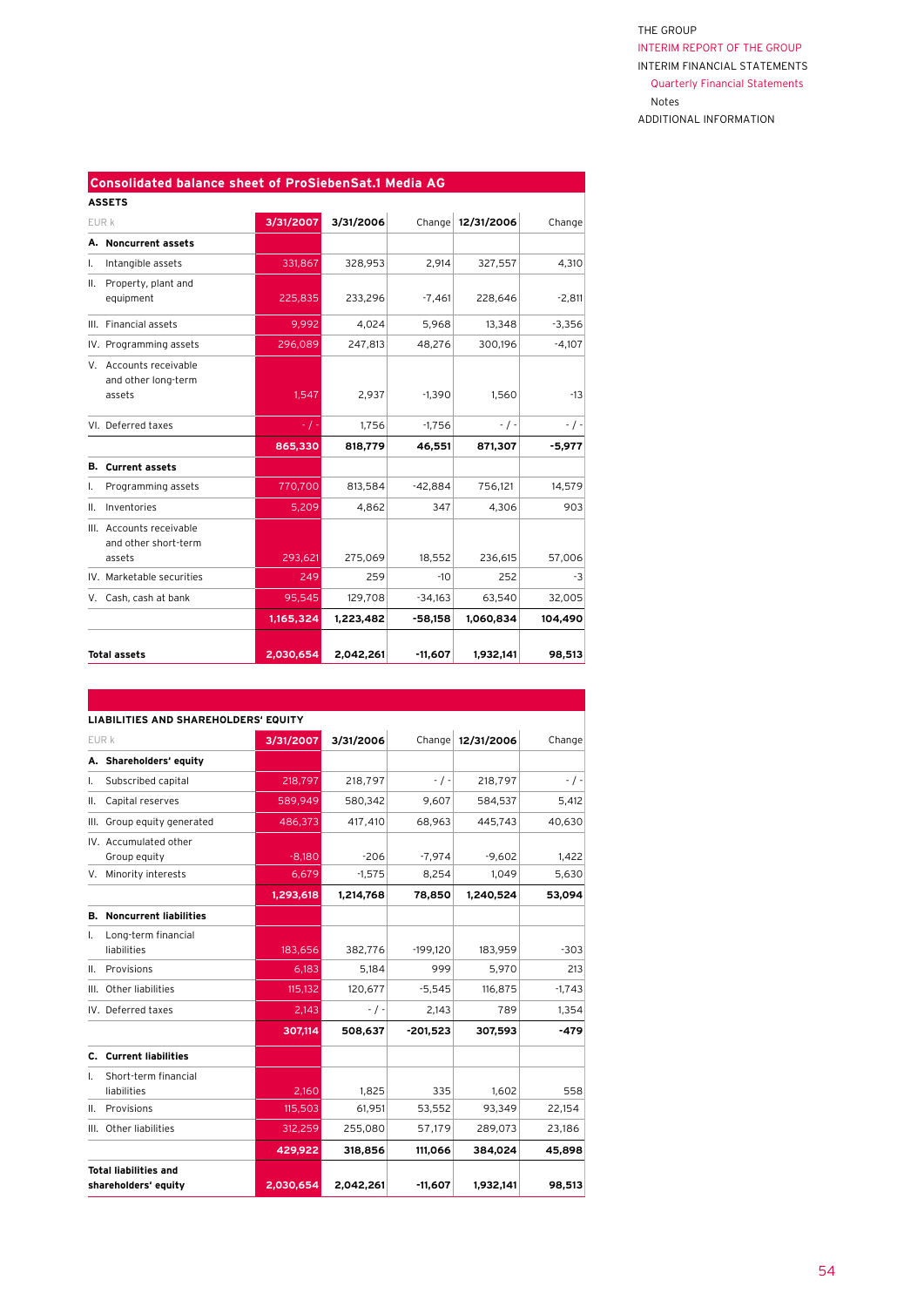| <b>ProSiebenSat.1 Group cash flow statement</b>                                                          |            |            |
|----------------------------------------------------------------------------------------------------------|------------|------------|
| EUR k                                                                                                    | 01 2007    | Q1 2006    |
| <b>Consolidated profit</b>                                                                               | 40.630     | 30,732     |
| Depreciation, amortization and impairment/write-ups of noncurrent and current assets                     | 10,118     | 9,541      |
| Consumption/write-ups of programming assets                                                              | 247,989    | 241,299    |
| Change in tax provisions (incl. change in deferred taxes)                                                | 24,947     | 14,292     |
| Change in other provisions                                                                               | $-3,179$   | $-1,676$   |
| Result from equity accounting and other noncash relevant changes within financial assets                 | $-71$      | 48         |
| Result from sale of fixed assets                                                                         | - / -      | $-36$      |
| Other noncash income/expenses                                                                            | 5,412      | 377        |
| <b>Cash flow</b>                                                                                         | 325,846    | 294,577    |
| Change in inventories                                                                                    | $-903$     | $-389$     |
| Change in non-interest-bearing receivables and other assets                                              | $-49,237$  | $-50,502$  |
| Change in non-interest-bearing liabilities                                                               | 17,246     | $-12,716$  |
| Cash flow from operating activities                                                                      | 292,952    | 230,970    |
| Proceeds from disposal of noncurrent assets                                                              | 1,219      | 113        |
| Expenditures for intangible assets and property, plant and equipment                                     | $-5,296$   | $-6,415$   |
| Expenditures for purchase of financial assets                                                            | $-506$     | $-224$     |
| Proceeds from disposal of programming assets                                                             | 9,173      | $-$ / $-$  |
| Expenditures for programming assets                                                                      | $-269,885$ | $-249,120$ |
| Effects of changes in scope of consolidation                                                             | 3,814      | $-$ / $-$  |
| Other changes in equity                                                                                  | 1,089      | 224        |
| Cash flow from investing activities                                                                      | $-260,392$ | $-255,422$ |
| <b>Free cash flow</b>                                                                                    | 32,560     | $-24,452$  |
| Change of interest-bearing liabilities                                                                   | $-555$     | $-3,396$   |
| Cash flow from financing activities                                                                      | $-555$     | $-3,396$   |
| Change in cash and cash equivalents                                                                      | 32,005     | $-27,848$  |
| Cash and cash equivalents at beginning of year                                                           | 63,540     | 157,556    |
| Cash and cash equivalents as of March 31                                                                 | 95,545     | 129,708    |
|                                                                                                          |            |            |
| The cash flow from operating activities includes the following receipts and payments according to IAS 7: |            |            |
| Cash flow from income taxes                                                                              | $-30,626$  | $-24,315$  |
| Cash flow from interest expenses                                                                         | $-711$     | $-11,955$  |
| Cash flow from interest income                                                                           | 460        | 615        |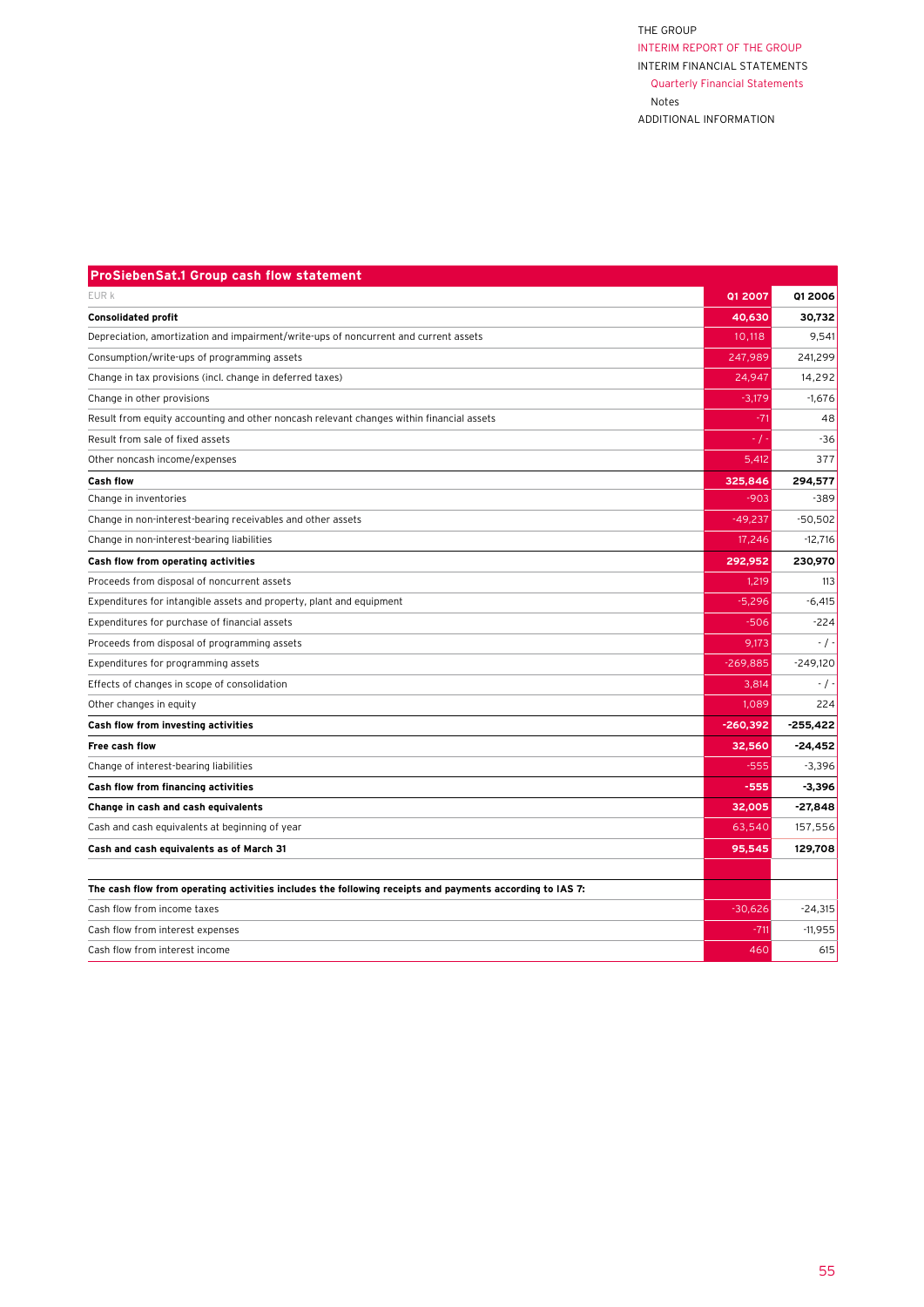| Statement of changes in shareholders' equity of the ProSiebenSat.1 Group for 2006 |                              |           |                                   |                                                  |                                       |                              |                    |
|-----------------------------------------------------------------------------------|------------------------------|-----------|-----------------------------------|--------------------------------------------------|---------------------------------------|------------------------------|--------------------|
| EUR k                                                                             | <b>Subscribed</b><br>capital | reserves  | Capital Group equity<br>generated | <b>Accumulated other</b><br>Group equity         |                                       | <b>Minority</b><br>interests | Share-<br>holders' |
|                                                                                   |                              |           |                                   | Foreign<br>currency<br>translation<br>adjustment | Valuation<br>from cash<br>flow hedges |                              | equity             |
| December 31, 2005                                                                 | 218.797                      | 579.965   | 386.678                           | $-250$                                           | 4.474                                 | $-1,915$                     | 1,187,749          |
| Stock option plan                                                                 | $-$ / $-$                    | 377       | $-$ / $-$                         | $-$ / $-$                                        | $-$ / $-$                             | $-$ / $-$                    | 377                |
| Statement of recognised income and expense                                        | $-$ / $-$                    | $-1$      | $-$ / $-$                         | $-115$                                           | $-4,315$                              | 32                           | $-4,398$           |
| Consolidated profit                                                               | $-$ / $-$                    | $-$ / $-$ | 30.732                            | $-$ / $-$                                        | $-$ / $-$                             | 308                          | 31.040             |
| March 31, 2006                                                                    | 218,797                      | 580.342   | 417,410                           | $-365$                                           | 159                                   | $-1,575$                     | 1,214,768          |

| Statement of changes in shareholders' equity of the ProSiebenSat.1 Group for 2007 |                   |             |                      |                                   |                        |                  |           |
|-----------------------------------------------------------------------------------|-------------------|-------------|----------------------|-----------------------------------|------------------------|------------------|-----------|
| EUR k                                                                             | <b>Subscribed</b> |             | Capital Group equity | Accumulated other<br>Group equity |                        | <b>Minority</b>  | Share-    |
|                                                                                   | capital           | reserves    | generated            |                                   |                        | <i>interests</i> | holders'  |
|                                                                                   |                   |             |                      | Foreign<br>currency               | Valuation<br>from cash |                  | equity    |
|                                                                                   |                   |             |                      | translation<br>adjustment         | flow hedges            |                  |           |
| December 31, 2006                                                                 | 218,797           | 584,537     | 445.743              | $-458$                            | $-9.144$               | 1,049            | 1,240,524 |
| Changes in scope of consolidation                                                 | $-$ / $-$         | $-$ / $-$   | $-$ / $-$            | $-$ / $-$                         | $-$ / $-$              | 4,440            | 4,440     |
| Stock option plan                                                                 | $-$ / $-$         | 5,412       | $-$ / $-$            | $-$ / $-$                         | $-$ / $-$              | $-$ / $-$        | 5,412     |
| Statement of recognised income and expense                                        | $-$ / $-$         | $-$ / $-$ 1 | $-$ / $-$            | $-101$                            | 1,523                  | -6               | 1,416     |
| Consolidated profit                                                               | $-$ / $-$         | $-$ / $-$   | 40,630               | $-$ / $-$                         | $-$ / $-$              | 1,196            | 41,826    |
| March 31, 2007                                                                    | 218.797           | 589,949     | 486.373              | $-559$                            | $-7,621$               | 6,679            | 1,293,618 |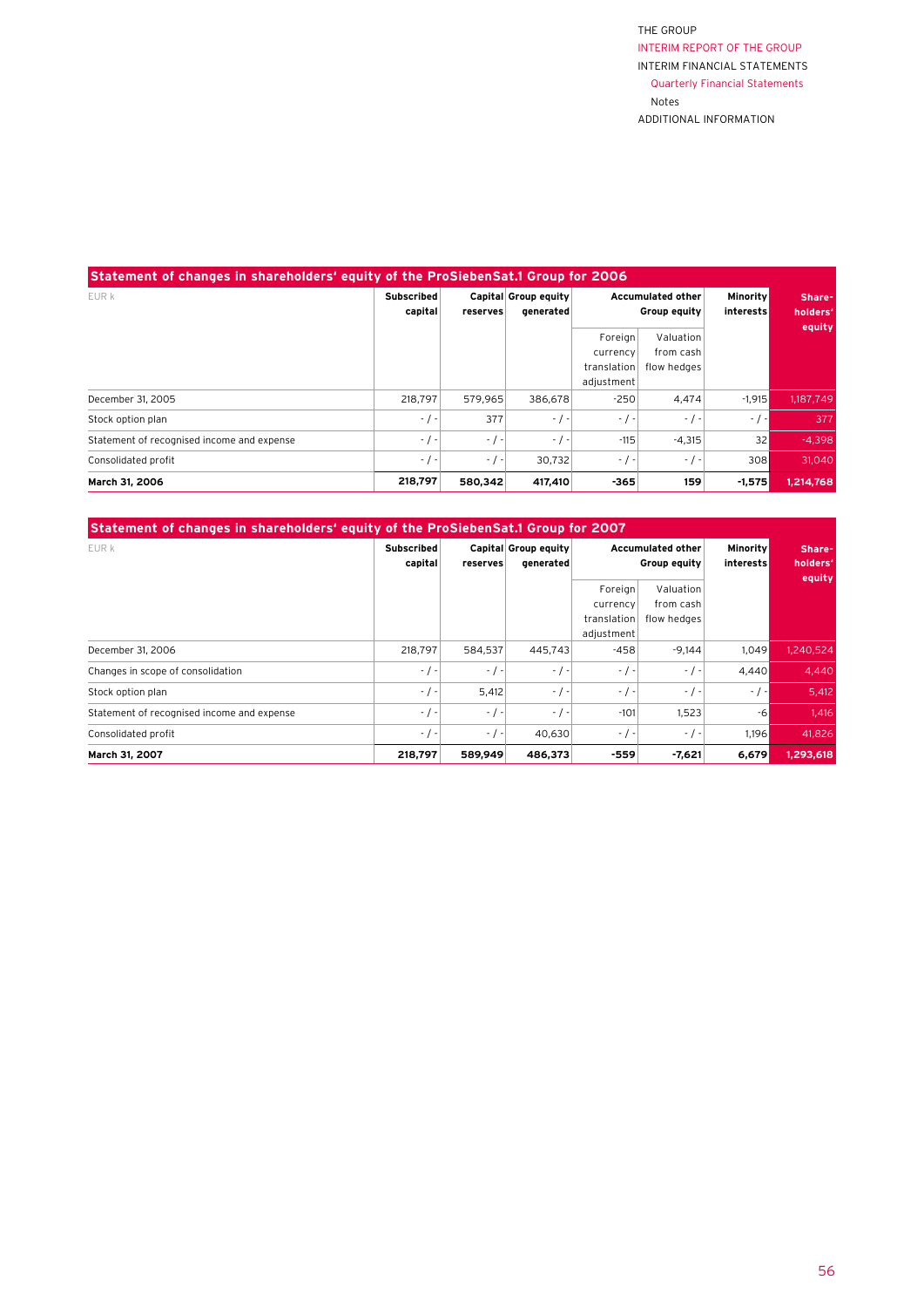## <span id="page-55-0"></span>Notes

#### Basis and Methodology

As a listed company, ProSiebenSat.1 Media AG has prepared its consolidated interim financial statements as of March 31, 2007, in accordance with International Financial Reporting Standards (IFRS) in the form applicable in the European Union.

Both the accounting principles applied and the explanations and information for the consolidated financial statements under IFRS for the first quarter of 2007 are generally based on the same accounting policies as the consolidated financial statements for fiscal 2006. For further information about the applied accounting policies, please refer to the consolidated financial statements as of December 31, 2006, which form the basis for the present interim financial statements.

#### Scope of consolidation

The number of subsidiaries included in the consolidated financial statements changed as follows in the first quarter of fiscal 2007:

|                                         | <b>Domestic</b><br>market | Foreign<br>market | Total |
|-----------------------------------------|---------------------------|-------------------|-------|
| Included at 12/31/2006                  | 36                        | 5                 | 41    |
| Newly founded/consolidated<br>companies |                           |                   |       |
| Merged/deconsolidated<br>companies      |                           | - / -             |       |
| Included at 3/31/2007                   | 37                        | 6                 | 43    |

ProSiebenSat.1 Media AG directly or indirectly holds a majority of voting rights in these companies. Seven (as of December 31, 2006: eight) associated companies are reported at equity.

#### Acquisition of solute GmbH

Effective February 1, 2007, SevenOne Intermedia GmbH, an indirect wholly-owned subsidiary of ProSiebenSat.1 Media AG, acquired 74.8 percent of solute GmbH, based in Karlsruhe. The total purchase price for the acquired ownership interest was EUR 3,554 thousand. This amount is divided into a cash purchase price of EUR 2,800 thousand, costs of EUR 84 thousand directly allocatable to the acquisition, and an earn-out clause stipulated in the purchase agreement for an additional purchase price payment of EUR 670 thousand, due in fiscal 2010 and 2011. This additional payment is contingent on certain profit targets for fiscal 2009 and 2010. It is considered very likely that these targets will be met.

The company was fully consolidated into the consolidated financial statements of ProSiebenSat.1 Media AG for the first time as of February 1, 2007.

solute GmbH is an Internet service provider, and in particular operates a price search engine on the Internet at the portal billiger.de.

The assets and liabilities of the ProSiebenSat.1 Group reflect the acquisition of solute GmbH as follows:

| solute GmbH: Fair value       |             |           |                   |  |  |  |  |
|-------------------------------|-------------|-----------|-------------------|--|--|--|--|
| EUR k                         | solute GmbH | Step Up   | <b>Fair value</b> |  |  |  |  |
| Intangible assets             | 135         | 2,826     | 2,961             |  |  |  |  |
| Goodwill                      | $-$ / $-$   | 1,159     | 1,159             |  |  |  |  |
| Noncurrent assets             | 241         | - / -     | 241               |  |  |  |  |
| Current assets                | 2,615       | $-$ / $-$ | 2,615             |  |  |  |  |
| Provisions and liabilities    | $-2,615$    | - / -     | $-2,615$          |  |  |  |  |
| Total                         |             |           | 4,361             |  |  |  |  |
| Purchase price of solute GmbH |             |           | 3,554             |  |  |  |  |
| Minority Interests            |             |           | 807               |  |  |  |  |
| Total                         |             |           | 4,361             |  |  |  |  |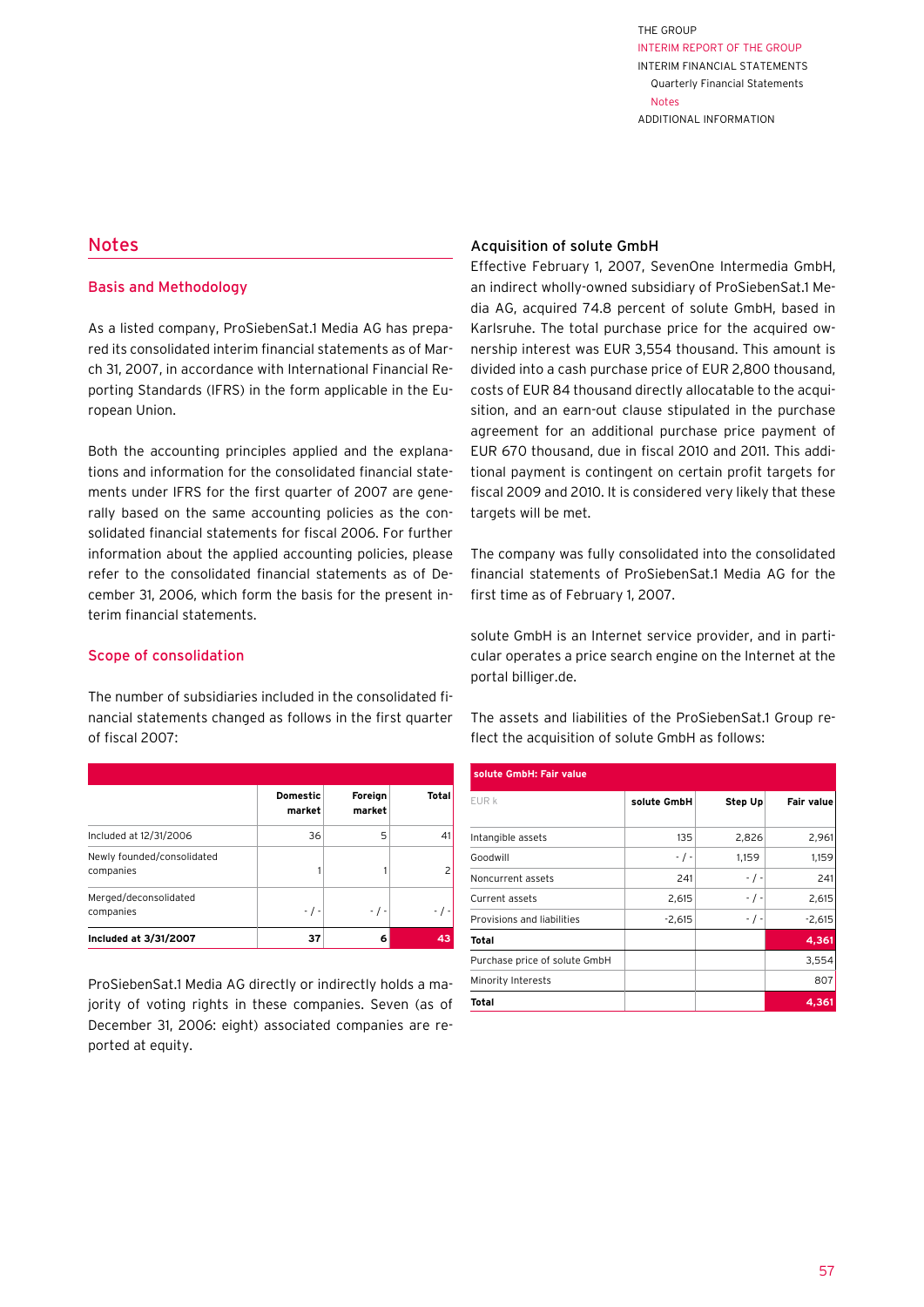The step-up (purchase price allocation) identified intangible assets that were not measured separately from goodwill. This may be the case, for example, when the goods involved are not scarce, or if no future benefit can be expected, or if the capitalized value already reflects the fair value, or if capitalization is out of the question because of the asset's minor value. The assets concerned are the "shop relationships" on the billiger.de Web site. solute GmbH had first-quarter revenues of EUR 3,000 thousand in 2007; the net profit for the first quarter was EUR 356 thousand, of which EUR 154 thousand applies to the period for which the company was consolidated.

## Acquisition of Sat.1 Privatrundfunk und -programmgesellschaft m.b.H.

Effective February 1, 2007, Sat.1 Satelliten Fernsehen GmbH acquired a further 17.7 percent of Sat.1 Privatrundfunk und –programmgesellschaft m.b.H., of Vienna (Austria), which had formerly been reported at equity. The purchaser consequently holds a total of 51.0 percent of the acquired company, which has been fully consolidated into the consolidated financial statements of ProSieben-Sat.1 Media AG as of February 1, 2007. The total purchase price for the additional ownership interest was EUR 3,000 thousand. Sat.1 Privatrundfunk und -programmgesellschaft m.b.H. broadcasts TV programming produced by Sat.1 Satelliten Fernsehen GmbH, as a nationally syndicated schedule in Austria.

The assets and liabilities of the ProSiebenSat.1 Group reflect the acquisition of Sat.1 Privatrundfunk und -programmgesellschaft m.b.H. as follows:

| Acquisition of Sat.1 Privatrundfunk und -programmgesellschaft m.b.H. |               |           |                   |  |  |  |  |
|----------------------------------------------------------------------|---------------|-----------|-------------------|--|--|--|--|
| EUR k                                                                | Sat.1 Austria | Step Up   | <b>Fair value</b> |  |  |  |  |
| Intangible assets                                                    | 4             | $-$ / $-$ | 4                 |  |  |  |  |
| Goodwill                                                             | - / -         | 2,151     | 2,151             |  |  |  |  |
| Noncurrent assets                                                    | 11            | $-$ / $-$ | 11                |  |  |  |  |
| Current assets                                                       | 15,518        | - / -     | 15,518            |  |  |  |  |
| Provisions and liabilities                                           | $-8,119$      | $-$ / $-$ | $-8,119$          |  |  |  |  |
| Total                                                                |               |           | 9,565             |  |  |  |  |
| Purchase price of Sat.1 Austria                                      |               |           | 3,000             |  |  |  |  |
| Equity-value Sat.1 Austria<br>at 01/31/2007                          |               |           | 2,932             |  |  |  |  |
| Minority Interests                                                   |               |           | 3,633             |  |  |  |  |
| Total                                                                |               |           | 9,565             |  |  |  |  |

The step-up revealed no intangible assets or other unreported reserves or charges that should be recognized separately from goodwill. Sat.1 Privatrundfunk und -programmgesellschaft m.b.H. had first-quarter revenues of EUR 4,693 thousand in 2007; the net profit for the first quarter was EUR 1,630 thousand, of which EUR 831 thousand, after adjustment for minority interests, applies to the period during which the company was consolidated.

#### Segment reporting

In accordance with IAS 14 ("Segment Reporting"), certain figures in the interim financial statements must be presented separately by business segments and geographical segments. The basis of segmentation is to be the Company's own internal reporting, which permits a reliable assessment of the group's risks and earnings. Segmentation is intended to provide transparency as to the profitability and prospects for success of the group's individual activities. Consistently with its internal management practices, the ProSiebenSat.1 Group adopts business segments as the basis for its primary segment reporting. Because the ProSiebenSat.1 Group generates almost all of its revenues in the Federal Republic of Germany and its foreign activities are negligible, the Group does not present a secondary report by geographical segment.

In addition to the Free TV segment, the ProSiebenSat.1 Group subdivides its Diversification unit into two additional business segments, Transaction TV and Other Diversification.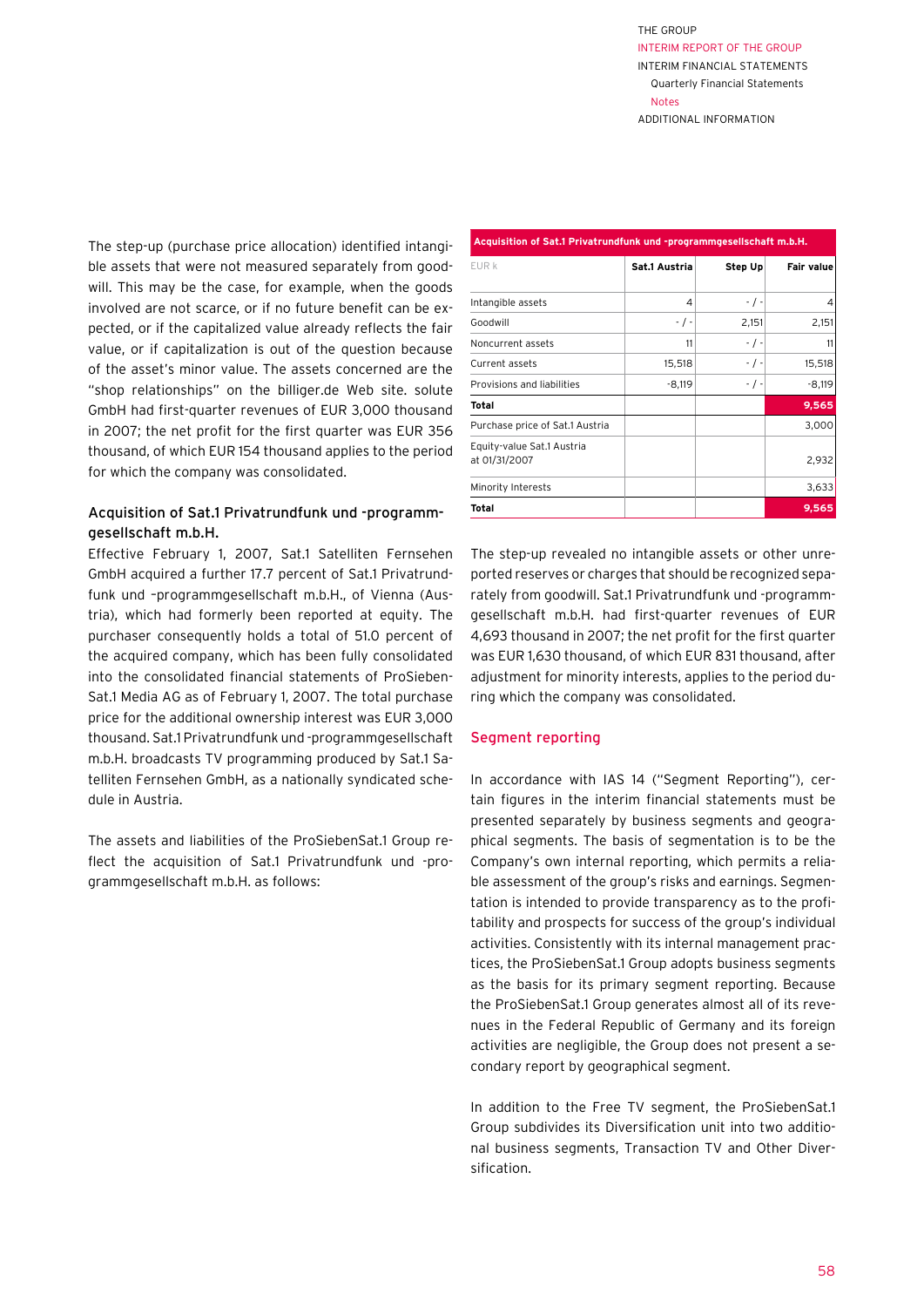| Segment reporting of the ProSiebenSat.1 Group |         |                       |                                 |                    |                                                                       |  |  |
|-----------------------------------------------|---------|-----------------------|---------------------------------|--------------------|-----------------------------------------------------------------------|--|--|
| EUR k                                         | Free TV | <b>Transaction TV</b> | Other<br><b>Diversification</b> | <b>Transitions</b> | <b>Total</b><br><b>consolidated financial</b><br>statement<br>Q1 2007 |  |  |
| Revenues                                      | 456.411 | 27,658                | 37,119                          | $-20.005$          | 501,183                                                               |  |  |
| External revenues                             | 438,559 | 27,073                | 35,551                          | $-$ / $-$          | 501,183                                                               |  |  |
| Internal revenues                             | 17.852  | 585                   | 1,568                           | $-20.005$          | $-1-$                                                                 |  |  |
| Operating profit                              | 63,261  | 5,045                 | 3,687                           | $-109$             | 71,884                                                                |  |  |
| EBITDA                                        | 70,588  | 6,899                 | 4,645                           | $-129$             | 82,003                                                                |  |  |

| Segment reporting of the ProSiebenSat.1 Group |         |                       |                                 |                    |                                                                |  |  |
|-----------------------------------------------|---------|-----------------------|---------------------------------|--------------------|----------------------------------------------------------------|--|--|
| EUR k                                         | Free TV | <b>Transaction TV</b> | Other<br><b>Diversification</b> | <b>Transitions</b> | <b>Total</b><br>consolidated financial<br>statement<br>Q1 2006 |  |  |
| Revenues                                      | 425.083 | 26,163                | 30,511                          | $-16.491$          | 465.266                                                        |  |  |
| External revenues                             | 414.016 | 25.794                | 25,456                          | $-$ / $-$          | 465.266                                                        |  |  |
| Internal revenues                             | 11.067  | 369                   | 5.055                           | $-16.491$          | $-1-$                                                          |  |  |
| Operating profit                              | 49,453  | 6,654                 | 5,050                           | $-80$              | 61,077                                                         |  |  |
| <b>EBITDA</b>                                 | 56,052  | 8,797                 | 5,915                           | $-146$             | 70,618                                                         |  |  |

## Related party transactions

Apart from the subsidiaries included in the consolidated interim financial statements, in the course of its normal business operations ProSiebenSat.1 Media AG conducts transactions directly or indirectly with affiliated unconsolidated companies and associated companies. In ordinary business activities, all transactions with companies not included in the scope of consolidation were conducted on normal market terms and conditions, such as are also customary with third parties unrelated to the Group.

There were no material reportable transactions with related parties pursuant to IAS 24 in the first quarter of fiscal 2007.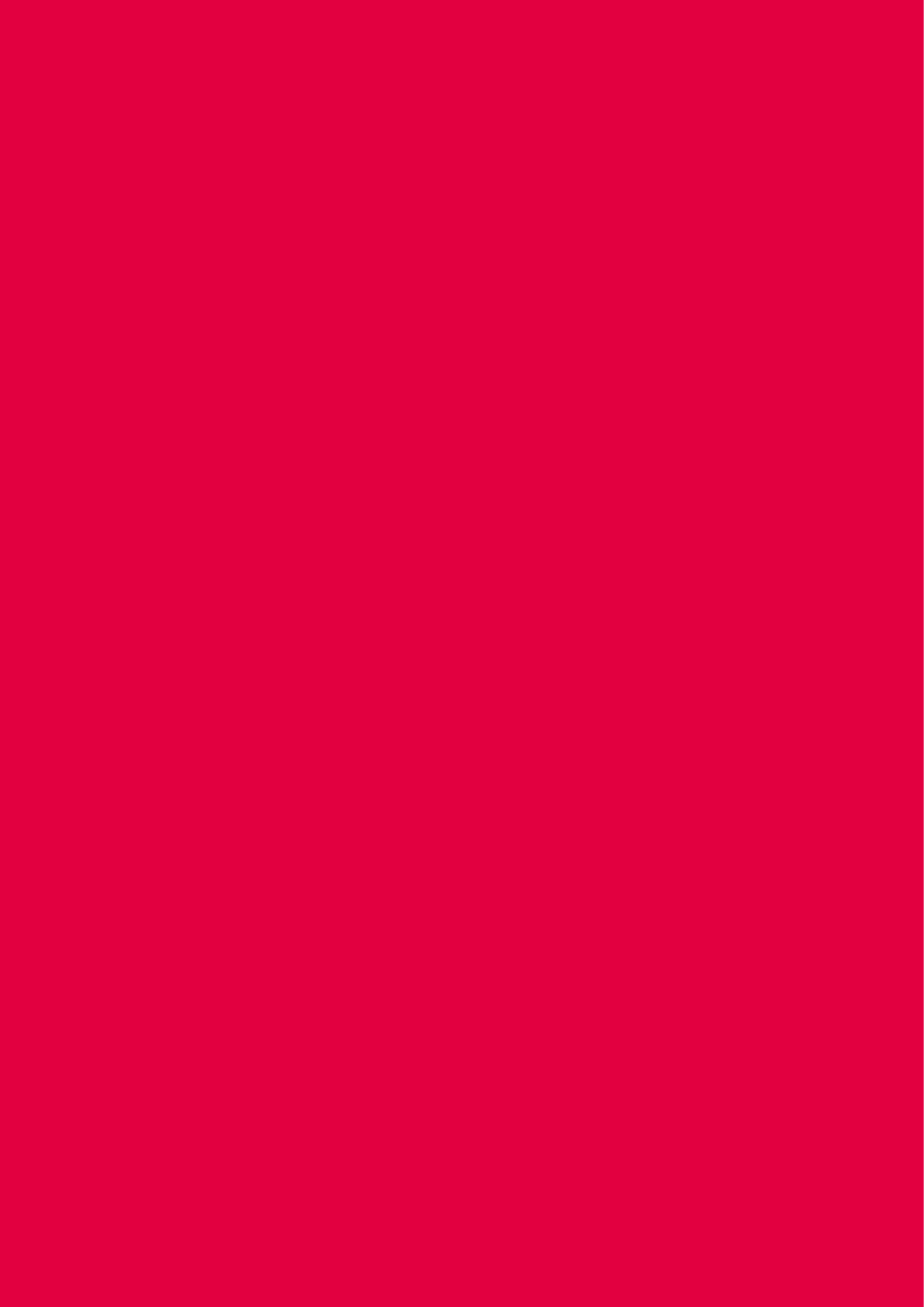## ADDITIONAL INFORMATION

- 62 Five-Year-Summary
- 62 Consolidated Income Statement
	- 64 Consolidated Balance Sheet
	- 66 Production Credits
	- 66 Financial Calendar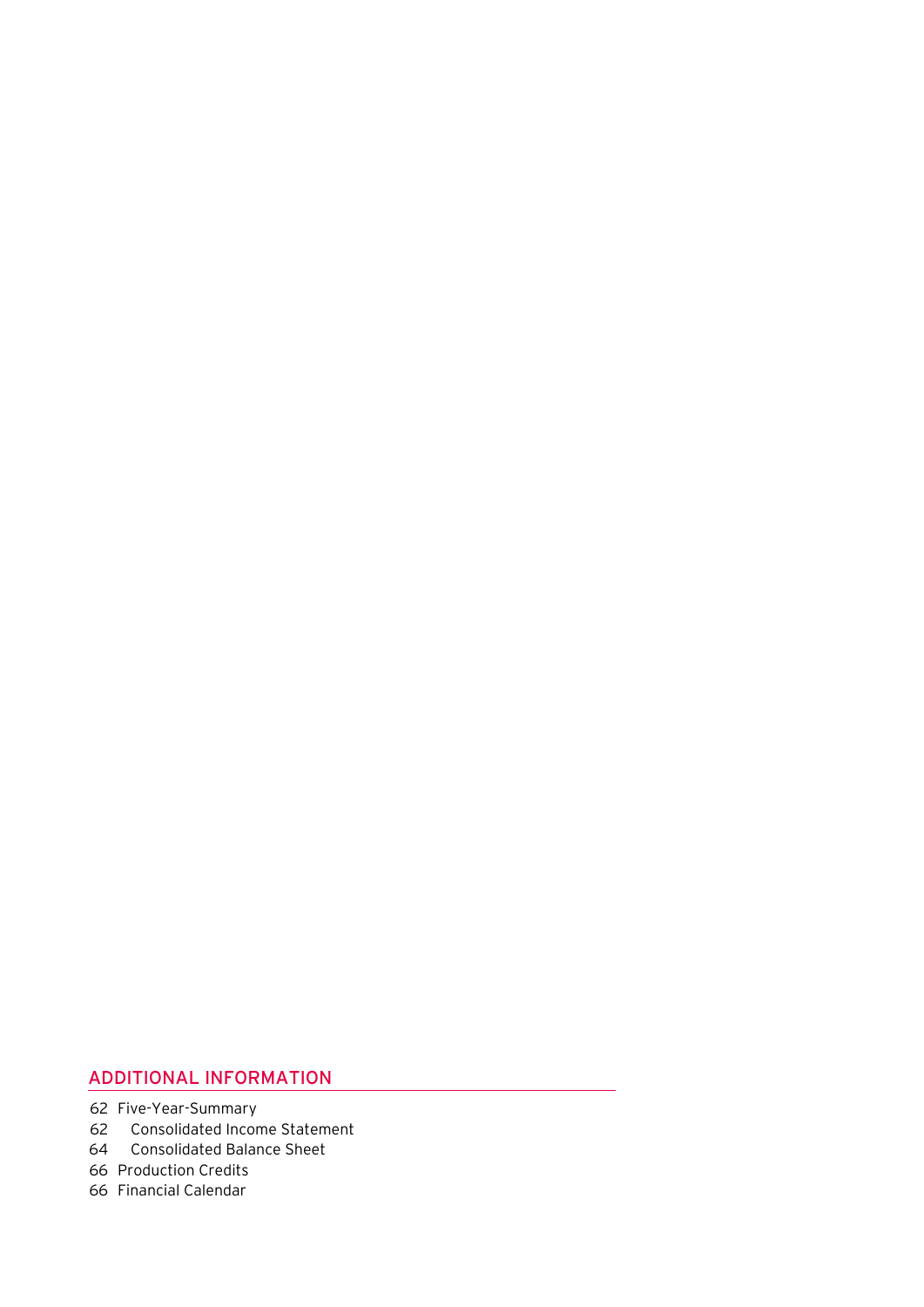## Five-Year-Summary

 Production Credits Financial Calendar

## <span id="page-60-0"></span>Five-Year-Summary

| Consolidated Income statement for ProSiebenSat.1 Media AG                      |            |                  |            |                |  |  |  |
|--------------------------------------------------------------------------------|------------|------------------|------------|----------------|--|--|--|
| EUR k                                                                          | 3/31/2007  | Change<br>in $%$ | 3/31/2006  | Change<br>in % |  |  |  |
| 1. Revenues                                                                    | 501,183    | 8%               | 465,266    | 8%             |  |  |  |
| 2. Cost of sales                                                               | $-335,294$ | 4%               | $-322,202$ | 8%             |  |  |  |
| 3. Gross profit                                                                | 165,889    | 16%              | 143,064    | 9%             |  |  |  |
| 4. Selling expenses                                                            | $-55,440$  | 3%               | $-53,621$  | 16%            |  |  |  |
| Administrative expenses<br>5.                                                  | $-41,515$  | 33%              | $-31,159$  | $-1%$          |  |  |  |
| Other operating income<br>6.                                                   | 2,950      | 6%               | 2,793      | $-34%$         |  |  |  |
| <b>Operating profit</b><br>7.                                                  | 71,884     | 18%              | 61,077     | 7%             |  |  |  |
| 8. Income from securities and loans of financial assets                        | 5          | $-$ / $-$        | 5          | $-100%$        |  |  |  |
| 9. Result from equity interests                                                | 71         | $-248%$          | $-48$      | $-102%$        |  |  |  |
| 10. Depreciation on financial assets and current securities                    | $-$ / $-$  | $-$ / $-$        | $-$ / $-$  | $-100%$        |  |  |  |
| 11. Net interest and similar income                                            | 912        | 34%              | 681        | $-32%$         |  |  |  |
| 12. Net interest and other expenses                                            | $-5,136$   | $-53%$           | $-11,006$  | $-24%$         |  |  |  |
| 13. Other financial expenses                                                   | $-223$     | $-64%$           | $-617$     | $-18%$         |  |  |  |
| 14. Financial loss                                                             | $-4,371$   | 60%              | $-10,985$  | $-9%$          |  |  |  |
| 15. Income from ordinary business activities                                   | 67,513     | 35%              | 50,092     | 6%             |  |  |  |
| 16. Income taxes                                                               | $-25,687$  | 35%              | $-19,052$  | 5%             |  |  |  |
| 17. Consolidated profit/loss                                                   | 41,826     | 35%              | 31,040     | 7%             |  |  |  |
|                                                                                |            |                  |            |                |  |  |  |
| attributable to:                                                               |            |                  |            |                |  |  |  |
| Shareholders of ProSiebenSat.1 Media AG                                        | 40,630     | 32%              | 30,732     | 7%             |  |  |  |
| Minorities                                                                     | 1,196      | 288%             | 308        | 12%            |  |  |  |
|                                                                                |            |                  |            |                |  |  |  |
| <b>EUR</b>                                                                     |            |                  |            |                |  |  |  |
| Basic and diluted earnings per share of<br>common stock according to IAS 33    | 0.19       | 36%              | 0.14       | 8%             |  |  |  |
| Basic and diluted earnings per share of<br>preferred stock according to IAS 33 | 0.19       | 36%              | 0.14       | 8%             |  |  |  |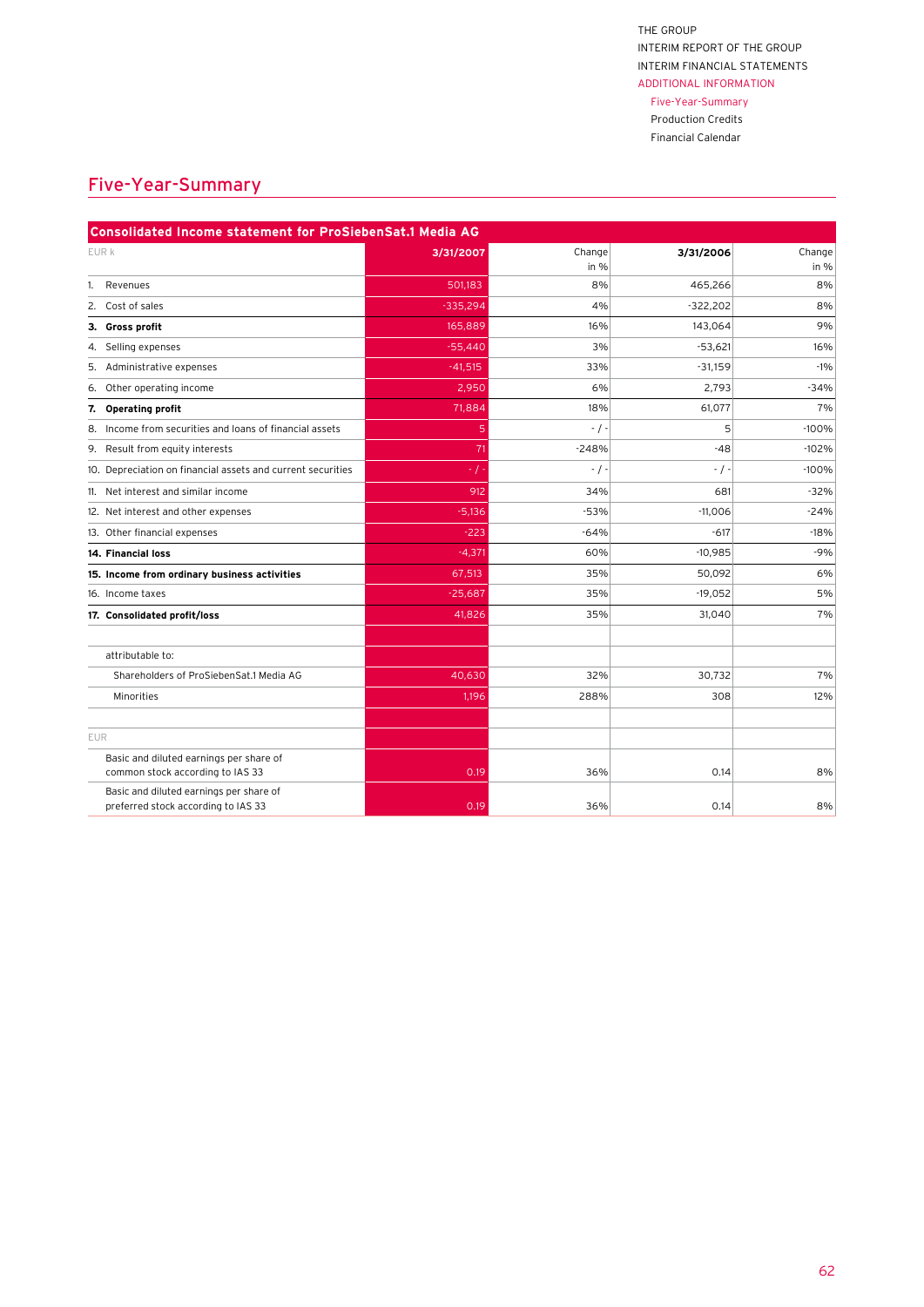#### Five-Year-Summary Production Credits

 Financial Calendar

## Five-Year-Summary

| Consolidated Income statement for ProSiebenSat.1 Media AG                      |            |               |            |            |            |  |  |
|--------------------------------------------------------------------------------|------------|---------------|------------|------------|------------|--|--|
| EUR k                                                                          | 3/31/2005  | Change        | 3/31/2004  | Change     | 3/31/2003  |  |  |
| Revenues<br>1.                                                                 | 429,957    | in %<br>$-1%$ | 436,262    | in %<br>6% | 411,277    |  |  |
| Cost of sales<br>2.                                                            | $-299.244$ | $-1%$         | $-302.850$ | $-10%$     | $-337,188$ |  |  |
| 3. Gross profit                                                                | 130,713    | $-2%$         | 133,412    | 80%        | 74,089     |  |  |
| 4. Selling expenses                                                            | $-46,363$  | $-$ / $-$     | $-46,205$  | $-17%$     | $-55,725$  |  |  |
| Administrative expenses<br>5.                                                  | $-31,433$  | $-1%$         | $-31,788$  | $-20%$     | $-39,491$  |  |  |
| Other operating income<br>6.                                                   | 4,224      | $-15%$        | 4,974      | $-53%$     | 10,515     |  |  |
| <b>Operating profit</b><br>7.                                                  | 57,141     | $-5%$         | 60,393     | 669%       | $-10,612$  |  |  |
| 8. Income from securities and loans of financial assets                        | 1,491      | $-10%$        | 1,648      | 21%        | 1,365      |  |  |
| 9. Result from equity interests                                                | 3,056      | 980%          | 283        | $-51%$     | 575        |  |  |
| 10. Depreciation on financial assets and current securities                    | $-367$     | $-$ / $-$     | $-$ / $-$  | $-100%$    | $-200$     |  |  |
| 11. Net interest and similar income                                            | 999        | 265%          | 274        | $-57%$     | 630        |  |  |
| 12. Net interest and other expenses                                            | $-14,478$  | $-17%$        | $-17,459$  | $-11%$     | $-19,564$  |  |  |
| 13. Other financial expenses                                                   | $-756$     | $-55%$        | $-1,668$   | 17%        | $-1,423$   |  |  |
| 14. Financial loss                                                             | $-10.055$  | 41%           | $-16,922$  | 9%         | $-18,617$  |  |  |
| 15. Income from ordinary business activities                                   | 47.086     | 8%            | 43,471     | 249%       | $-29,229$  |  |  |
| 16. Income taxes                                                               | $-18,126$  | $-1%$         | $-18,269$  | 264%       | 11,107     |  |  |
| 17. Consolidated profit/loss                                                   | 28,960     | 15%           | 25,202     | 239%       | $-18,122$  |  |  |
| attributable to:                                                               |            |               |            |            |            |  |  |
| Shareholders of ProSiebenSat.1 Media AG                                        | 28,686     | 14%           | 25,111     | 239%       | $-18,043$  |  |  |
| Minorities                                                                     | 274        | 201%          | 91         | 215%       | $-79$      |  |  |
| <b>EUR</b>                                                                     |            |               |            |            |            |  |  |
| Basic and diluted earnings per share of<br>common stock according to IAS 33    | 0.13       | $-$ / $-$     | 0.13       | 244%       | $-0.09$    |  |  |
| Basic and diluted earnings per share of<br>preferred stock according to IAS 33 | 0.13       | $-$ / $-$     | 0.13       | 244%       | $-0.09$    |  |  |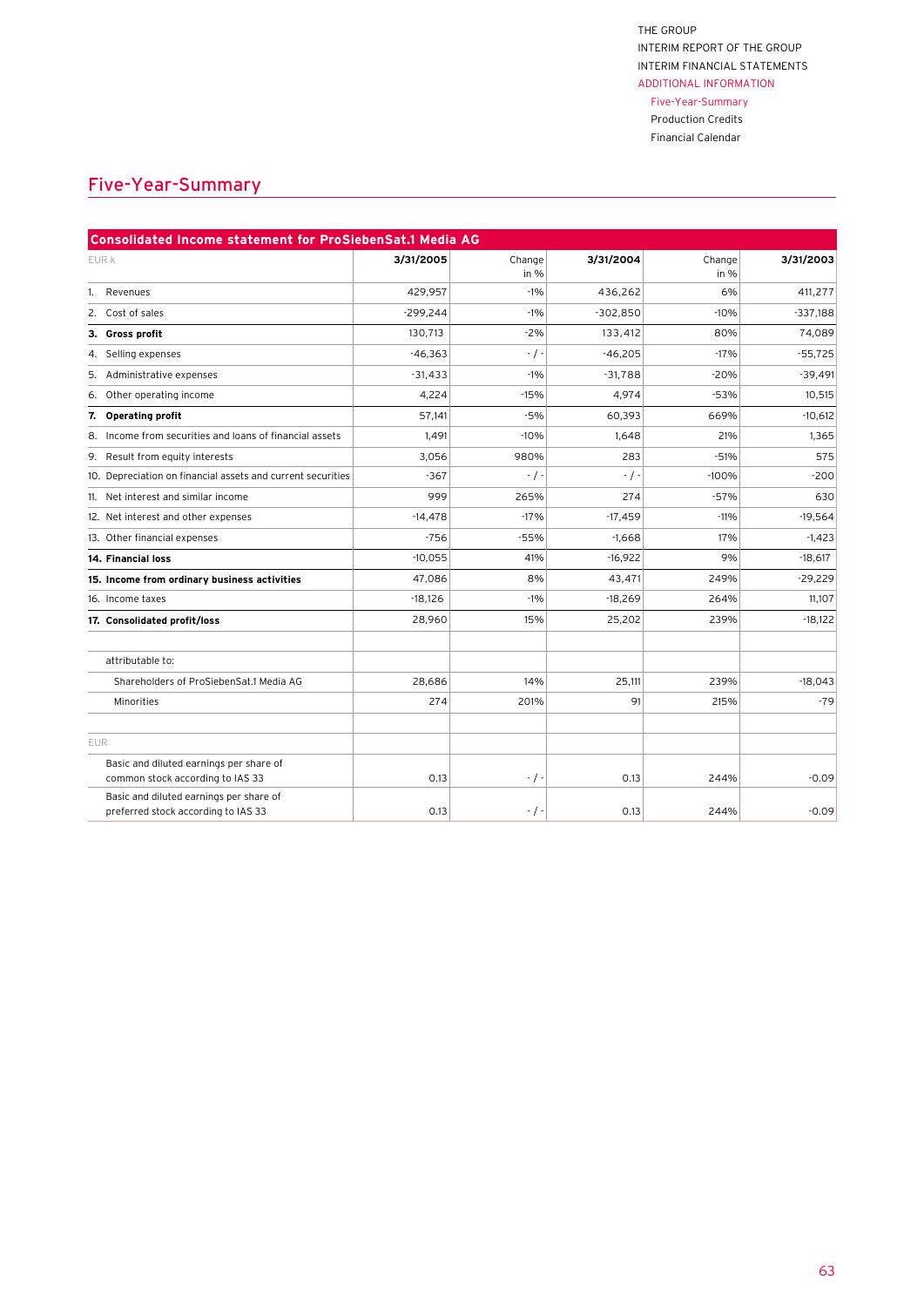### Five-Year-Summary

 Production Credits Financial Calendar

| Consolidated balance sheet of ProSiebenSat.1 Media AG |           |             |           |             |
|-------------------------------------------------------|-----------|-------------|-----------|-------------|
| <b>ASSETS</b>                                         |           |             |           |             |
| EUR k                                                 | 3/31/2007 | Change in % | 3/31/2006 | Change in % |
| A. Noncurrent assets                                  |           |             |           |             |
| Intangible assets<br>Ι.                               | 331,867   | 1%          | 328,953   | 419%        |
| II. Property, plant and equipment                     | 225,835   | $-3%$       | 233,296   | $-3%$       |
| III. Financial assets                                 | 9,992     | 148%        | 4,024     | $-97%$      |
| IV. Programming assets                                | 296,089   | 19%         | 247,813   | 6%          |
| V. Accounts receivable<br>and ohter long-term         |           |             |           |             |
| assets                                                | 1,547     | $-47%$      | 2,937     | $-38%$      |
| VI. Deferred taxes                                    | $-$ / $-$ | $-100%$     | 1,756     | $-95%$      |
|                                                       | 865,330   | 6%          | 818,779   | 12%         |
| <b>B.</b> Current assets                              |           |             |           |             |
| Programming assets                                    | 770,700   | $-5%$       | 813,584   | $-6%$       |
| II. Inventories                                       | 5,209     | 7%          | 4,862     | $-21%$      |
| III. Accounts receivable<br>and other short-term      |           |             |           |             |
| assets                                                | 293,621   | 7%          | 275,069   | 38%         |
| IV. Marketable securities                             | 249       | $-4%$       | 259       | $-47%$      |
| V. Cash, cash at bank                                 | 95,545    | $-26%$      | 129,708   | 47%         |
|                                                       | 1,165,324 | $-5%$       | 1,223,482 | 5%          |
| <b>Total assets</b>                                   | 2,030,654 | $-1%$       | 2,042,261 | 8%          |

| <b>LIABILITIES AND</b><br><b>SHAREHOLDERS' EQUITY</b> |           |             |           |             |
|-------------------------------------------------------|-----------|-------------|-----------|-------------|
| EUR k                                                 | 3/31/2007 | Change in % | 3/31/2006 | Change in % |
| A. Shareholders' equity                               |           |             |           |             |
| I. Subscribed capital                                 | 218,797   | $-$ / $-$   | 218,797   | $-$ / $-$   |
| II. Capital reserves                                  | 589,949   | 2%          | 580,342   | $-$ / $-$   |
| III. Group equity generated                           | 486,373   | 17%         | 417,410   | 62%         |
| IV. Accumulated other<br>Group equity                 | $-8,180$  | $-$ / $-$   | $-206$    | 98%         |
| V. Minority interests                                 | 6,679     | 524%        | $-1,575$  | $-58%$      |
|                                                       | 1,293,618 | 6%          | 1,214,768 | 17%         |
| <b>B.</b> Noncurrent liabilities                      |           |             |           |             |
| I. Long-term financial<br>liabilities                 | 183,656   | $-52%$      | 382,776   | $-1%$       |
| II. Provisions                                        | 6,183     | 19%         | 5,184     | $-73%$      |
| III. Other liabilities                                | 115,132   | $-5%$       | 120,677   | $-6%$       |
| IV. Deferred taxes                                    | 2,143     | $-$ / $-$   | $-$ / $-$ | $-$ / $-$   |
|                                                       | 307,114   | $-40%$      | 508,637   | $-5%$       |
| C. Current liabilities                                |           |             |           |             |
| I. Short-term financial<br>liabilities                | 2,160     | 18%         | 1,825     | $-87%$      |
| II. Provisions                                        | 115,503   | 86%         | 61,951    | 20%         |
| III. Other liabilities                                | 312,259   | 22%         | 255,080   | $-1%$       |
|                                                       | 429,922   | 35%         | 318,856   | $-1%$       |
| <b>Total liabilities and</b>                          |           |             |           |             |
| shareholders' equity                                  | 2,030,654 | $-1%$       | 2,042,261 | 8%          |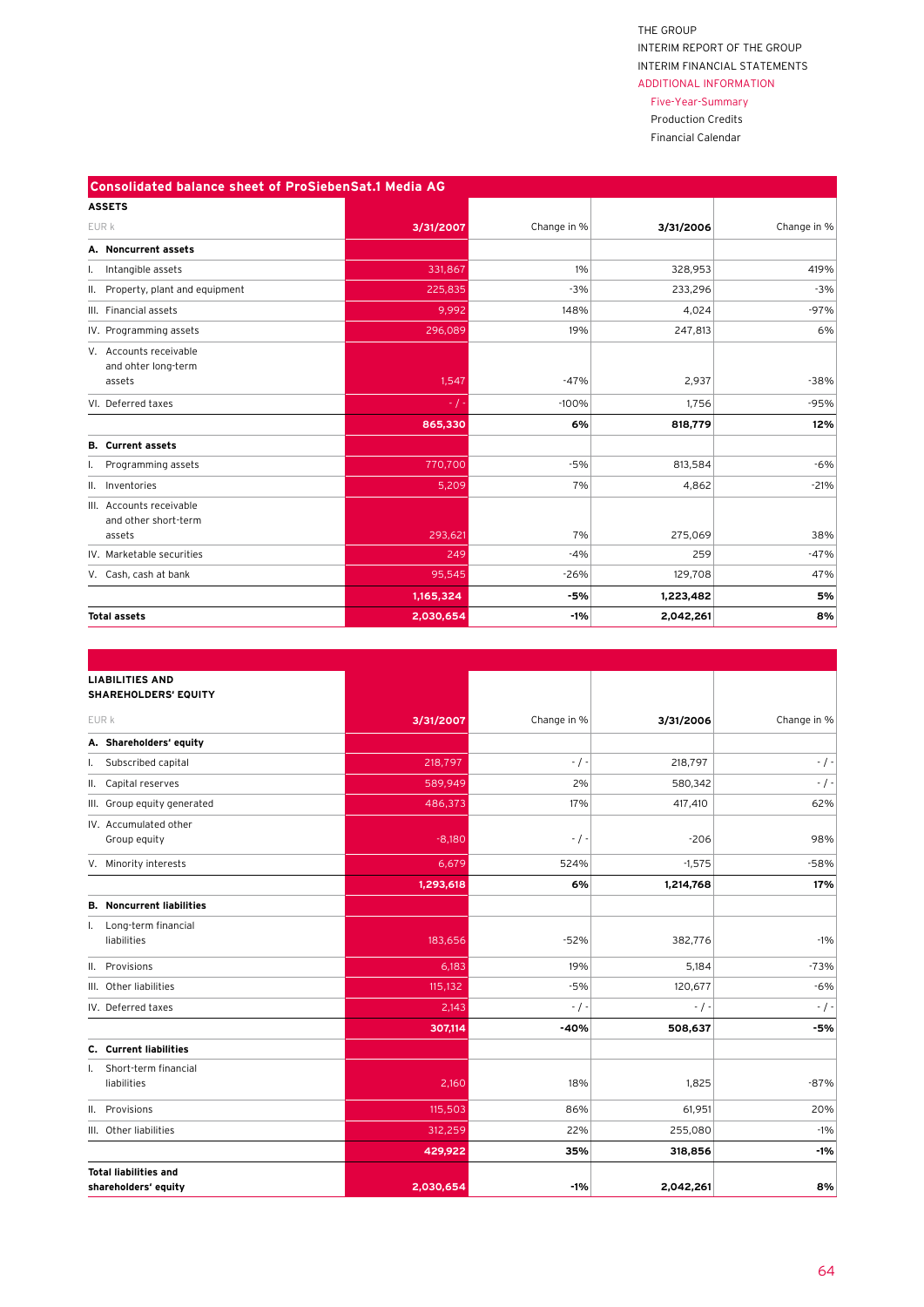#### Five-Year-Summary

 Production Credits Financial Calendar

| <b>Consolidated balance sheet of ProSiebenSat.1 Media AG</b> |            |             |           |             |           |  |  |  |
|--------------------------------------------------------------|------------|-------------|-----------|-------------|-----------|--|--|--|
| <b>ASSETS</b>                                                |            |             |           |             |           |  |  |  |
| EUR k                                                        | 03/31/2005 | Change in % | 3/31/2004 | Change in % | 3/31/2003 |  |  |  |
| A. Noncurrent assets                                         |            |             |           |             |           |  |  |  |
| Intangible assets<br>ı.                                      | 63,387     | 5%          | 60,647    | $-7%$       | 65,012    |  |  |  |
| II. Property, plant and equipment                            | 239,735    | $-5%$       | 253,350   | $-9%$       | 276,930   |  |  |  |
| III. Financial assets                                        | 156,365    | 7%          | 145,983   | 8%          | 134,971   |  |  |  |
| IV. Programming assets                                       | 234,793    | 12%         | 209,056   | $-8%$       | 228,090   |  |  |  |
| V. Accounts receivable<br>and other long-term                |            |             |           |             |           |  |  |  |
| assets                                                       | 4,713      | 971%        | 440       | $-83%$      | 2,590     |  |  |  |
| VI. Deferred taxes                                           | 34,076     | $-6%$       | 36,372    | $-22%$      | 46,711    |  |  |  |
|                                                              | 733,069    | 4%          | 705,848   | $-6%$       | 754,304   |  |  |  |
| <b>B.</b> Current assets                                     |            |             |           |             |           |  |  |  |
| Programming assets                                           | 869,704    | $-13%$      | 1,000,072 | $-$ / $-$   | 996,826   |  |  |  |
| II. Inventories                                              | 6,149      | 1%          | 6,087     | 20%         | 5,073     |  |  |  |
| III. Accounts receivable<br>and other short-term             |            |             |           |             |           |  |  |  |
| assets                                                       | 199,191    | 4%          | 190,828   | $-12%$      | 216,168   |  |  |  |
| IV. Marketable securities                                    | 492        | $-40%$      | 818       | $-17%$      | 983       |  |  |  |
| V. Cash, cash at bank                                        | 88,092     | $-$ / $-$   | 6,691     | $-92%$      | 88,840    |  |  |  |
|                                                              | 1,163,628  | $-3%$       | 1,204,496 | $-8%$       | 1,307,530 |  |  |  |
| <b>Total assets</b>                                          | 1,896,697  | $-1%$       | 1,910,344 | $-7%$       | 2,061,834 |  |  |  |

| <b>LIABILITIES AND</b><br><b>SHAREHOLDERS' EQUITY</b> |           |             |           |             |           |
|-------------------------------------------------------|-----------|-------------|-----------|-------------|-----------|
| EUR k                                                 | 3/31/2005 | Change in % | 3/31/2004 | Change in % | 3/31/2003 |
| A. Shareholders' equity                               |           |             |           |             |           |
| I. Subscribed capital                                 | 218,797   | 13%         | 194,486   | $-$ / $-$   | 194,486   |
| II. Capital reserves                                  | 578,421   | 79%         | 322,319   | $-$ / $-$   | 322,319   |
| III. Group equity generated                           | 257,876   | 110%        | 122,751   | 173%        | 45,017    |
| IV. Accumulated other<br>Group equity                 | $-13,521$ | $-104%$     | $-6,617$  | $-$ / $-$   | 505       |
| V. Minority interests                                 | $-996$    | $-239%$     | 716       | 413%        | $-229$    |
|                                                       | 1,040,577 | 64%         | 633,655   | 13%         | 562,098   |
| <b>B.</b> Noncurrent liabilities                      |           |             |           |             |           |
| I. Long-term financial<br>liabilities                 | 385,053   | $-36%$      | 596,990   | $-18%$      | 724,551   |
| II. Provisions                                        | 19,030    | $-11%$      | 21,287    | $-5%$       | 22,330    |
| III. Other liabilities                                | 128,669   | $-9%$       | 141,036   | $-$ / $-$   | 140,792   |
| IV. Deferred taxes                                    | $-$ / $-$ | $-$ / $-$   | $-$ / -   | - / -       | $-$ / $-$ |
|                                                       | 532,752   | $-30%$      | 759,313   | $-14%$      | 887,673   |
| C. Current liabilities                                |           |             |           |             |           |
| Short-term financial<br>Ι.<br>liabilities             | 14,378    | $-93%$      | 203,305   | $-21%$      | 257,825   |
| II. Provisions                                        | 51,817    | 17%         | 44,175    | 107%        | 21,301    |
| III. Other liabilities                                | 257,173   | $-5%$       | 269,896   | $-19%$      | 332,937   |
|                                                       | 323,368   | $-37%$      | 517,376   | $-15%$      | 612,063   |
| <b>Total liabilities and</b><br>shareholders' equity  | 1,896,697 | -1%         | 1,930,344 | -7%         | 2,061,834 |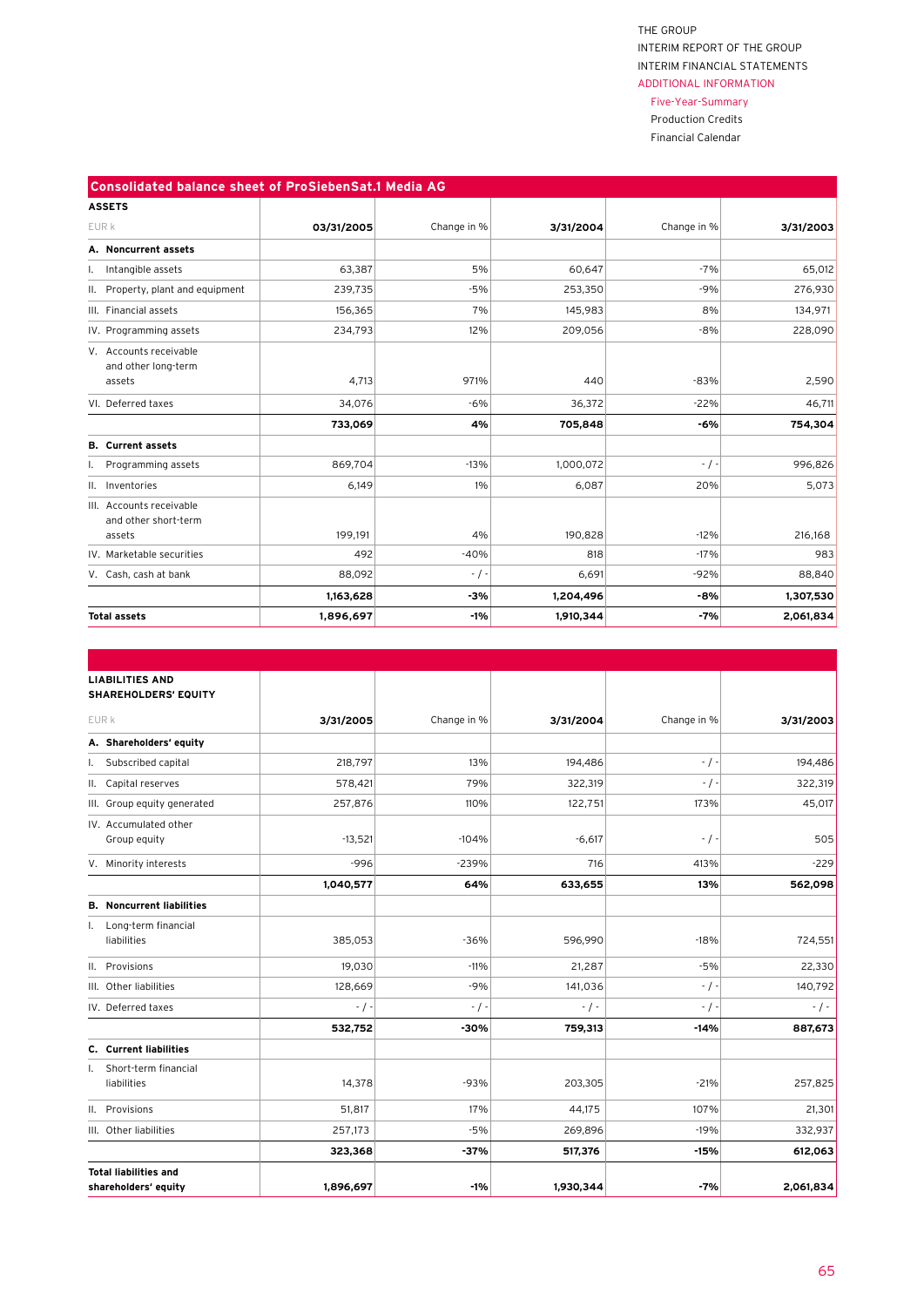Five-Year-Summary Production Credits Financial Calendar

## <span id="page-64-0"></span>Production Credits

## Contact

#### Press

ProSiebenSat.1 Media AG Corporate Office Medienallee 7 85774 Unterföhring Tel. +49 [89] 95 07 – 1 1 64 Fax +49 [89] 95 07 – 911 64

#### Investor Relations

ProSiebenSat.1 Media AG Medienallee 7 85774 Unterföhring Tel. +49 [89] 95 07 – 15 02 Fax +49 [89] 95 07 – 15 21

## Share Information

ProSiebenSat.1 Media AG Medienallee 7 85774 Unterföhring Tel. +49 [0] 8000 777 117 Fax +49 [89] 95 07 – 15 21 E-mail: aktie@ProSiebenSat1.com

## Published by

ProSiebenSat.1 Media AG Medienallee 7 85774 Unterföhring Tel. +49 [89] 95 07 – 10 Fax +49 [89] 95 07 – 11 22 www.ProSiebenSat1.com HRB 124 169 AG Munich

#### Content & Design

ProSiebenSat.1 Media AG Corporate Office Katja Pichler Julian Geist Stefanie Prinz Katrin Salwig Julia Sauerland Steffen Schiefer

## Financial Calendar

| Press conference / IR conference<br>on preliminary figures for 2006 | <b>February 22, 2007</b> |
|---------------------------------------------------------------------|--------------------------|
| 2006 Annual Report                                                  | March 30, 2007           |
| Quarterly Report for Q12007                                         | May 9, 2007              |
| 2007 Annual Meeting                                                 | July 17, 2007            |
| Quarterly Report for Q2 2007                                        | August 22, 2007          |
| Quarterly Report for Q3 2007                                        | November 8, 2007         |